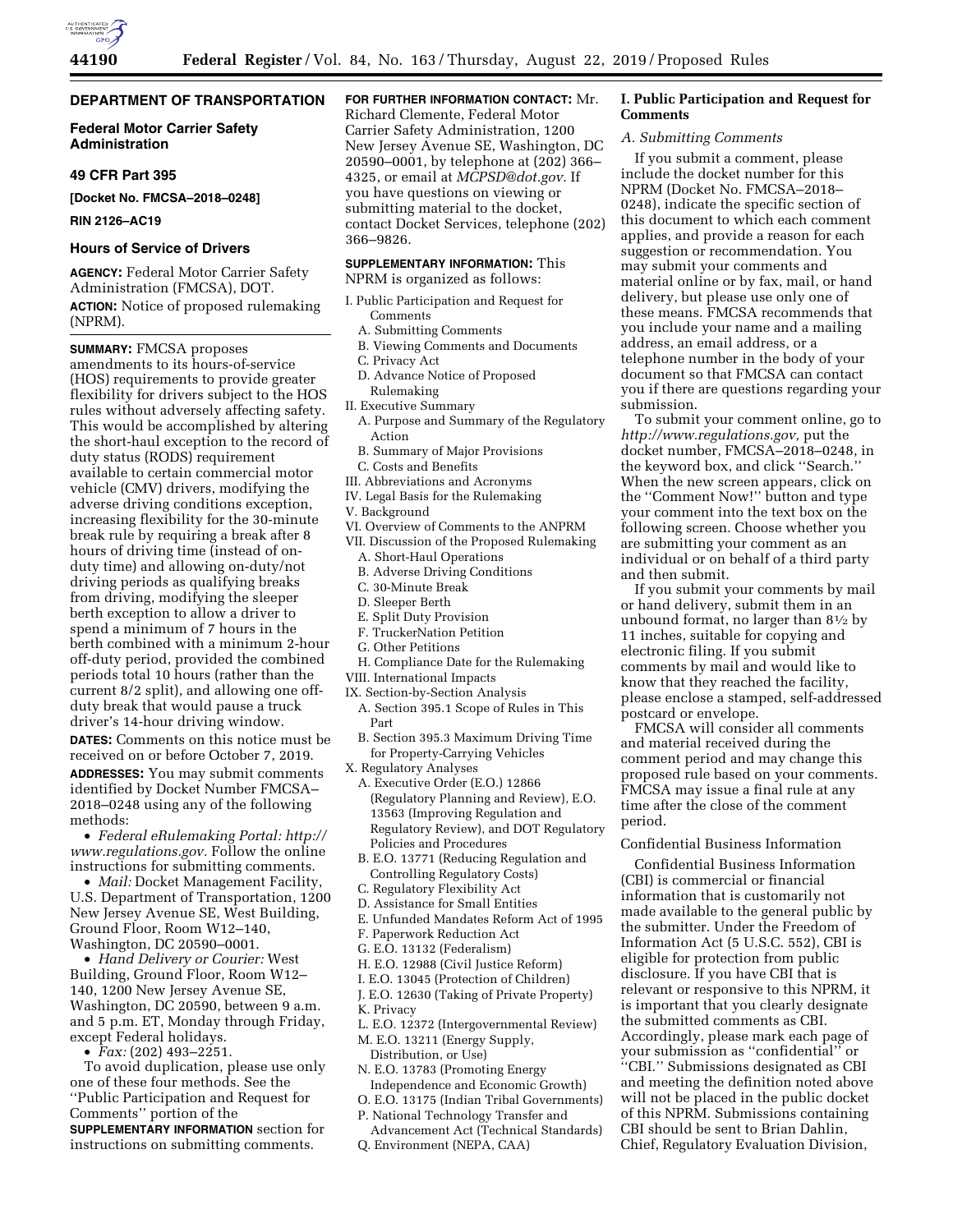Federal Motor Carrier Safety Administration, 1200 New Jersey Avenue SE, Washington, DC 20590– 0001. Any commentary that FMCSA receives that is not specifically designated as CBI will be placed in the public docket for this rulemaking.

### *B. Viewing Comments and Documents*

To view comments, as well as any documents mentioned in this preamble as being available in the docket, go to *http://www.regulations.gov.* Insert the docket number, FMCSA–2018–0248, in the keyword box, and click ''Search.'' Next, click the ''Open Docket Folder'' button and choose the document to review. If you do not have access to the internet, you may view the docket online by visiting the Docket Management Facility in Room W12–140 on the ground floor of the DOT West Building, 1200 New Jersey Avenue SE, Washington, DC 20590–0001, between 9 a.m. and 5 p.m. ET, Monday through Friday, except Federal holidays.

## *C. Privacy Act*

In accordance with 5 U.S.C. 553(c), DOT solicits comments from the public to better inform its rulemaking process. DOT posts these comments, without edit, including any personal information the commenter provides, to *www.regulations.gov,* as described in the system of records notice (DOT/ALL– 14 FDMS), which can be reviewed at *www.transportation.gov/privacy.* 

# *D. Advance Notice of Proposed Rulemaking*

Under section 5202 of the Fixing America's Surface Transportation Act (FAST Act), Public Law 114–94, 129 Stat. 1312, 1534–1535 (Dec. 4, 2015), if a regulatory proposal is likely to lead to the promulgation of a major rule, FMCSA is required to engage in negotiated rulemaking or publish an advance notice of proposed rulemaking (ANPRM), unless the Agency finds good cause that an ANPRM is impracticable, unnecessary, or contrary to the public interest (49 U.S.C. 31136(g)). FMCSA published an ANPRM on August 23, 2018 (83 FR 42631).1

# **II. Executive Summary**

# *A. Purpose and Summary of the Regulatory Action*

The implementation of the Electronic Logging Device (ELD) rule (80 FR 78292, Dec. 16, 2015) and the ELD's ability to increase compliance with HOS regulations for drivers of CMVs

prompted numerous requests from Congress and from CMV operators for FMCSA to consider revising certain HOS provisions. FMCSA has received petitions from multiple stakeholders requesting relief from the HOS rules, including the Owner-Operator Independent Drivers Association (OOIDA) and *TruckerNation.org*  (TruckerNation).2 In response, FMCSA published the August 23, 2018 ANPRM, and held five public listening sessions. Today's NPRM addresses the areas of concern discussed in the petitions, listening sessions, and in the ANPRM.

### *B. Summary of Major Provisions*

Today's proposal would improve efficiency by providing flexibility in five areas, allowing operators to shift their work and drive time to mitigate the effect of certain variables (*e.g.,* weather, traffic, detention times). Today's proposal would extend the maximum duty period allowed under the shorthaul exception available to certain CMV drivers under 49 CFR 395.1(e)(1) from 12 hours to 14 hours. It would also extend, from a 100 to a 150 air-mile radius, the maximum distance from the work-reporting location in which drivers qualifying for the short-haul exception may operate. FMCSA also proposes to modify the exception for adverse driving conditions in § 395.1(b)(1) by allowing such conditions to extend the maximum driving windows under §§ 395.3(a)(2) and 395.5(a)(2) by up to 2 hours. The Agency proposes to make the 30-minute break requirement for property-carrying CMV drivers in § 395.3(a)(3)(ii) applicable only in situations where a driver has driven for a period of 8 hours without at least a 30-minute non-driving interruption. If required, a 30-minute break could be satisfied with a period, either off duty, in the sleeper berth, or on-duty not-driving. FMCSA also proposes to modify the sleeper-berth requirements to allow drivers to take their required 10 hours off duty in two periods, provided one off-duty period (whether in or out of the sleeper berth) is at least 2 hours long and the other involves at least 7 consecutive hours spent in the sleeper berth. Neither time period would count against the maximum 14-hour driving window in § 395.3(a)(2). Finally, FMCSA proposes to add a new option under § 395.3(a)(3)(iii) that would allow one off-duty break of at least 30 minutes, but not more than 3 hours, during the

course of a driver's 14-hour driving window to extend that period for the length of the break, provided drivers take at least 10 consecutive hours off duty at the end of the work shift.

#### *C. Costs and Benefits*

The proposed rule would not result in any new costs for regulated entities. Instead, the proposed rule would result in increased flexibility for drivers and a quantified reduction in costs for motor carriers. The Federal Government would incur a one-time electronic Record of Duty Status (eRODS) software update cost of approximately \$20,000. The proposed change to the 30-minute break requirement would result in a reduction in opportunity cost, or a cost savings, for motor carriers. FMCSA estimates that the 10-year motor carrier cost savings attributable to the proposed changes to the 30-minute break provision, net of the Federal Government costs, would total \$2,348.9 million discounted at 3 percent, and \$1,931 million discounted at 7 percent. These cost savings are \$275.4 million annualized at a 3 percent discount rate and \$274.9 million annualized at a 7 percent discount rate. All values are in 2017 dollars. There are a number of other potential cost savings of this proposed rule that FMCSA considered but, due to uncertainty about driver behavior, could not quantify on an industry level. These non-quantified cost savings include increased flexibility resulting from the extension of the duty day and the air-mile radius for those operating under the short-haul exception; the increased options for drivers to respond to adverse driving conditions during the course of their duty period; reducing the need to apply for exemptions from the 30-minute break requirement; and increased flexibility afforded to drivers, such as increased options with regard to onduty and off-duty time resulting from changes to the 30-minute break requirement, the sleeper-berth provisions, and the new split duty period provision.

None of the proposals in today's NPRM would increase the maximum allowable driving time, but may change the number of hours driven, or hours worked during a given work shift. The flexibilities in this proposal are intended to allow drivers to shift their drive and work time to mitigate the impacts of certain variables (*e.g.,*  weather, traffic, detention times) and to take breaks without penalty when they need rest; FMCSA does not anticipate that any of these time shifts would negatively impact drivers' health. As discussed later in this document,

<sup>1</sup>On August 21, 2018, FMCSA posted the ANPRM at *https://www.fmcsa.dot.gov/regulations/hoursservice-advanced-notice-proposed-rulemaking.* 

 $\overline{\text{ }^2\text{These}}$  are available in the public docket for this rulemaking at: *https://www.regulations.gov/ document?D=FMCSA-2018-0248-1210* and *https:// www.regulations.gov/document?D=FMCSA-2018- 0248-0003,* respectively.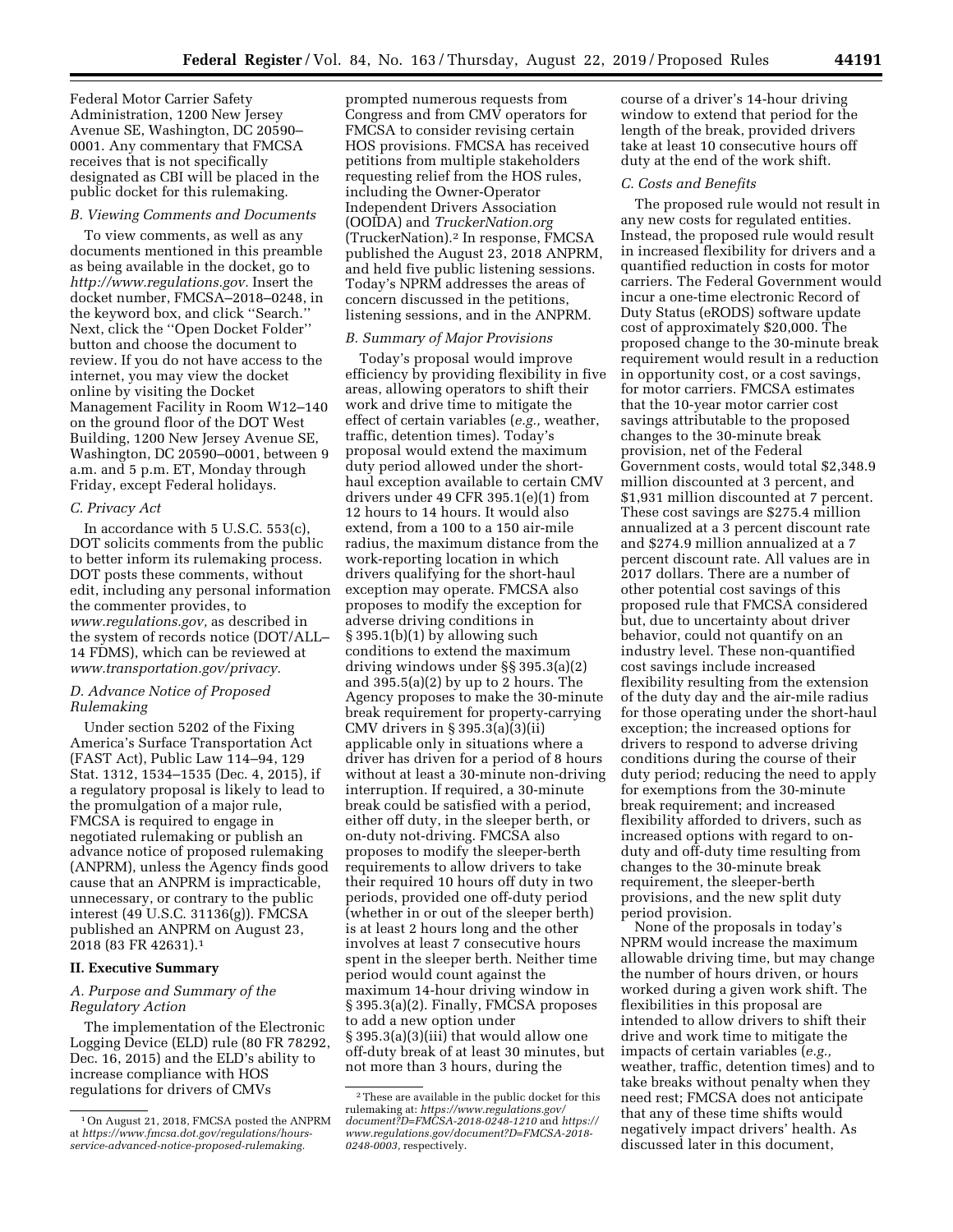FMCSA anticipates that individual drivers may see a change in their work hours (both driving and non-driving) or vehicle miles traveled (VMT), but that the proposed changes would not result in an increase in freight movement or aggregate VMT. Aggregate VMT is determined by many factors, including market demand for transportation.

FMCSA does not anticipate that the changes proposed in this rule would stimulate demand in the freight market, but acknowledges that freight loads may shift from one carrier or driver to another. However, FMCSA also acknowledges that if drivers and motor carriers cannot meet the current freight demands, the proposed rule may enable

them to rearrange their daily schedules such that additional loads could be moved, resulting in an increase in aggregate VMT. FMCSA considers this an unlikely outcome of the proposed rule, and after consideration of the potential impacts, has determined that this proposal would not adversely affect driver fatigue levels or safety.

# TABLE 1—TODAY'S PROPOSAL

| HOS provision              | Existing<br>requirement                                                                                                                                                                                                                                                                                                                                                                                                                                                                                                                                                                                   | Proposed changes                                                                                                                                                                                                                                                                                                                                                                                                       | Potential impacts                                                                                                                                                                                                                                                                                                                                                                                                                                                                                                                                                                                                                                             |
|----------------------------|-----------------------------------------------------------------------------------------------------------------------------------------------------------------------------------------------------------------------------------------------------------------------------------------------------------------------------------------------------------------------------------------------------------------------------------------------------------------------------------------------------------------------------------------------------------------------------------------------------------|------------------------------------------------------------------------------------------------------------------------------------------------------------------------------------------------------------------------------------------------------------------------------------------------------------------------------------------------------------------------------------------------------------------------|---------------------------------------------------------------------------------------------------------------------------------------------------------------------------------------------------------------------------------------------------------------------------------------------------------------------------------------------------------------------------------------------------------------------------------------------------------------------------------------------------------------------------------------------------------------------------------------------------------------------------------------------------------------|
| Short Haul                 | Drivers using the short haul excep-<br>tion applicable to drivers requiring<br>CDL may not be on duty more<br>than 12 hours.<br>Drivers using the short haul excep-<br>tion applicable to drivers requiring<br>CDL may not drive beyond a 100<br>air-mile radius.                                                                                                                                                                                                                                                                                                                                         | Would extend the maximum duty<br>period allowed under the short-<br>haul exception available to certain<br>CMV drivers from 12 hours to 14<br>hours.<br>Would also extend, from a 100 to a<br>150 air-mile radius, the maximum<br>distance in which drivers quali-<br>fying for the short-haul exception<br>may operate.                                                                                               | Increase the number of drivers able to take advantage<br>of the short-haul exception.<br>Shift work and drive time from long-haul to short-haul,<br>or from driver to driver.<br>No increase in freight movement or aggregate VMT.                                                                                                                                                                                                                                                                                                                                                                                                                            |
| Adverse Driving Conditions | A driver may drive and be permitted<br>or required to drive a commercial<br>motor vehicle for not more than 2<br>additional hours beyond the max-<br>imum time allowed. However, this<br>does not currently extend the<br>maximum "driving windows".                                                                                                                                                                                                                                                                                                                                                      | Would allow a driver to use the ad-<br>verse driving conditions exception<br>to extend the maximum "driving<br>windows" by up to 2 hours. This<br>proposed change would apply for<br>both property-carrying (14-hour<br>"driving window") and passenger-<br>carrying (15-hour "driving win-<br>dow") operators.                                                                                                        | Increase the use of the adverse driving condition pro-<br>vision.<br>Allow driving later in the work day, potentially shifting<br>forward the hours driven and VMT travelled<br>Allow drivers time to park and wait out the adverse<br>condition or driving slowly through it. This has the<br>potential to decrease crash risk relative to current<br>requirements, assuming drivers now drive through<br>adverse conditions<br>No increase in freight volume or aggregate VMT, as<br>adverse conditions cannot be planned for in ad-<br>vance.                                                                                                              |
| 30 Minute Break            | If more than 8 consecutive hours<br>have passed since the last off-<br>duty (or sleeper berth) period of<br>at least half an hour, a driver<br>must take an off-duty break of at<br>least 30 minutes before driving.                                                                                                                                                                                                                                                                                                                                                                                      | Would make the 30-minute break<br>requirement for property-carrying<br>CMV drivers applicable only in sit-<br>uations where a driver has driven<br>for a period of 8 hours without at<br>least a 30-minute interruption. If<br>required, a 30-minute break could<br>be satisfied with a non-driving pe-<br>riod, either off duty, in the sleeper<br>berth, or on-duty not-driving.                                     | Increase the on-duty/non-driving time by up-to 30 min-<br>utes, or allow drivers to reach their destination ear-<br>lier.<br>No anticipated fatique effect because drivers continue<br>to be constrained by the 11-hour driving limit and<br>would continue to receive on-duty/non-driving<br>breaks from the driving task. Additionally, drivers<br>are enabled to take off-duty breaks when needed<br>via the split-duty day provision.<br>Minimal or no change to hours driven or VMT, as the<br>current off-duty break only impacts these factors if<br>the schedule required driving late within the 14-hour<br>driving window.                          |
| Split-Sleeper Berth        | A driver can use the sleeper berth<br>to get the "equivalent of at least<br>10 consecutive hours off duty."<br>To do this, the driver must spend<br>at least 8 consecutive hours (but<br>less than 10 consecutive hours)<br>in the sleeper berth. This rest pe-<br>riod does not count as part of the<br>14-hour limit. A second, separate<br>rest period must be at least 2 (but<br>less than 10) consecutive hours<br>long. This period may be spent in<br>the sleeper berth, off duty, or<br>sleeper berth and off duty com-<br>bined. It does count as part of the<br>maximum 14-hour driving window. | Would modify the sleeper-berth re-<br>quirements to allow drivers to<br>take their required 10 hours off-<br>duty in two periods, provided one<br>off-duty period (whether in or out<br>of the sleeper berth) is at least 2<br>hours long and the other involves<br>at least 7 consecutive hours<br>spent in the sleeper berth. Neither<br>time period would count against<br>the maximum 14-hour driving win-<br>dow. | Allow one hour to be shifted from the longer rest pe-<br>riod to the shorter rest period.<br>Potentially increase the use of sleeper berths because<br>drivers using a berth have two additional hours to<br>complete 11 hours of driving (by virtue of excluding<br>the shorter rest period from the calculation of the<br>14-hour driving window).<br>No anticipated effect on fatigue because aggregate<br>drive limits and off-duty time remains unchanged.<br>Hours driven or VMT may change for an individual<br>driver on a given work shift (by increased use of the<br>sleeper berth). Total hours driven or aggregate VMT<br>would remain the same. |

maximum 14-hour driving window.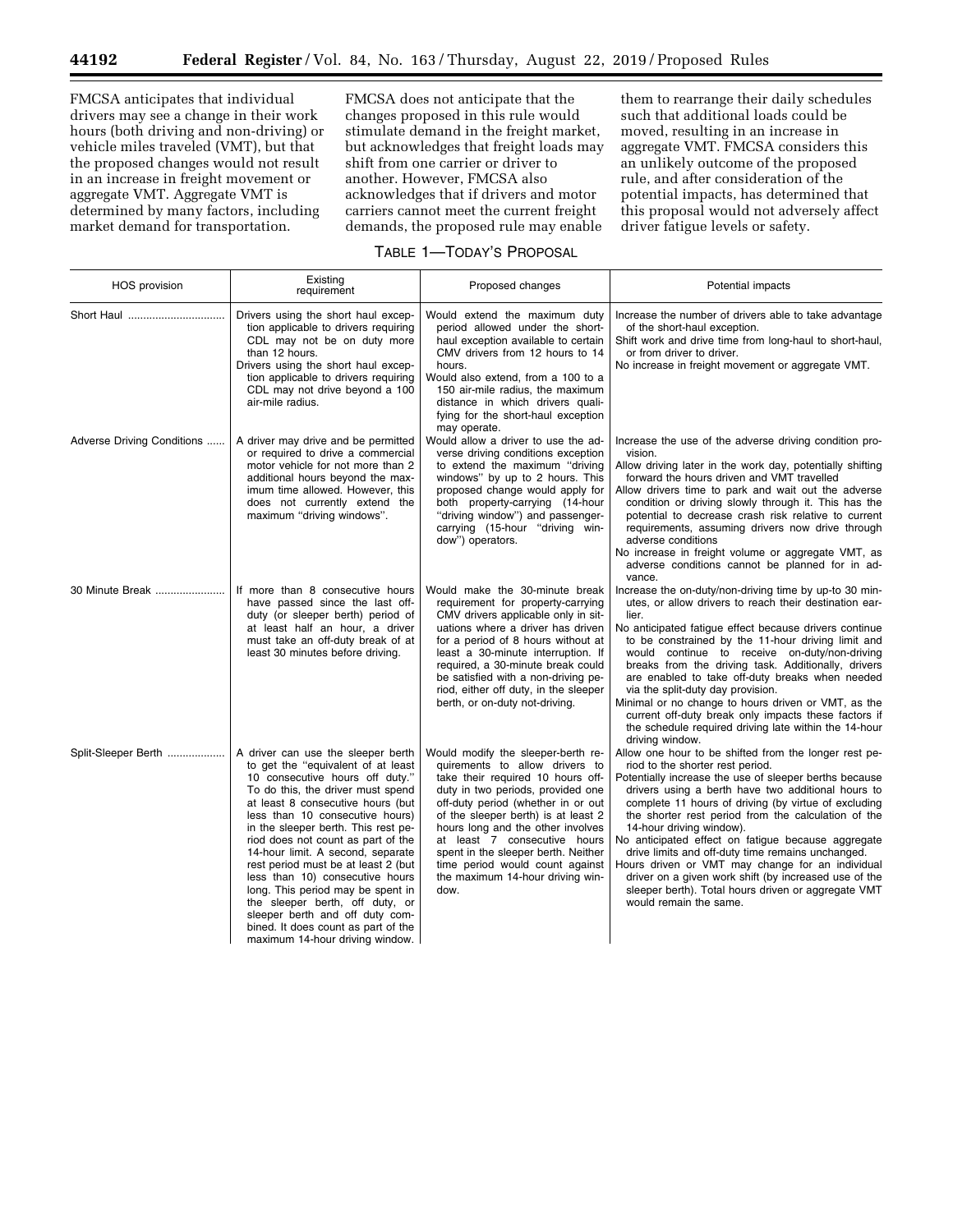| л |  | ı | ٠       |
|---|--|---|---------|
|   |  | ٠ | n<br>۰. |

| HOS provision        | Existing<br>requirement                                                                                                                                                                                                                                                                                                                 | Proposed changes                                                                                                                                                                                                                                                                                                                     | Potential impacts                                                                                                                                                                                                                                                                                                                                                                                                                                                                                                                                                                                                                                                                                                                                                                                                                                                                                                       |
|----------------------|-----------------------------------------------------------------------------------------------------------------------------------------------------------------------------------------------------------------------------------------------------------------------------------------------------------------------------------------|--------------------------------------------------------------------------------------------------------------------------------------------------------------------------------------------------------------------------------------------------------------------------------------------------------------------------------------|-------------------------------------------------------------------------------------------------------------------------------------------------------------------------------------------------------------------------------------------------------------------------------------------------------------------------------------------------------------------------------------------------------------------------------------------------------------------------------------------------------------------------------------------------------------------------------------------------------------------------------------------------------------------------------------------------------------------------------------------------------------------------------------------------------------------------------------------------------------------------------------------------------------------------|
| Split-Duty Provision | Once the duty period starts, it runs<br>for 14 consecutive hours, after<br>which the driver may not drive a<br>commercial motor vehicle (CMV)<br>again until having another 10 or<br>more consecutive hours off duty.<br>Nothing stops the running of the<br>"14-hour clock" except a min-<br>imum 8-hour period in a sleeper<br>berth. | Would add a new option for one off<br>duty break of at least 30 minutes,<br>but not more than 3 hours, during<br>the course of a driver's 14-hour<br>"driving window" to extend that<br>period for the length of the break,<br>provided that drivers take at least<br>10 consecutive hours off duty at<br>the end of the work shift. | Allow up to 3 hours in an off-duty status to be ex-<br>cluded from the 14-hour driving window.<br>Drivers could use this time to: Rest without the pen-<br>alty of losing time in their driving window, avoid traf-<br>fic via waiting in a parking lot and increase their<br>VMT efficiency, or mitigate the effect on the 14-hour<br>rule of long detention times by allowing driving later<br>in the work shift.<br>Minimizing the effect on fatigue because drivers could<br>use the voluntary pause to rest, off-setting any po-<br>tential effect of driving later in the work shift.<br>Depending on the situation, hours driven and VMT on<br>a given work shift could: Remain the same but shift<br>within the driving window; decrease the hours driv-<br>en by increasing VMT per hour; allow the driver to<br>finish more work during the current work shift in-<br>stead of postponing it to the next one. |

# TABLE 1—TODAY'S PROPOSAL—Continued

## **III. Abbreviations and Acronyms**

ANPRM Advance notice of proposed rulemaking

- CAA Clean Air Act
- CBI Confidential Business Information
- CE Categorical Exclusion
- CFR Code of Federal Regulations
- CMV Commercial motor vehicle
- DOT Department of Transportation
- ELD Electronic logging device
- E.O. Executive Order
- eRODS Electronic record of duty status
- FAST Act Fixing America's Surface Transportation Act
- FMCSA Federal Motor Carrier Safety Administration
- FMCSRs Federal Motor Carrier Safety Regulations
- FR Federal Register
- HOS Hours of service
- NEPA National Environmental Policy Act
- NPRM Notice of proposed rulemaking
- OMB Office of Management and Budget
- OOIDA Owner-Operator Independent Drivers Association
- RODS Record of duty status
- RFA Regulatory Flexibility Act
- SCE Safety critical event
- § Section
- Secretary Secretary of Transportation
- SBREFA Small Business Regulatory
- Enforcement Fairness Act of 1996
- TruckerNation TruckerNation.org
- UDA United Drivers Association
- U.S.C. United States Code
- USTA United States Transportation
- Alliance

# **IV. Legal Basis for the Rulemaking**

This NPRM is based on the authority derived from the Motor Carrier Act of 1935 (1935 Act) and the Motor Carrier Safety Act of 1984 (1984 Act). The 1935 Act, as amended, provides that ''The Secretary of Transportation may prescribe requirements for—(1) qualifications and maximum hours of service of employees of, and safety of operation and equipment of, a motor carrier; and (2) qualifications and maximum hours of service of employees of, and standards of equipment of, a

motor private carrier, when needed to promote safety of operation.'' (49 U.S.C. 31502(b)(1), (2)).

The HOS regulations proposed below concern the ''maximum hours of service of employees'' of both motor carriers and motor private carriers, as authorized by the 1935 Act.

This NPRM also is based on the

authority of the 1984 Act, as amended, which provides broad concurrent authority to regulate drivers, motor carriers, and vehicle equipment. It requires the Secretary of Transportation to ''prescribe regulations on commercial motor vehicle safety. The regulations shall prescribe minimum safety standards for commercial motor vehicles.'' The 1984 Act also requires that: ''At a minimum, the regulations shall ensure that—(1) commercial motor vehicles are maintained, equipped, loaded, and operated safely; (2) the responsibilities imposed on operators of commercial motor vehicles do not impair their ability to operate the vehicles safely; (3) the physical condition of operators of commercial motor vehicles is adequate to enable them to operate the vehicles safely . . . ; (4) the operation of commercial motor vehicles does not have a deleterious effect on the physical condition of the operators; and (5) an operator of a commercial motor vehicle is not coerced by a motor carrier, shipper, receiver, or transportation intermediary to operate a commercial motor vehicle in violation of a regulation promulgated under this section. . . <sup>"</sup> (49 U.S.C. 31136(a)(1)-(5)).

This NPRM is based specifically on section 31136(a)(2) and, less directly, sections 31136(a)(3) and (4). To the extent section 31136(a)(1) focuses on the mechanical condition of CMVs, that subject is not included in this rulemaking. However, as the phrase

''operated safely'' in paragraph (a)(1) encompasses safe driving practices, this proposed rule also addresses that mandate. To the extent section 31136(a)(4) focuses on the health of the driver, the Agency addresses that issue under the section *Driver Health Comments,* below. As for section 31136(a)(5), FMCSA anticipates the added flexibility of the NPRM would not increase the risk of coercion related to HOS rules.

Before prescribing regulations under these authorities, FMCSA must consider their ''costs and benefits'' (49 U.S.C. 31136(c)(2)(A) and 31502(d)). Those factors are addressed below.

# **V. Background**

The HOS regulations in effect until 2003 were promulgated pursuant to the Motor Carrier Act of 1935 and then reissued under the Motor Carrier Safety Act of 1984, along with the rest of the Federal Motor Carrier Safety Regulations (53 FR 18042, May 19, 1988). The HOS rules are codified at Part 395 of Title 49 CFR. These regulations were originally promulgated in 1937, revised several times before 1940, and then left largely unchanged until 1962. They required 8 hours off between tours of duty work shifts that could be of indeterminate length, lasting until the driver accumulated a total of 15 hours on duty. Concerns that these regulations were outdated and contributed to driver fatigue led to an effort to incorporate new knowledge about fatigue and rest, and their effects on safety.

Revisions to the HOS regulations were proposed in an NPRM published in the May 2, 2000, **Federal Register** (65 FR 25540). Following reviews of the comments to the docket and additional study, FMCSA developed a revised set of HOS regulations. The final rule (the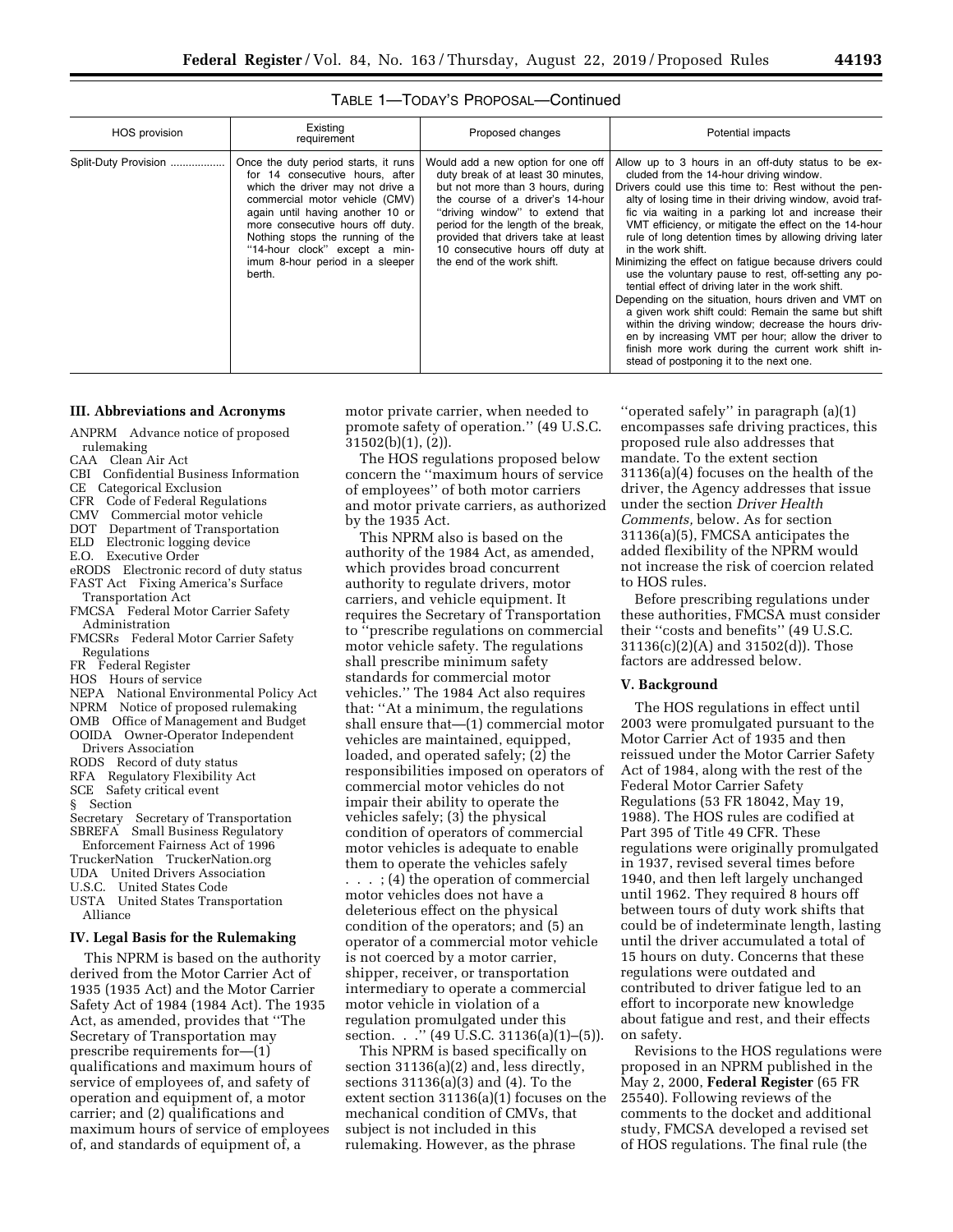''2003 HOS rule'') was promulgated on April 28, 2003 (68 FR 22456), and took effect on January 4, 2004. A regulatory impact analysis (RIA) comparing the costs, benefits, and impacts of this rule relative to the previous rule and several alternatives was prepared in accordance with the requirements of Executive Order 12866. That RIA, which is available in the HOS rule docket, showed that full compliance with the 2003 HOS rule could both save lives and increase productivity compared to full compliance with the rule then in existence. Much of the safety advantage of the 2003 HOS rule was shown to come from the mandate for at least 10 hours off after each tour of duty, and from helping to keep drivers on a regular 24-hour cycle.

After the 2003 HOS rule had been in effect for several months, it was vacated by a Federal appellate court. On July 16, 2004, the United States Court of Appeals for the D.C. Circuit held that FMCSA had not considered effects of the changes in the HOS rule on drivers' health, as required by 49 U.S.C. 31136(a)(4). *Public Citizen et al.* v. *FMCSA,* 374 F.3d 1209 (D.C. Cir. 2004). Additionally, the court expressed concerns about several areas of the rule, including:

**Permission to drive 11 hours in a** tour of duty, rather than 10;

Allowing more hours on duty in a given week, as a result of the restart provisions;

In Allowing drivers to split their offduty periods into two parts through the use of sleeper berths; and

 $\blacksquare$  Lack of consideration of the use of electronic on-board recorders.

In response to the court's action, Congress reinstated the 2003 HOS rule for a year, to give FMCSA a chance to revisit the issues cited by the court. A new HOS rule was published on August 25, 2005, retaining most of the provisions of the 2003 rule but requiring drivers using sleeper berths to spend 8 consecutive hours in the berth and take an additional 2 hours either off duty or in the sleeper berth; this 2 hour period must be counted against the 14 hour driving window (70 FR 49978). This established one ''core'' 8-hour period of sleep, as called for by various scientific research studies, yet provided the driver flexibility in use of the shorter off-duty period. Drivers, however, objected to 8 hours in the sleeper berth, and, in general, to the lack of flexibility provided by the sleeper-berth provisions and 14-hour rule. The 2005 HOS rule also provided relief to some short-haul operations using lighter trucks.

Public Citizen and others challenged the August 2005 rule on several

grounds. On July 24, 2007, the D.C. Circuit ruled in favor of Public Citizen and vacated the 11-hour driving time and 34-hour restart provisions (*Owner-Operator Independent Drivers Association. Inc.* v. *FMCSA,* 494 F.3d 188 (D.C. Cir. 2007)). The court concluded that FMCSA had violated the Administrative Procedure Act's requirements by failing to provide an opportunity for public comment on the methodology of the Agency's operatorfatigue model, which FMCSA had used to assess the costs and benefits of alternative changes to the 2005 HOS rule. In particular, the court found that the Agency had not adequately disclosed and made available for review the modifications it had made to the 2003 operator-fatigue model to account for time-on-task (TOT) effects in the 2005 analysis. The court concluded that FMCSA's methodology had not remained constant from 2003 to 2005 because the TOT element in the model was new and constituted the Agency's response to a defect in its previous methodology. The court concluded that the Agency violated the Administrative Procedure Act because it failed to give interested parties an opportunity to comment on the methodology of the crash risk model that the Agency used to justify an increase in the maximum number of daily and weekly hours that CMV drivers may drive and work. The court listed several elements of the way FMCSA calculated the impact of TOT that it held could not have been anticipated and that were not disclosed in time for public comment upon them. Turning to Public Citizen's second argument, the court also found that FMCSA had failed to provide an adequate explanation for certain critical elements in the model's methodology. In vacating the increase in the daily driving limit from 10 to 11 hours, the court found arbitrary and capricious what it described as FMCSA's ''complete lack of explanation for an important step in the Agency's analysis,'' the manner in which it had plotted crash risk as a function of TOT per hours of driving. The court also found that FMCSA had failed to provide an explanation for its method for calculating risk relative to average driving hours in determining its estimate of the increased risk of driving in the 11th hour. In vacating the 34-hour restart provision, the court found that FMCSA also had provided no explanation for the failure of its operator-fatigue model to account for cumulative fatigue due to the increased weekly driving and working hours

permitted by the 34-hour restart provision.

In an order filed on September 28, 2007, the court granted in part FMCSA's motion for a stay of the mandate. The court directed that issuance of the mandate be withheld until December 27, 2007.

On December 17, 2007, FMCSA published an Interim Final Rule (IFR) amending the Federal Motor Carrier Safety Regulations, effective December 27, 2007, to allow CMV drivers up to 11 hours of driving time within a 14-hour, non-extendable window from the start of the workday, following 10 consecutive hours off duty (72 FR 71247). The IFR also allowed motor carriers and drivers to restart calculations of the weekly on-duty time limits after the driver has at least 34 consecutive hours off duty. FMCSA explained that the IFR reinstating the 11-hour limit and the 34-hour restart was necessary to prevent disruption to enforcement and compliance with the HOS rule when the court's stay expired, and would ensure that a familiar and uniform set of national rules governed motor carrier transportation. Public Citizen immediately requested the D.C. Circuit to invalidate the IFR. However, on January 23, 2008, the court issued a per curiam order denying Public Citizen's request. On November 19, 2008, FMCSA adopted the provisions of the IFR as a final rule (73 FR 69567).

On December 18, 2008, Advocates for Highway and Automotive Safety, Public Citizen, the International Brotherhood of Teamsters, and the Truck Safety Coalition (hereafter referred to as ''HOS petitioners'') petitioned FMCSA to reconsider the research and crash data justifying the 11-hour driving rule and the 34-hour restart provision. FMCSA denied the petition on January 16, 2009. On March 9, 2009, the HOS petitioners filed a petition for judicial review of the 2008 rule in the D.C. Circuit and, on August 27, 2009, filed their opening brief. However, in October 2009, DOT, FMCSA, and the HOS petitioners reached a settlement agreement. DOT and FMCSA agreed to submit a new HOS NPRM to the Office of Management and Budget (OMB) by July 26, 2010, and to publish a final rule by July 26, 2011. Subsequently, FMCSA, DOT and the HOS petitioners agreed to publish the final rule on October 28, 2011. The parties filed a joint motion to hold the 2009 lawsuit in abeyance pending publication of the NPRM; the court later accepted that motion.

In 2011, after presenting various alternatives, FMCSA revised some aspects of the HOS regulations and maintained other provisions. The 2011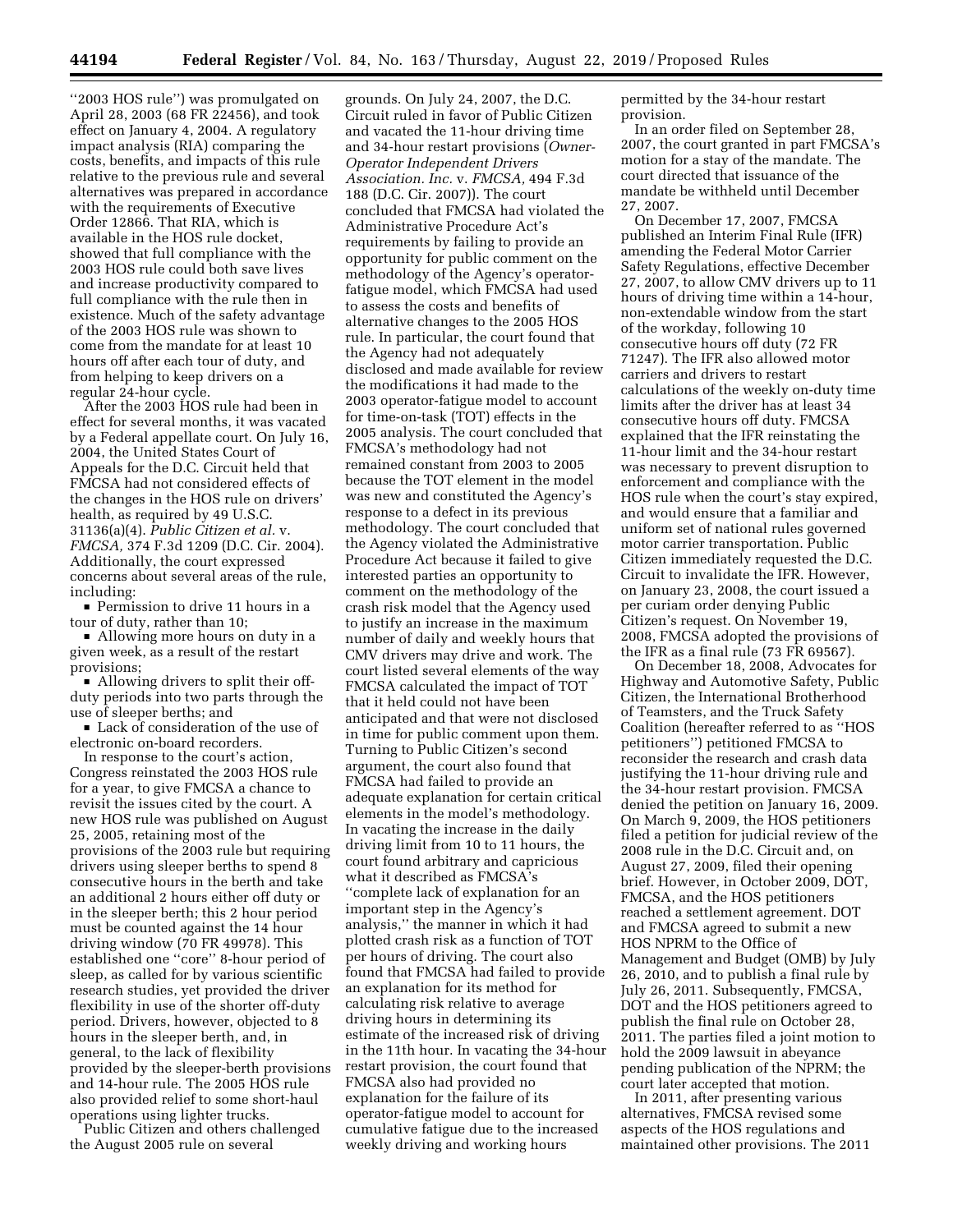Final Rule could be divided into ''daily'' and ''multi-day'' provisions, which can be expressed as follows:

**Drivers of property-carrying CMVs** must take at least 30 minutes off-duty no later than 8 hours after coming on duty if they wish to continue driving after the 8th hour.

• Drivers of property-carrying CMVs may drive up to 11 hours following an off-duty period of at least 10 consecutive hours.

• Drivers of property-carrying CMVs may not drive after the end of the 14th hour after coming on duty following an off-duty period of at least 10 consecutive hours.

• Drivers of property-carrying CMVs may obtain the equivalent of 10 consecutive hours off duty if they have a period of at least 8 hours in the sleeper berth and a second period of at least 2 hours either off duty or in the sleeper berth. Compliance is calculated from the end of the first two periods.

■ For Drivers of property-carrying CMVs, any period of 7 or 8 consecutive days can begin following a period of at least 34 consecutive hours off duty provided it included 2 periods between 1:00 a.m. and 5:00 a.m.

Several categories of motor carriers and drivers are exempt from parts of the HOS regulations or from the entire HOS regulation under the National Highway System (NHS) Designation Act of 1995 (referred to as the NHS Act) and other statutes.

Public Citizen, the American Trucking Associations, and others challenged the 2011 final rule on several grounds. On August 2, 2013, the D.C. Circuit vacated the requirement for short-haul drivers to take a 30-minute break, but upheld the 2011 rule in all other respects. *American Trucking Associations, Inc.,* v. *Federal Motor Carrier Safety Administration,* 724 F.3d 243 (2013).

# *The 2015 and 2016 DOT Appropriations Acts and the Further Continuing and Security Assistance Appropriations Act, 2017*

Sec. 133 of the Consolidated and Further Continuing Appropriations Act, 2015, Public Law 113–235, Div. K, Title I, sec. 133, 128 Stat. 2130, 2711–2713 (Dec. 16, 2014) suspended the 2011 restart provisions, which required 2 consecutive off-duty periods between 1:00 and 5:00 a.m. and allowed only one restart per week; temporarily reinstated the pre-2011 restart rule; and required a study of the effectiveness of the new rule. Sec. 133 of the Consolidated Appropriations Act, 2016, Public Law 114–113, Div. L., Title I, sec. 133, 129 Stat. 2242, 2850 (Dec. 18, 2015) made it

clear that the 2011 restart provisions would have no effect unless the study required by the 2015 DOT Appropriations Act showed that those provisions had statistically significant benefits compared to the pre-2011 restart rule; this Act also expanded the factors that the Agency was required to evaluate by including driver health and longevity. The Further Continuing and Security Assistance Appropriations Act, 2017, Public Law 114–254, Div. A, sec. 180, 130 Stat. 1005, 1016 (Dec. 10, 2016), replaced Sec. 133 of the 2016 DOT Appropriations Act in its entirety to correct an error and ensure that the pre-2011 restart rule would be reinstated by operation of law 3 unless the study required by the 2015 DOT Appropriations Act showed that the 2011 restart rule had statistically significant benefits compared to the pre-2011 restart rule. DOT concluded that the study failed to find statistically significant benefits, and the Office of Inspector General confirmed that conclusion in a report to Congress. The pre-2011 restart rule was therefore reinstated by operation of law.

Executive Order (E.O.) 13771, Reducing Regulation and Controlling Regulatory Costs, issued on January 30, 2017, directs executive agencies of the Federal government to ''manage the costs associated with the governmental imposition of private expenditures required to comply with Federal regulations'' (82 FR 9339, Feb. 3, 2017). The E.O. 13777, Enforcing the Regulatory Reform Agenda, issued on February 24, 2017, sets forth regulatory reform initiatives and policies to ''alleviate unnecessary regulatory burdens placed on the American people'' (82 FR 12285, Mar. 1, 2017). In accordance with those Presidential directives and based upon its experience and expertise, FMCSA reviewed the driver HOS regulations to determine if revisions might alleviate unnecessary regulatory burdens while maintaining CMV driver safety and health and motor carrier safety, as well as the safety of the public. On May 17, 2018, 5 months after the implementation of the ELD mandate mentioned above, Administrator Martinez received a letter signed by 30 Senators (available in the docket for this rulemaking) expressing support for greater flexibility in the HOS regulations.

The DOT has longstanding processes to periodically review regulations and

other agency actions.4 If appropriate, FMCSA will revise regulations to ensure that they continue to meet the needs for which they were originally designed and that they remain justified, in accordance with applicable executive orders.5 On October 2, 2017, DOT published a Notification of Regulatory Review, stating that it was reviewing its ''existing regulations and other agency actions to evaluate their continued necessity, determine whether they are crafted effectively to solve current problems, and evaluate whether they potentially burden the development or use of domestically produced energy resources'' (82 FR 45750). As part of these reviews, DOT sought public comment on existing rules that are good candidates for repeal, replacement, suspension, or modification. The HOS regulations and ELDs were the most common substantive topics discussed in response to the DOT Notification of Regulatory Review. The HOS regulations were identified as an area for potential modifications both as a result of the public comments received and due to changes in tracking HOS compliance through implementation of the ELD rulemaking. The accuracy of the electronic data provided to enforcement is much higher than the information that was previously provided on paper. While the ELD rule did not change the HOS rules, the accurate recording of driving time by ELDs highlighted the rigidity of HOS provisions and the practical ramifications drivers faced.

5*See* Exec. Order No. 13777, sec. 1, (Mar. 1, 2017, 82 FR 12285) (''It is the policy of the United States to alleviate unnecessary regulatory burdens placed on the American people or . . .''); E.O. 13610 (May 14, 2012, 77 FR 28469) (requiring agencies to conduct retrospective analyses of existing rules to determine whether they remain justified); E.O. 13563, sec. 6(b) (Jan. 21, 2011, 76 FR 3821) (requiring agencies to submit a plan ''under which the agency will periodically review its existing significant regulations to determine whether any such regulations should be modified, streamlined, expanded, or repealed so as to make the agency's regulatory program more effective or less burdensome in achieving the regulatory objectives''); E.O. 12866, sec. 5, (Sept. 30, 1993, pub. 58 FR 51735) (requiring each agency to ''review its existing significant regulations to determine whether any such regulations should be modified or eliminated so as to make the agency's regulatory program more effective in achieving the regulatory objectives, less burdensome, or in greater alignment with the President's priorities and the principles set forth in this Executive order'').

<sup>3</sup>Because this study failed to establish a statistically significant improvement in the initial factors required by Congress, evaluation of the additional factors added by Congress became moot.

<sup>4</sup>Section 610 of the Regulatory Flexibility Act requires Federal Agencies to periodically conduct reviews of rules that: (1) Have been published within the last 10 years; and (2) have a ''significant economic impact on a substantial number of small entities.'' Agencies publish in the **Federal Register**  the results of any such rules they reviewed during the past year, as well as a list of rules to be reviewed the next year.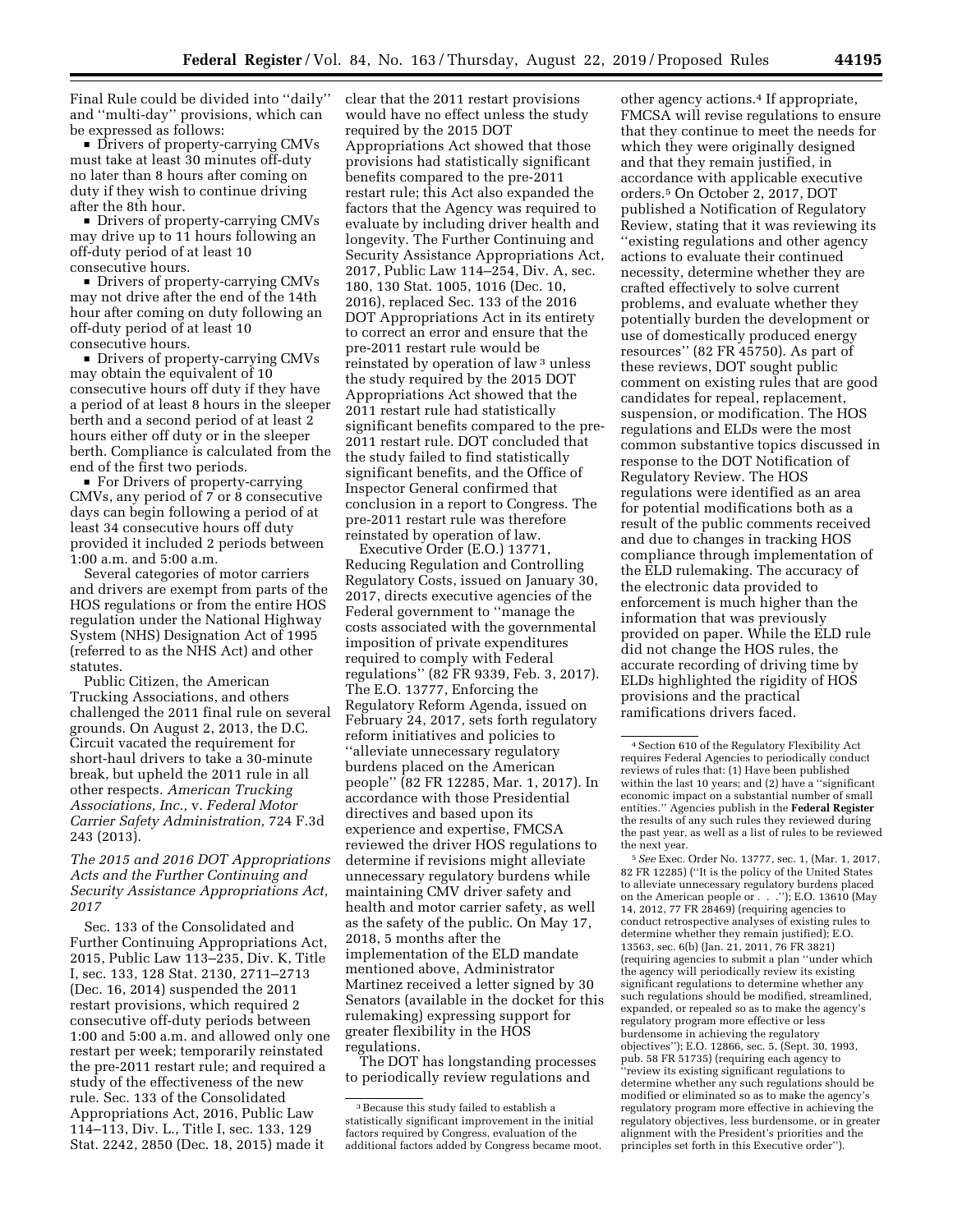The August 23, 2018, ANPRM (83 FR 42631) requested public comment on four areas pertaining to the HOS rules: Short-haul operations, the adverse driving conditions exception, the 30 minute break requirement, and the sleeper-berth provision. The ANPRM also sought public comment on two petitions for rulemaking relating to the HOS rules, one from OOIDA and one from TruckerNation.

### *OOIDA Petition for Rulemaking*

On February 13, 2018, OOIDA petitioned FMCSA to amend the HOS rules to allow drivers to take an off-duty rest break for up to 3 consecutive hours once per 14-hour driving window. OOIDA requested that the rest break stop the 14-hour clock and extend the latest time a driver could drive after coming on duty. However, drivers would still be limited to 11 hours of driving time and required to have at least 10 consecutive hours off duty before the start of the next work shift.

OOIDA's petition also included a request that the Agency eliminate the 30-minute break requirement. The organization explained that there are many operational situations where the 30-minute break requires drivers to stop when they do not feel tired.

### *TruckerNation Petition for Rulemaking*

On May 10, 2018, TruckerNation petitioned the Agency to revise the prohibition against driving after the 14th hour following the beginning of the work shift. As an alternative, the organization requested that the Agency prohibit driving after the driver has accumulated 14-hours of on-duty time.

In addition, TruckerNation requested that FMCSA allow drivers to use multiple off-duty periods of 3 hours or longer in lieu of having 10 consecutive hours off-duty and eliminate the 30 minute break requirement.

## *Additional Petitions for Rulemaking*

Two additional petitions for rulemaking were received; one from the United States Transportation Alliance (USTA) and one from the United Drivers Association (UDA).<sup>6</sup> The petitions were not discussed in the ANPRM due to the timing of receipt; however, they were reviewed and considered in the development of this NPRM.

The USTA petition proposed an HOS rule that would prohibit driving after 80 hours on duty in a 7-day period (instead of the 60-hour limit in §§ 395.3(b)(1) and 395.1(b)(1), and allow a 14-hour day for driving or other work duties. The drivers' remaining 10 hours would include 2 hours of off-duty time, and 8 hours of sleeper-berth time could be split into two segments, with a minimum of 2 hours per segment. The 80-hour clock would be reset by 24 hours off duty. The petition is included in the docket referenced at the beginning of this notice.

The UDA proposal maintained the 14/ 10 HOS rule; however, the 10 hours off duty could be split into two 5-hour sleeper-berth periods. The weekly onduty time, after which driving would be prohibited, would be 80 hours in an 8 day period, with a 24-hour restart, similar to that proposed by USTA. The petition is included in the docket referenced at the beginning of this notice.

# *Public Listening Sessions*

FMCSA held a series of public listening sessions following the release of the ANPRM. These were held in Dallas, Texas, on August 24, 2018; Reno, Nevada, on September 24, 2018; Joplin, Missouri, on September 28, 2018; Orlando, Florida, on October 2, 2018; and Washington, DC, on October 10, 2018.7 Transcripts of those listening sessions are available in the public docket for the rulemaking, and the sessions are available to stream at *https://www.fmcsa.dot.gov/mission/ policy/public-listening-sessions-hoursservice.* 

# **VI. Overview of Comments to the ANPRM**

The ANPRM asked a series of questions about the four topics and the two petitions for rulemaking mentioned above, but did not propose any regulatory changes. FMCSA appreciates the comments submitted. The Agency requests that individuals responding to the ANPRM comment again in the context of today's NPRM.

As noted above, FMCSA held a series of listening sessions. Comments provided at those sessions have been considered in the development of section VII of this preamble, ''Discussion of the Proposed Rulemaking.''

In addition, the Agency received more than 5,200 comments on the ANPRM, including over 1,000 from CMV drivers. Commenters also included trade associations and industry groups, law

enforcement agencies, safety advocacy groups, motor carriers, and governmental entities. The majority of ANPRM commenters supported changes to the HOS rules. Of the issues addressed in the ANPRM, most comments were addressed to the 30 minute break and the sleeper-berth issues. Drivers and individuals supported other issues raised in the ANPRM or petitions, especially extending the short-haul duty period from 12 hours to 14 hours. Many drivers and individual commenters were in favor of extending the maximum driving window by 2 hours in the event of adverse driving conditions. A few driver and individual commenters requested that the definition of ''adverse driving conditions'' be changed or clarified, to make understanding and compliance easier for users and enforcement personnel. A large number of CMV drivers, trade associations, and industry groups supported the elimination of the 30-minute break rule. However, safety advocacy groups opposed changes to the rule due to the lack of research on its safety impacts.

Many commenters favored expanding the sleeper-berth options to 5/5, 6/4, or 7/3. In addition, they would like to see both qualifying sleeper-berth periods stop the 14-hour driving window. Most of the trade associations that commented on short-haul operations approved of an expansion of the 12-hour driving window to 14 hours. Trade associations, and other commenters were also in favor of expanding the adverse driving condition provision to extend the duty period during which driving is allowed.

Generally, law enforcement and safety advocacy organizations opposed changes to the current HOS rules. These comments often referenced safety research identified in prior HOS rulemakings. The relevant studies are discussed in the sections below.

Most motor carriers that responded were in favor of all the suggested changes in the ANPRM. Most of the elected officials supported flexibility for drivers.

#### *Other Comments to the ANPRM*

In addition to the four central topics covered by the ANPRM and the two petitions, FMCSA received comments and suggestions related to other aspects of the HOS rules.

*Driver Health Comments.* A number of commenters critiqued the current HOS rules, stating that the rules negatively impact their health. However, safety advocacy groups stated that changes to existing HOS would negatively impact health. The driver

<sup>6</sup>These petitions are available at *https:// www.regulations.gov/document?D=FMCSA-2018- 0248-2550* and *https://www.regulations.gov/ document?D=FMCSA-2018-0248-0342.* 

<sup>7</sup>Listening sessions were announced in the **Federal Register** at 83 FR 42631, August 23, 2018; 83 FR 45204, September 6, 2018; 83 FR 47589, September 20, 2018; 83 FR 48787, September 27, 2018, and 83 FR 50055, October 4, 2018. The listening session scheduled for September 14, 2018 in Washington, DC was canceled and rescheduled.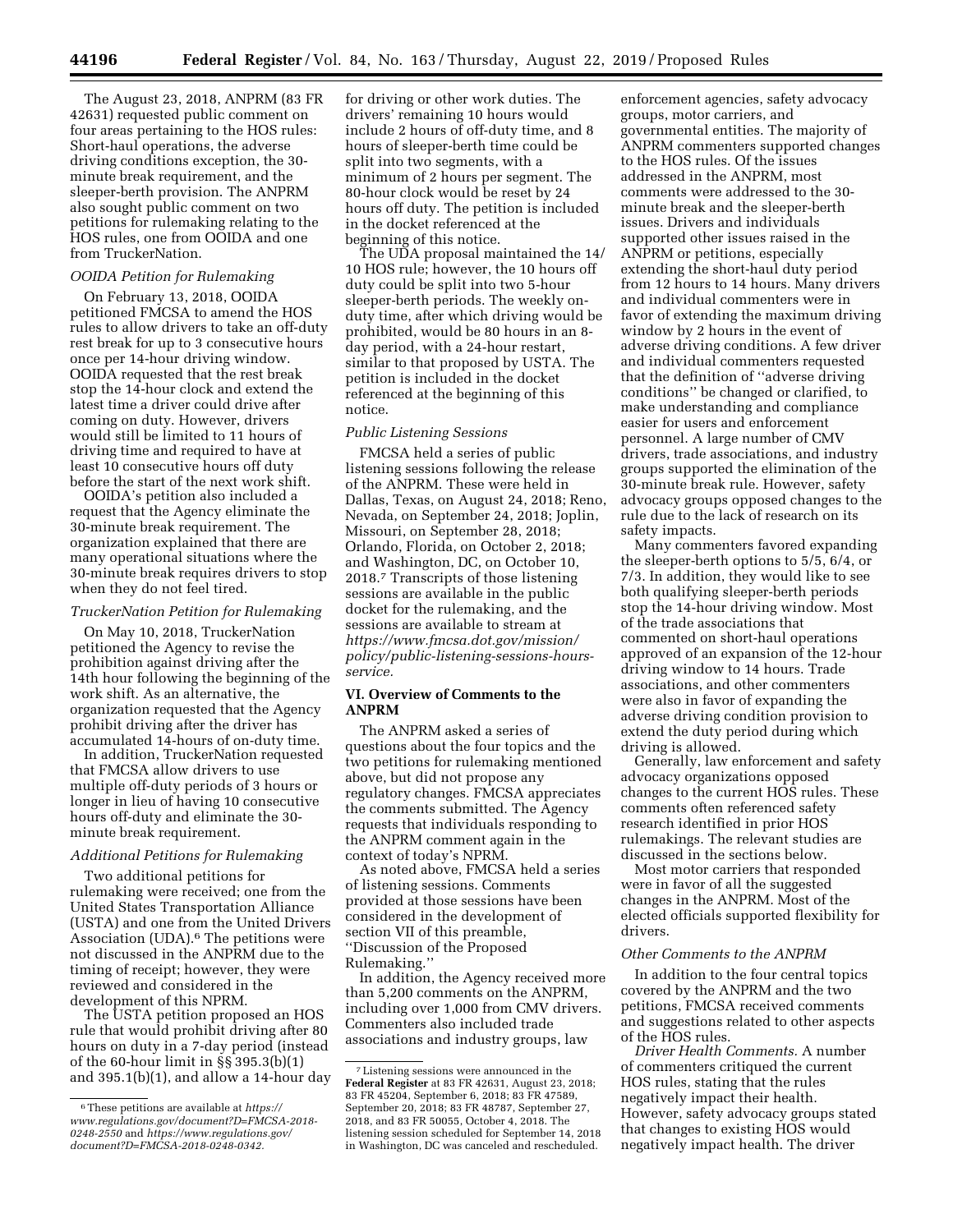sleep apnea group, Truckers for a Cause provided research by Dr. Mona Shattell (3 studies cited in comments) on CMV driver mental health issues that showed stress caused by the ''14-hour clock'' to be a large cause and potential health issues. HOS changes which reduce this documented stress inducer would reduce driver stress and resulting health issues. They go on to add that fatigue research (Williamson 2001) has clearly shown that there is a fatigue impairment which greatly increases with being awake more than 14 hours. This impairment is equivalent to blood alcohol content (BAC) of .02% at 15 hours and .04% at 16 hours. With .04% being legally intoxicated for a CMV driver it is reasonable that HOS regulations should restrict driving beyond a 14 hour work day limit unless there has been reasonable restorative rest. The American Academy of Sleep Medicine focuses almost exclusively on the issue of fatigue—as it relates to driver health and some of the proposed changes. According to AASM, ''these proposed changes would occur in the setting of other common sleep disorders, such as sleep apnea, shift work sleep disorder, or insufficient sleep, which increase the risk of drowsy driving

. . . . Given the large body of evidence that sleepiness plays a significant role in crashes, we recommend against the proposed relaxation of the present rules, in the best interest of not only commercial drivers' health and safety, but also public safety as a whole.'' The International Brotherhood of Teamsters commented on the 12-hour short haul provision, stating that several studies show that the majority of work-related injuries occurring among truck drivers result from non-driving work activities. When researchers further investigated these findings, they found that the types of injuries experienced by truck drivers varied by industry sector but were generally associated with falling from heights, trips, slips, falls, and overexertion due to manual materials handling. Drivers who are involved in short haul operations experienced occupational injuries primarily while performing three activities: (1) Operating the truck; (2) lifting/cranking; and (3) maneuvering into/out of truck cab . . . . Short-haul drivers will experience increased fatigue as a result of having to work an expanded number of hours and concurrently experience more fatigue-related occupational injuries and crashes . . . . . " In addition, researcher collected data on the driver's heart rates to estimate metabolic output and determined that such drivers worked in a job that required a high

level of energy.'' FMCSA has considered these comments, and, as discussed in the Health Impacts section later in this document, proposes to find that the provisions of this NPRM would not adversely affect driver health.

*Economic and Research Data, Surveys, and Studies Submitted to the Docket.* A number of research papers, surveys, and studies, along with related data, were submitted to the docket. The relevant submissions, including those made by OOIDA, the American Transportation Research Institute (ATRI), and the Insurance Institute for Highway Safety (IIHS), have been considered and are discussed in the draft RIA for this NPRM, available in the docket. Other studies had been considered in previous rulemakings, were out of scope for this rule, or had data limitations.

*Scope of Rulemaking.* A number of the commenters raised HOS issues beyond the topics identified in the ANPRM. Many commenters believe driver pay is too low for the responsibilities they hold and stated that if drivers were paid more or compensated by the hour, there would be less of a need for HOS regulations. Other commenters stated that third parties such as shippers and receivers, who are not generally subject to FMCSA regulations, pressure drivers to violate HOS rules or create an environment where drivers are unable to take advantage of the work time allowed.

A number of commenters requested that FMCSA consider adopting the Canadian HOS standards.8 These comments were either general or focused on specific limits, rest breaks, and sleeper-berth provisions.

# **VII. Discussion of the Proposed Rulemaking**

# *A. Short-Haul Operations*

## Current Regulation

Currently, under 49 CFR 395.1(e)(1), certain CMV drivers do not have to prepare RODS, use an ELD, maintain supporting documents, or take a 30 minute break after 8 hours of duty if they meet certain conditions, including a return to their normal work reporting location and release from work within 12 consecutive hours after their starting time. Truck drivers operating under this provision are permitted a 12-hour work

day in which to drive up to 11 total hours. Passenger-carrier drivers are allowed 10 hours of driving in a 12-hour workday. Under this short-haul exception, drivers also must operate within a 100 air-mile radius of their work reporting location. The motor carrier must maintain time records reflecting certain information. Specifically, the motor carrier that employs the driver and utilizes this exception must maintain and retain for a period of 6 months accurate and true time records showing: The time the driver reports for duty each day; the total number of hours the driver is on duty each day; the time the driver is released from duty each day; and the total time for the preceding 7 days in accordance with 49 CFR 395.8(j)(2) for drivers used for the first time or intermittently.

Under 49 CFR 395.3(a)(2)–(3), other property-carrying CMV drivers not utilizing the short-haul exception have a 14-hour window in which to drive up to 11 hours. Unless otherwise excepted, however, these drivers must maintain RODS, generally using an ELD. Drivers qualifying for the 49 CFR 395.1(e)(1) exception have the option to use the 14 or 15-hour driving window applicable to property and passenger carriers, respectively, under §§ 395.3 or 395.5, to fulfill the needs of the employer on a given day. However, drivers doing so would lose the benefits of the short-haul exception and be required to prepare RODS for those days.

Current Exemptions to the Short-Haul Operation Provision

Among other things, section 5521 of the FAST Act requires that the Agency allow drivers of ready-mixed concrete delivery trucks to return to the normal work reporting location within 14 hours of coming on duty rather than 12-hours of coming on duty. FMCSA implemented this provision on July 22, 2016 (81 FR 47714). FMCSA also has granted applications for exemptions, allowing an extension of the duty period in the short-haul provision from 12 to 14 hours, to the following entities: Waste Management Holdings, Inc., October 25, 2018 (83 FR 53940); American Concrete Pumping Association, November 1, 2018 (83 FR 54975); and National Asphalt Pavement Association, Inc., January 26, 2018 (83 FR 3864). Several additional groups have requested similar exemptions, but FMCSA has not yet published final decisions.

### Comments to the ANPRM

A majority of commenters asserted that FMCSA should extend the duty

<sup>8</sup>A copy of the Canadian Commercial Vehicle Drivers Hours of Service rules is available at *https:// laws-lois.justice.gc.ca/eng/regulations/SOR-2005- 313/page-2.html#docCont (Accessed December 31, 2018).* A single-page summary is available at *https://www.cvse.ca/national*\_*safety*\_*code/pdf/ HOS*\_*Service*\_*Rules.pdf (Accessed December 31, 2018).*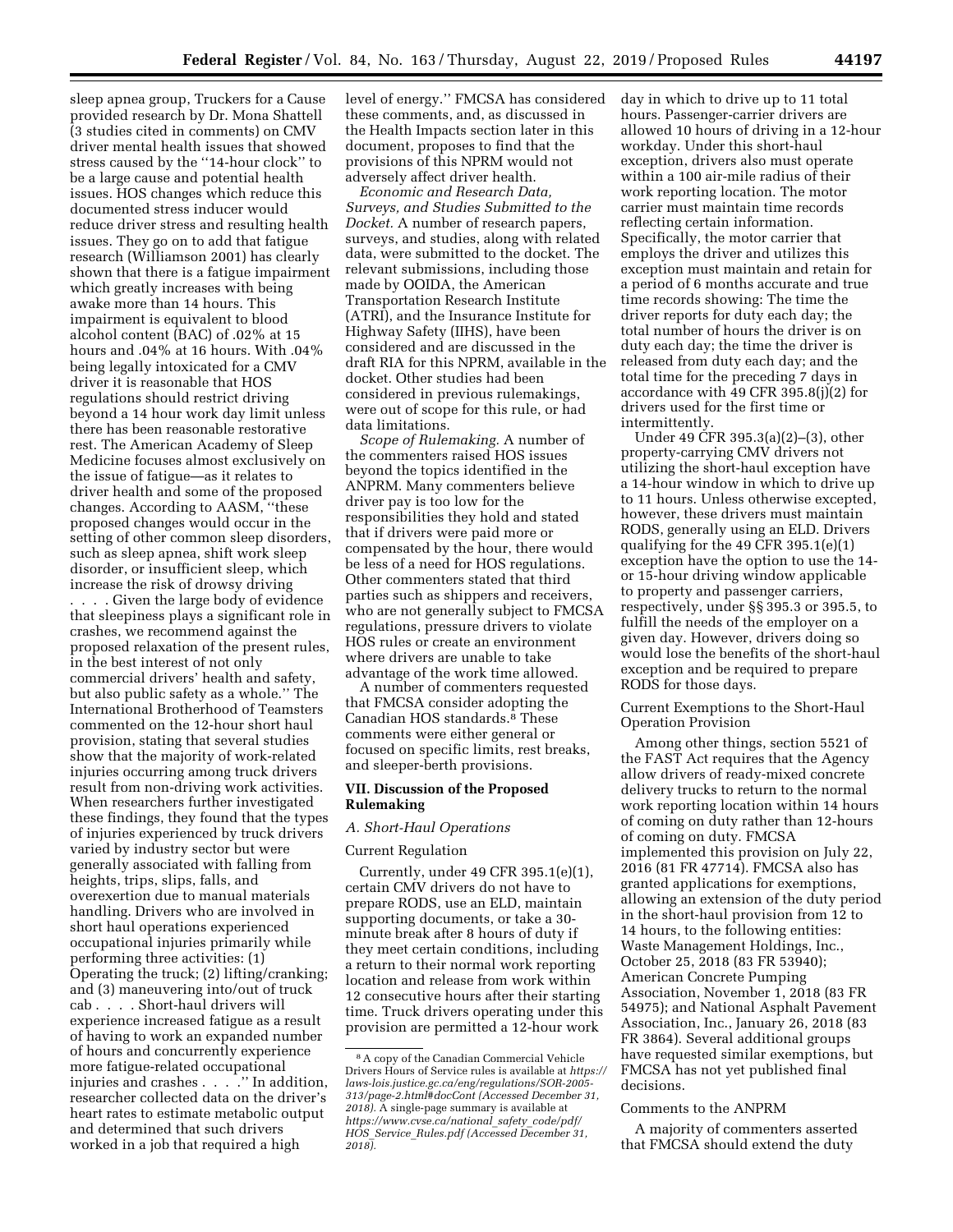period for short-haul operations from 12 to 14 hours. However, other commenters, including drivers, disagreed. Some commenters suggested extending the air-mile radius of this provision to match the requirements of the 150 air-mile exceptions in §§ 395.1(e)(2) (Operators of propertycarrying CMVs not requiring a CDL) and 395.1(k) (Agricultural operations).

A number of commenters said that they use the short-haul exception or would like to utilize it.<sup>9</sup> They gave specific operational examples under which drivers exceeded one or both of the limits infrequently, and most described driving as a secondary job function for their drivers. These commenters stated that operational complexity increased due to drivers using different statuses. If the overall short-haul provision were modified, many commenters who supported changing the short-haul provisions believed they might not need other exemptions and exceptions.

# Today's Proposal

This NPRM proposes extending the maximum allowable work day for property-and passenger-carrying CMV drivers under the § 395.1(e)(1) shorthaul exception from 12 to 14 hours to correspond with the 14-hour period requirement for property drivers in § 395.3(a)(2). Today's proposal would also extend the existing distance restriction under this provision from 100 air miles to 150 air miles to be consistent with the radius requirement for the other short-haul exception under § 395.1(e)(2). Truck drivers would continue to be limited to 11 hours of driving time, and passenger carrier drivers to 10 hours of driving time. All CMV drivers using the § 395.1(e)(1) exception would need to complete their work day within 14 hours of the beginning of the work shift.10

# Safety Rationale

Using data from the FMCSA Motor Carrier Management Information System

10Currently, short-haul drivers can use the adverse driving conditions provision under § 395.1(b), and this provision would continue to be available to drivers using the short-haul exception.

(MCMIS),11 the Agency analyzed concrete mixer crashes before and after the FAST Act allowed ready-mix concrete operators up to 14 hours to return to their work reporting location under the short-haul provision. A review of the MCMIS crash data found that extending the short-haul exemption from 12 to 14 hours did not statistically increase the share of concrete mixers involved in crashes. This evaluation is discussed further in the draft RIA. Furthermore, the Agency emphasizes that the changes to the short-haul exception proposed in today's notice would allow neither additional drive time during the work day nor driving after the 14th hour from the beginning of the work day.

The extension of the air-mile radius by 50 air miles would allow carriers to reach customers farther from the work reporting location while maintaining eligibility for the short-haul exception. FMCSA believes that extending the airmile radius would not increase market demand for services, and thus would not result in increased vehicle miles traveled (VMT). FMCSA anticipates that if these drivers change their routes resulting in an increase in VMT (*e.g.,* an increase in deliveries made per shift), that VMT would be shifted from other drivers or from the next day. On any given day, a driver may see an increase or decrease in VMT, but total VMT would not change. It could also be the case that on days that required driving past the 12th work hour, the driver was previously operating as a long-haul driver. Under this rule, the same driver could work the same day (*i.e.,* no change in work hours or VMT for any driver), with the only change being eligibility for the short-haul exception. Thus, more drivers or more trips would now be eligible for the short-haul exception, and thus excluded from the requirement to take a 30-minute break or prepare daily RODS, potentially with an ELD. Carriers would have the flexibility to meet existing and future market demands within the area that could be serviced within a 14-hour duty day more efficiently (*i.e.,* not incurring the costs of preparing RODS and retaining supporting documents for the days drivers did not satisfy the short-haul limits) while maintaining eligibility for the short-haul exception. Extending the air-mile radius and the work day would not extend the maximum allowable driving time. Therefore, the Agency

does not anticipate any adverse impact on safety.

The IIHS provided data it believes indicates interstate truck drivers operating under the short-haul exception had a significantly higher crash risk than those not using the exception. FMCSA reviewed this study and found that it was based on a very small sample size, which prevented the authors from estimating a matched-pair odds ratio restricted to drivers operating under a short-haul exception, and was not nationally representative. Further, the authors noted that other related factors unobserved in the study may have led to this result. For example, it is possible that older or more poorly maintained trucks are used in local operations. The Agency relied on its own data and analysis discussed earlier in this section, which shows that increasing the duty day from 12 to 14 hours did not statistically increase the share of concrete mixers involved in crashes. The Agency's analysis is discussed in more detail in the RIA. The Agency invites comments on this determination.

In addressing today's proposed changes to the HOS rules, the agency encourages motor carriers and other stakeholders to submit driver record data supporting their comments in a manner that does not reveal the identity of an individual driver.

# Additional Questions

FMCSA seeks additional information and data on the impacts of expanding short-haul exemption provision, in part to assess its potential costs and benefits. Specifically:

• How will this change impact motor carrier's ability to enforce HOS rules? What enforcement difficulties may arise from expanding both the time and distance requirements?

• Will drivers drive further or longer in the driving window under the short haul exception? Would this be different then these loads being hauled by drivers complying with the ELD requirements?

• Will the elimination of the 30 minute break requirement for drivers that are potentially driving later in their duty period impact safety?

• What cost savings are expected from not having to comply with the ELD requirements?

Additionally, some commenters to the ANPRM requested that drivers using the short-haul exception be allowed to end the work shift at a different location than the one from which they were dispatched. FMCSA requests public comment about this request, including which segments of the motor carrier industry would be impacted by this

<sup>9</sup>The Association of General Contractors of America commented: ''Since many construction operations are local in nature, the short-haul exemption has been helpful but limited. Expansion of the short haul to 150 miles would significantly reduce the impact of HOS on the construction industry. The short-haul exemption should allow for an additional 2 hours of on-duty time. These additional 2 hours are absolutely crucial due to the seasonal nature of construction, and the fact that drivers in this industry are so frequently waiting at a jobsite—which we classify as ''on duty not driving''.'' (*https://www.regulations.gov/ document?D=FMCSA-2018-0248-4947*).

<sup>11</sup>MCMIS is an information system that captures data from field offices and through various sources. It is a source for FMCSA inspection, crash, compliance review, safety audit, and registration data.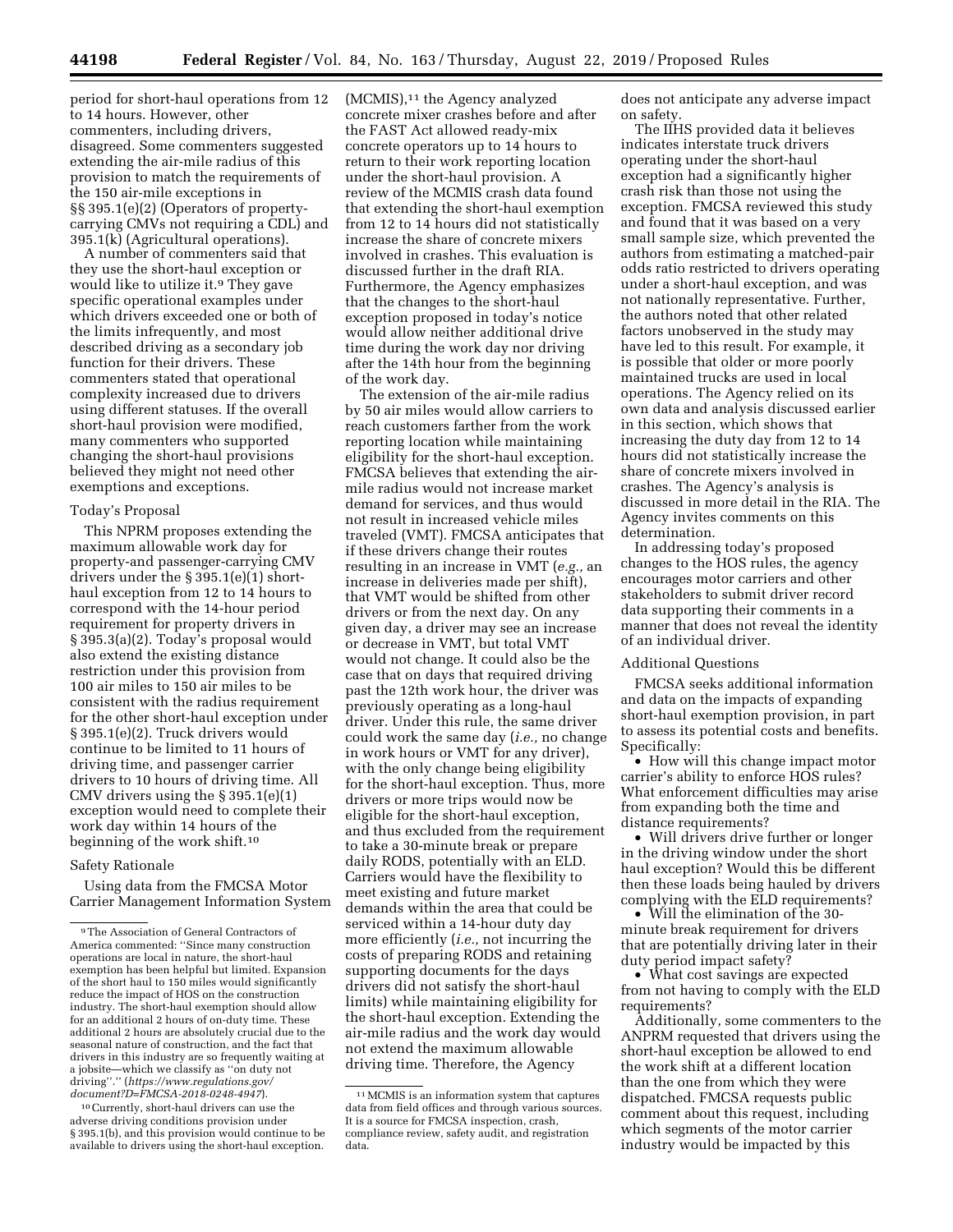potential change and whether this change would have an adverse effect on safety, or lead to operational changes such as increased driving time per trip or driving in the 12th and 13th hour after coming on-duty.

#### *B. Adverse Driving Conditions*

## Current Regulation

Section 395.1(b)(1) allows 2 additional hours of driving time for ''adverse driving conditions,'' which is defined in § 395.2 as ''snow, sleet, fog, other adverse weather conditions, a highway covered with snow or ice, or unusual road and traffic conditions, none of which were apparent on the basis of information known to the person dispatching the run at the time it was begun.'' Although the rule allows truck drivers up to 13 hours of driving time under adverse conditions, instead of the normal 11 hours, it does not provide a corresponding extension of the 14-hour driving window. Similarly, the current rule allows drivers of passenger-carrying CMVs up to 12 hours of driving time under adverse conditions without a corresponding extension of the applicable duty period.

### Comments to the ANPRM

Most commenters generally supported extending the adverse driving conditions provision to allow for a longer duty period. Some of these commenters noted that the additional time could be used to enable drivers to find a safe place to park. However, some commenters objected to a change to the exception. One commenter stated that due to the advancements of technology, there is no reason to replace proper trip planning with a 2-hour extension of the 14-hour driving window. Another commenter said that extending the 14 hour driving window would allow operators to be driving at a time in the drivers' work days when crash risks increase dramatically.

*Frequency of Use.* Some commenters said that they never used the adverse driving conditions exception, while others reported wide variances in the frequency of their use. A trade group provided survey results indicating an average use of the exception of 1.5 times a month.12 A commenter said drivers should not be allowed to use this exception more than twice in a 7-day period.

*Clarify Definition.* Many commenters were confused by the current definition and requested clarification, including how often the provision may be used.

Several specifically asked about the definition's use of the word ''apparent.'' Some commenters asked that provisions be expanded to include ''foreseen'' conditions or requested that ''unforeseen'' be stricken from the definition. Some commenters pointed out that weather conditions would be known by the dispatcher before the start of a trip, given today's technology. However, these commenters still believed the provision should exist. Many commenters stated that detainment by a third party, such as a shipper or receiver, during loading and unloading should be considered an adverse condition.

Commenters also requested that the definition be changed to require ''proof'' or that the use of this status be ''verifiable.'' Commenters asked for a clear definition that would eliminate inconsistent enforcement practices. Commenters also stated that training drivers in the use of the regulations should be based on a clarified definition. Some commenters requested that specific weather conditions be mentioned in the definition, while others wanted it to also apply to a variety of road-work conditions.

Some commenters requested that determination of adverse driving conditions should be a decision of the driver rather than the dispatcher.

*Passenger Carriers.* Some commenters requested that ''adverse passenger conditions'' be taken into consideration in the definition, and requested that passenger carriers be allowed an extension of the 10-hour drive time due to ''adverse passenger conditions.''

#### Today's Proposal

Today's proposal would allow a driver up to a 16-hour driving window (for property carriers) within which to complete up to 13 hours of driving, or a 17-hour duty period (for passenger carriers) within which to complete up to 12 hours of driving, if the driver encounters adverse driving conditions.

### Safety Rationale

While the Agency is not aware of any research that is specific to the impact of adverse conditions on crash risk, the flexibility provided in the proposal would give drivers greater latitude to respond to adverse driving conditions by removing the existing penalty that ''shortens'' the driver's duty day if he or she responds cautiously to an adverse condition in a manner that takes up more duty time. FMCSA expects the proposed increase to duty time during adverse driving conditions to incentivize drivers facing these conditions to either travel at a reduced

speed due to road conditions, which is likely to minimize the risk of crashes, or to suspend CMV operations in order to wait for the adverse conditions to abate. Further, the Agency stresses that this proposal would not increase available driving time beyond what is currently allowed by the exception. FMCSA does not anticipate that changes to the adverse weather condition provision would lead to increased VMT in most situations, but might shift when the miles are driven. This provision is intended to allow you to drive your anticipated trip within 1 shift (instead of extending it to 2) when adverse weather would decrease your VMT efficiency, or make road travel unsafe for a period of up to 2 hours. It is not intended to allow for additional trips or increased freight movement. FMCSA does not anticipate that motor carriers would be able to schedule additional freight movement because adverse conditions can't be planned for in advance.

FMCSA notes that the Federal Aviation Administration (FAA) and the Federal Railroad Administration (FRA) both allow duty period extensions in similar circumstances. FAA allows a 2 hour flight duty period extension for unforeseen operational circumstances (14 CFR 117.19(a)(1)) and FRA allows a 4-hour duty period extension for emergencies or work related to emergencies (49 CFR 228.405(c)). FRA's hours of service laws also do not apply to circumstances involving ''Acts of God'' (49 U.S.C. 21102(a)(3)).

The ''adverse passenger conditions'' mentioned by commenters from the bus industry do not involve driving conditions external to the vehicle, such as snow, sleet, fog, and the other conditions listed in the definition in § 395.2. Adverse passenger conditions are not within the scope of this rulemaking.

In addressing today's proposed changes to the HOS rules, the agency encourages motor carriers and other stakeholders to submit driver record data supporting their comments in a manner that does not reveal the identity of an individual driver.

### Additional Questions

FMCSA seeks additional information and data on the impacts of changing the adverse conditions provision, in part to assess its potential costs and benefits. Specifically:

• Will this change cause drivers to travel further in adverse conditions?

• Will this change drivers' behavior when encountering adverse conditions? How so?

<sup>12</sup>Comment from OOIDA with this survey is available at: *https://www.regulations.gov/ document?D=FMCSA-2018-0248-3347.*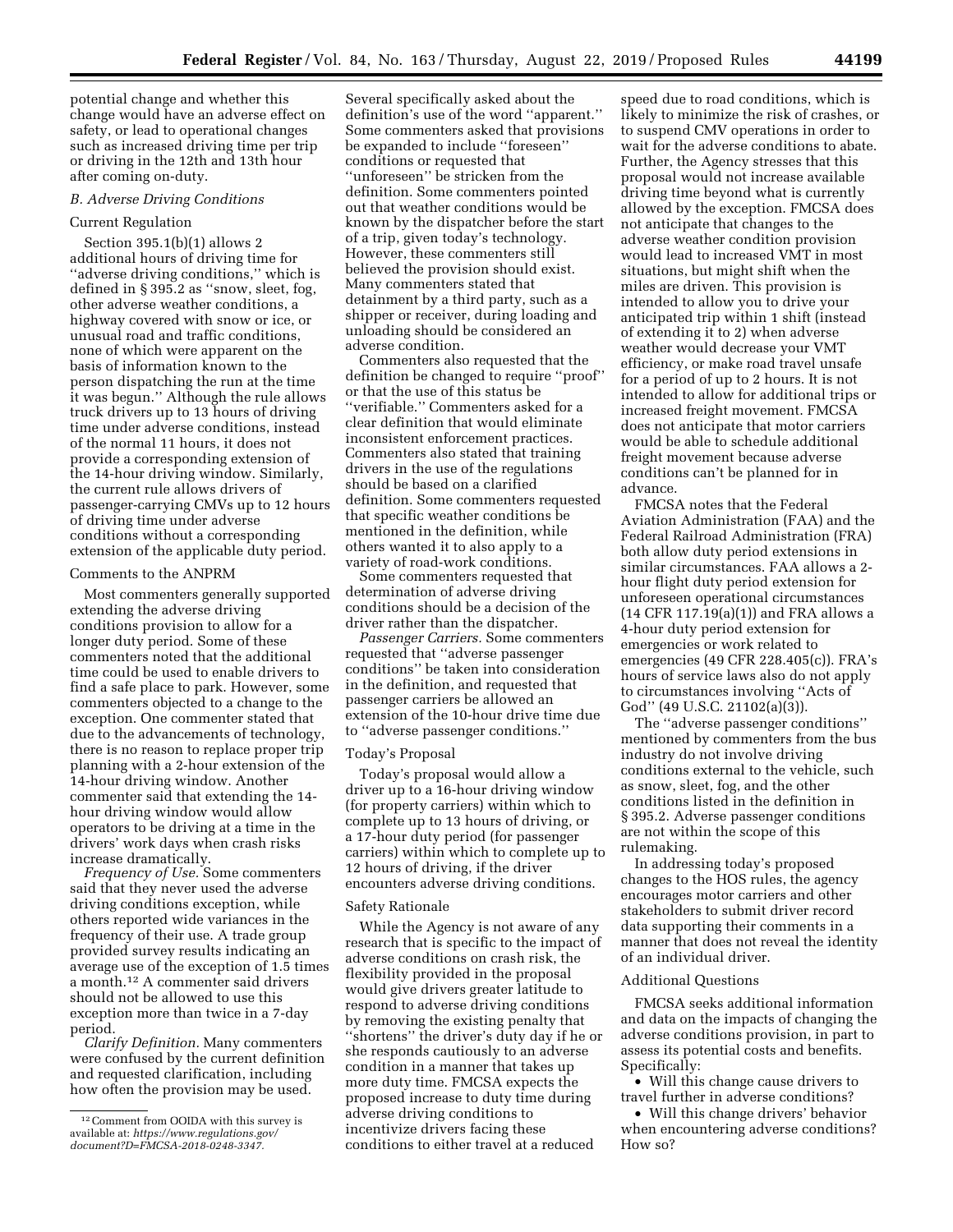• Understanding adverse conditions

cannot be predicted, will drivers utilize this provision more often after this change?

Additionally, FMCSA requests public comment about potential modifications to the definition of ''adverse driving conditions.'' Specifically, the Agency requests input on the suggestion that knowledge of the existence of adverse conditions should rest with the driver rather than the dispatcher. Alternatively, should the requirement for lack of advance knowledge at the time of dispatch be eliminated? Should the current definition of ''adverse driving conditions'' be modified to address other circumstances?

# *C. 30-Minute Break*

# Current Regulation

Under 49 CFR 395.3(a)(3)(ii), except for drivers who qualify for either shorthaul exception under § 395.1(e)(1) or (2), driving is not permitted if more than 8 hours have passed since the end of the driver's last off-duty or sleeper-berth period of at least 30 minutes.13

# Comments to the ANPRM

Most commenters (including many drivers) supported removing the 30 minute break, citing a number of reasons, including stress on the driver and a perceived increase in crash risk. Many commenters stated that drivers already take sufficient breaks from driving, and that the additional break requirement is unsafe or unnecessary. Some commenters, including safety organizations, expressed support for the 30-minute break requirement, stating that rest breaks are necessary and should remain as currently required. Others stated that no other viable alternative could match the safety benefits achieved by an off-duty, 30 minute break.

*Logistics/Time Taken.* Some commenters recommended replacing the 30-minute provision with a rule requiring two breaks or similar expansions of break time. Drivers liked this idea if they felt it was more in-line with their existing operations, or if they thought it would be more advantageous. There was no data provided to show it increased safety. Commenters were discussing the current requirement, which mandates a 30-minute off-duty break that does not pause the duty

clock. A commenter asked that the rule be revised to provide that the break may be taken any time during the duty period and that a second break would not be required if the first one is taken early in the duty period. Some commenters suggested allowing breaks to be split into smaller segments, such as 10 minutes. Others stated that the break should be tied to changes to the sleeper-berth provision.

*Total On-Duty Time.* Many commenters requested that on-duty nondriving time, *e.g.,* fueling or loading and unloading, be counted towards the break time. A number of commenters also requested that breaks stop the 14 hour on-duty clock. Others said that only breaks over a certain length and spent in a sleeper berth should stop the 14-hour on-duty clock.

*In Combination with the Split Sleeper-Berth Provisions.* Several commenters recommended that modifications to the break be tied to sleeper-berth changes. Others suggested that breaks be reviewed in conjunction with the proposed Split Sleeper-Berth Pilot Program.14

*Removal of the 30-Minute Break for All Drivers.* Since short-haul drivers are exempt from the 30-minute break requirement, several commenters believed that it ought to be eliminated for all drivers.

*Incidental Drivers.* Multiple commenters represented industries or operations for which driving is incidental to the principal job of the driver. A number suggested that their operations be exempt from the 30 minute break requirement.

#### Today's Proposal

FMCSA proposes to modify the existing 30-minute break requirement with a prohibition on driving for more than 8 hours without at least one 30 minute change in duty status. This would allow 30 minutes of on-duty, not driving time, off-duty time, or sleeper berth time to qualify as a break. Many drivers have interruptions of their driving time during normal business operations, such as loading or unloading a truck, completing paperwork, or stopping for fuel. Under the current rules, the break is required to be offduty time during which no work, including paperwork, may be performed and is triggered after 8 hours, regardless of driving time. The flexibility provided in this proposal would allow these normal breaks from driving (*i.e.,* ''time on task'' in the research literature) to

count as an interruption of the 8 hours of driving status, provided the break lasts at least 30 minutes. Additionally, these proposed changes to the 30 minute break provision proposed by today's rule would not allow an increase in maximum driving time during the work shift or driving after the 14th hour from the beginning of the work shift.

## Safety Rationale

In today's NPRM, the Agency is reconsidering the value of off-duty breaks relative to on-duty breaks. Based on comments received, the Agency has taken another look at the Blanco, et al. (2011),15 study to determine the applicability of its findings to the 30 minute break requirement.

While Blanco found that off-duty breaks resulted in a greater decrease in subsequent safety critical events (SCE) than on-duty breaks, many of the breaks were between 30 and 59 minutes in length, casting doubt on the findings' applicability to a strict 30-minute break.16 Furthermore, the off-duty breaks in the Blanco study were voluntary and many were taken in the sleeper berth. Both of these elements deviate from the current environment where a rigid 30-minute rest break requirement forces drivers to go off-duty regardless of whether they feel fatigued or have space to rest. Thus, the study participants could have experienced offduty breaks that were more beneficial in nature than the off-duty breaks taken as a result of the 2011 final rule, as the study participants likely opted to take off-duty breaks as a countermeasure to fatigue.

Lastly, Blanco categorized breaks from driving into four groups; Rest During Duty Period (Type 1), Work During Duty Period (Type 2), Rest During Duty Period/Off Duty (Type 3), and Off-Duty (Type 4). Break Type 1 and Type 4 include resting activities such as eating and sleeping, and break Type 3 is a combination of Type 1 and Type 4 breaks such that it also includes rest activities. The Blanco study collected data from November 2005 to March 2007, when the regulatory guidance required that any time spent in the vehicle cab (with the exception of the sleeper berth) was considered on-duty

<sup>13</sup>The 30-minute rule does not apply to drivers who operate CMVs within a 100 air-mile radius of their normal work reporting location and return to that location within 12 hours, as authorized by § 395.1(e)(1), or to drivers who do not need a CDL, operate within a 150 air-mile radius of their work reporting location, and meet certain other requirements, as authorized by § 395.1(e)(2).

<sup>14</sup>The Split Sleeper-Berth Pilot Program mentioned in comments has been canceled. See the discussion below.

<sup>15</sup>Blanco, M., Hanowski, R., Olson, R., Morgan, J., Soccolich, S., Wu, S.C., & Guo, F. (2011) ''The Impact of Driving, Non-Driving Work, and Rest Breaks on Driving Performance in Commercial Motor Vehicle Operations.'' Available in this rulemaking docket.

<sup>16</sup> In reviewing the Blanco study, it was determined that there were 3,171 breaks of 30 minutes or longer used in the analysis. It should be noted that there were relatively few off-duty breaks—only 211 off-duty breaks, which was less than 6.7 percent of the total number of breaks.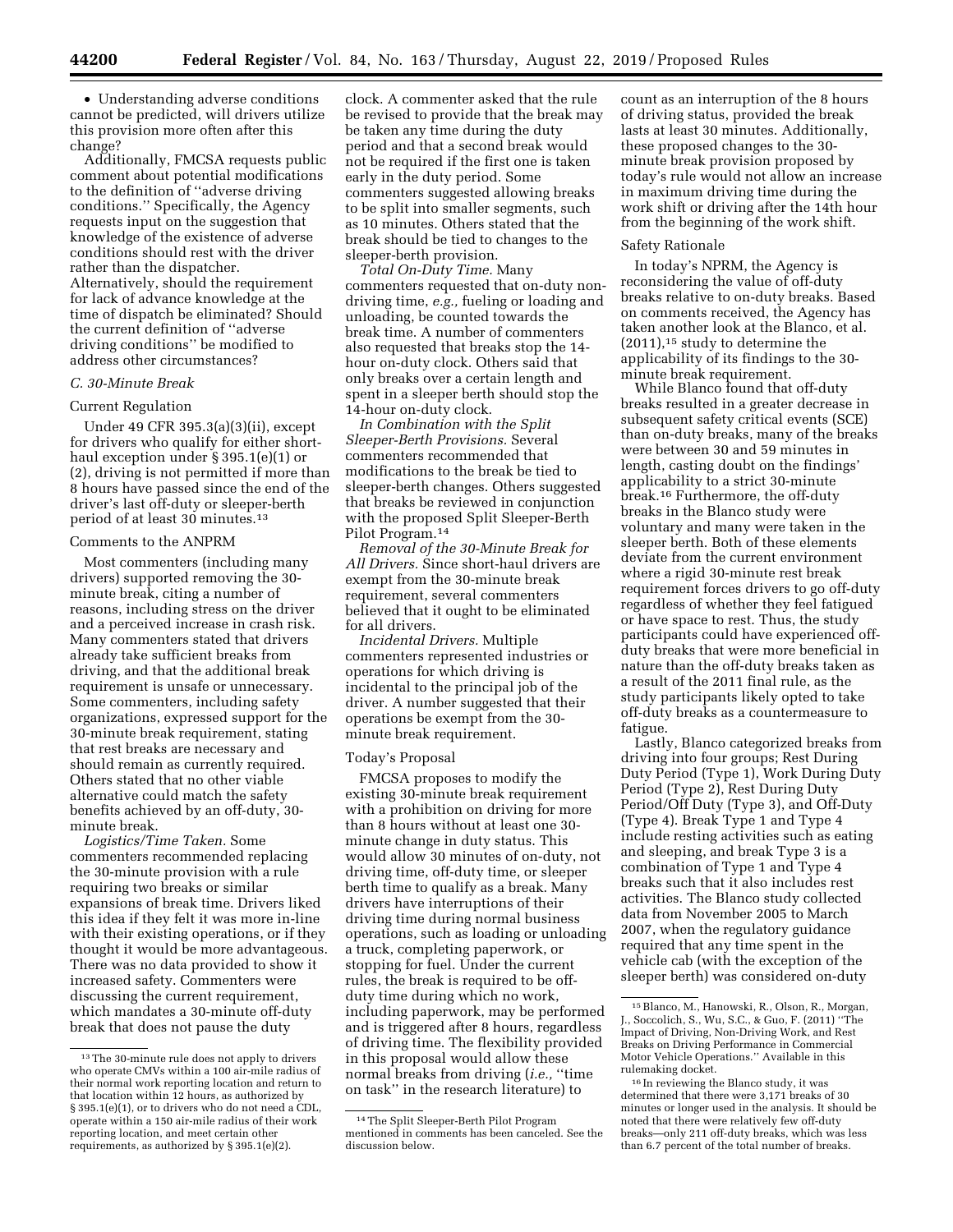time. This would include in-cab activities that after 2011 could be considered off-duty, such as eating or taking naps. As such, while the Blanco study analyzes the reduction in SCEs for Type 1 and Type 4 breaks separately, under the present regulatory structure they would likely both be considered off-duty breaks and thus would fit into Type 4; Off-Duty Break. Using the published data in the Blanco study, FMCSA recalculated the magnitude of SCE reduction for an off-duty break using the break frequency published in the study for break Type 1, Type 3, and Type 4. This calculation resulted in a 33 percent SCE reduction, which is lower than the 51 percent for Type 4 breaks alone, and very close to the 30 percent reduction for Break Type 2.<sup>17</sup> FMCSA acknowledges that this result is not precise due to the limitations of the available data. Multiple break types could make up a single break, such that the summation of the break frequency by type can be more than the total number of breaks, and the magnitude of SCE reduction would likely be slightly different than what was calculated above. What is clear is that the magnitude of SCE reduction that Blanco attributed to off-duty breaks is larger than the SCE reduction that would be attributable to the off-duty 30-minute breaks required under the 2011 HOS rule (those that would be made up of Type 1, Type 3, Type 4 breaks as defined by Blanco). In light of this recent review, it appears that FMCSA placed too great a value on off-duty breaks, compared to other types of breaks described above. What seems to be consistent in the Blanco study was that breaks of any type reduced SCEs. Therefore, the Agency proposes to change the break provision to allow the driver to take a break while on duty but not driving, rather than requiring the time to be off duty.

Further, the Agency is proposing to tie the break requirement to eight hours of driving time rather than eight consecutive hours since the driver's last off-duty or sleeper berth period of at least 30 minutes. Based on the discussion above, FMCSA believes that on-duty breaks can have essentially the same SCE reduction as off-duty breaks. Tying the break requirement to driving time is in line with this finding. Many commenters to the ANPRM stated that

the current 30-minute break provision requires them to go off duty after eight hours of on-duty time, even though they may not have driven for a long period of time when the rule requires a stop. FMCSA required the 30-minute break in the 2011 HOS rule based on literature that found a break from the driving task would lead to a reduction in SCEs in the hour after a break was taken. If drivers' schedules include time periods of at least 30-minutes in an on-duty/nondriving status, they are receiving the intended benefits of the current requirement. FMCSA continues to believe that a break from driving is important for safety, but acknowledges that the changes in today's proposed rule would be less burdensome for carriers and drivers while achieving the same goal—a break from the driving task. These proposed changes may result in a decrease in off-duty breaks, but FMCSA anticipates that any potential effect on fatigue from fewer off-duty breaks will be offset or minimized by continuing to require a break from the driving task. Further, as explained below, this proposal would allow drivers to take an off-duty break when they believe it would be most helpful at preventing them from driving while fatigued, as opposed to requiring a break regardless of the warning signs of fatigue, without impacting their 14 hour driving window. As an example, consider a driver who under the current requirements spends two hours in onduty/not driving status to start his or her duty period subsequently drives for six hours, takes the required 30-minute break, and then drives for five more hours before reaching the 11-hour limit. All other things equal, the proposed changes would allow this driver to take the break up to two hours later than under the current requirements, such that the driver's duty period could consist of an initial two hours in onduty/not driving status followed by eight hours of driving, a 30-minute break, and three hours of driving before reaching the 11-hour limit. Both under the current requirements and under the proposed rule, this hypothetical driver receives the benefits of a break from the driving task. However, deferral of the break results in the driver driving later into the day before taking a required break, but driving fewer hours after it is taken. The Agency cannot say how this temporal shift in the break would alter the frequency of SCEs before the required break is taken as compared to driving fewer hours after the break. The agency requests comments on how to estimate the change in SCEs from this temporal shift in the 30 minute break.

Further, the Agency notes that for a driver who immediately begins driving at the start of his or her duty period, he or she may drive eight continuous hours before a break is required; this is true under the current requirements and would remain so under the proposed rule.

FMCSA anticipates that the same level of safety can be achieved by (1) allowing the driver to take a break while on-duty but not driving, rather than requiring the time to be off-duty, and (2) starting the 8-hour period when the CMV operator begins driving. The changes to the 30-minute break provision proposed by today's rule do not involve any increase to the 11-hour driving limit in place today.

Those drivers that work more than 8 hours but do not drive more than 8 hours may increase their VMT efficiency. These drivers are currently required to take a 30-minute off-duty break. Under the proposal, their onduty/non-driving time would be considered a break from driving. They would be able to increase their efficiency by a reduction in off-duty time of up-to 30 minutes, but this would only be the case if off-duty breaks are not part of their regular operating schedule, and taken solely as a result of the 30-minute break requirement.

Drivers that drive for 8 consecutive hours may see an increase in VMT efficiency. This would occur if their day already has a 30-minute on-duty period (*e.g.,* waiting at a loading dock) that would occur regardless of this rule. This on-duty period would meet the break requirements of the proposed rule. These drivers may also see their VMT unchanged. This would occur if their day does not contain a 30-minute onduty period that could count towards the proposed break requirement. In this instance, they would need to find a spot to park and take a break from driving under both today's requirements and the proposed requirements.

Furthermore, the Agency has reviewed several requests for exemption from the current 30-minute break requirement. In certain cases, the Agency has granted limited exemptions after determining, following notice and comment in the **Federal Register**, that the exemption would not result in any decrease in safety.18 For example, in

<sup>17</sup> It is FMCSA's position that the calculated 3% difference in SCE reduction should not be considered to correspond directly to a difference in crash rates. This is because SCEs are a much more common event than crashes, which results in the likelihood that a 30% reduction and a 33% reduction in SCEs may have the same impact on overall crash rates.

<sup>18</sup>For more information about each of the exemptions, and the specific conditions under which they were granted, please review the following notices: the American Trucking Associations, granted August 21, 2015 (80 FR 50912); the Department of Energy, granted June 22, 2015 (80 FR 35703); the National Asphalt Pavement Association, granted January 26, 2018 (83 FR 3864); Continued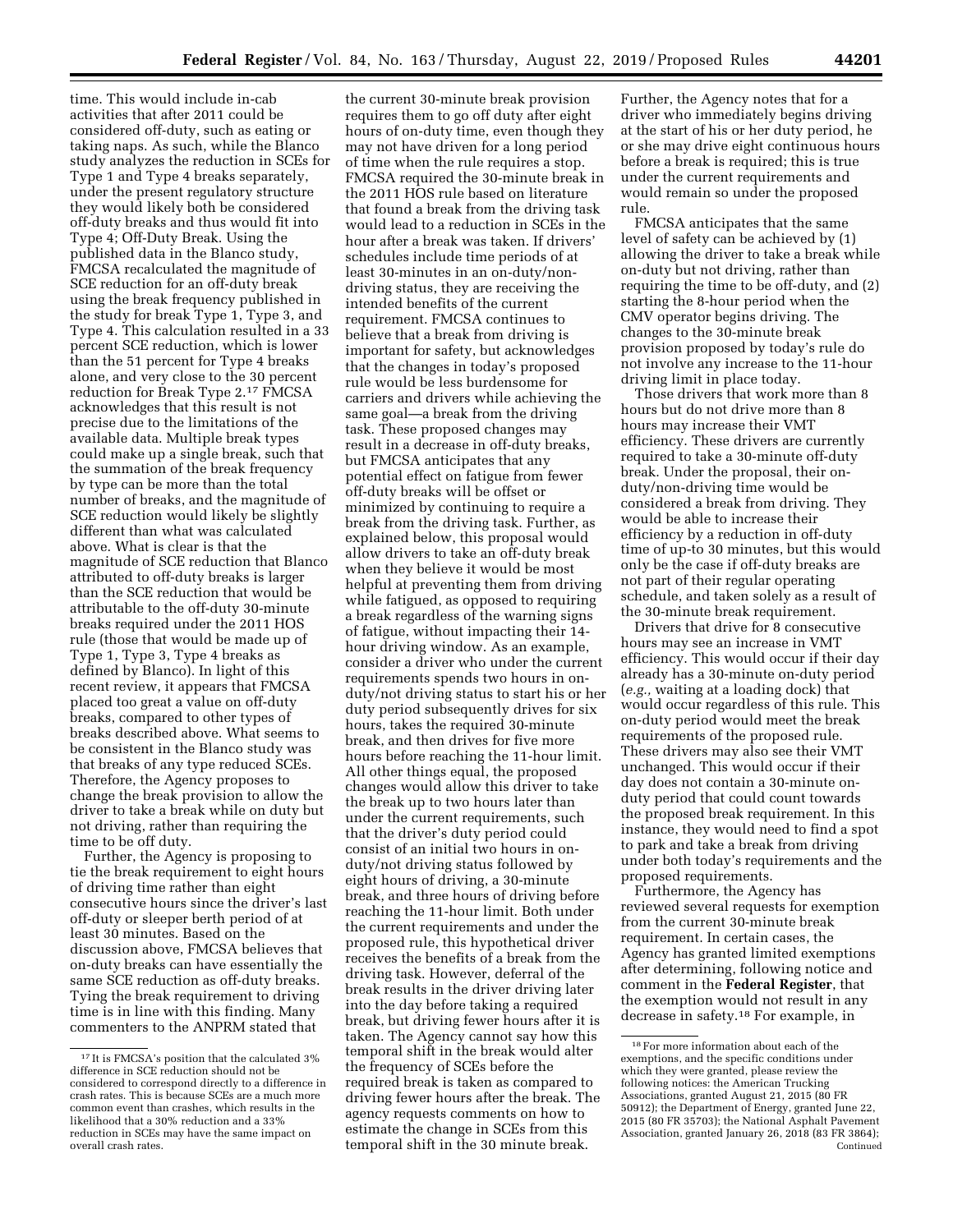certain cases the Agency has allowed the break requirement to be satisfied with on-duty not-driving time. All exemptions require a carrier to report recordable crashes related to the exemption to the Agency. However, crashes may involve multiple factors, and might not be directly attributable to the exemption.

FMCSA was able to analyze some MCMIS crash data to provide insight into the relationship between crash risk and one exemption in particular. FMCSA granted an exemption on August 21, 2015 (80 FR 50912), allowing operators of vehicles transporting certain hazardous materials (HM) to satisfy the 30-minute break requirement using attending time. This exemption was necessary because FMCSA regulations prohibit operators of vehicles transporting certain HM from leaving their vehicles unattended (49 CFR 397.5), and thus, they could not satisfy the off-duty break requirement while maintaining compliance with the requirement to attend the vehicle.

MCMIS contains counts of crashes where a vehicle with an HM placard was present, as well as crash counts of all large truck crashes. Using these data points, FMCSA examined the total number of crashes where a vehicle with an HM placard was present for the 2 years before and after the exemption went into effect. From August 22, 2013, through August 21, 2015, there were 7,217 crashes where vehicles with an HM placard were present, or 2.616 percent of the total crashes involving large trucks (7,217 HM placard present/ 275,915 large truck crashes). From August 22, 2015 through August 21, 2017 there were 7,277 crashes where vehicles with an HM placard were present, or 2.419 percent of the total crashes involving large trucks (7,277 HM placard present/300,775 large truck crashes). This analysis has some limitations in that not all vehicles transporting HM are large trucks and that crashes cannot be attributed to the exemption. However, the slight decrease in the HM placard share of total large truck crashes may suggest that the exemption allowing attending time to

satisfy the break requirement did not increase crash risk for operators of vehicles transporting certain HM.

In the years that FMCSA has spent administering these exemptions, FMCSA has not discovered evidence of adverse safety impacts that would require withdrawal of any 30-minute exemption. However, in other cases, FMCSA has denied requests for blanket exemptions because the applicants were unable to provide an adequate alternative to, or sufficient information to support relief from, the 30-minute break that meets the statutory criteria and demonstrates an equivalent level of safety.19

FMCSA anticipates that an on-duty break from driving would not adversely affect safety relative to the current requirements as discussed in connection with the Blanco study, above, but requests additional data on the safety impacts of this proposal.

In addressing today's proposed changes to the HOS rules, the agency encourages motor carriers and other stakeholders to submit driver record data supporting their comments in a manner that does not reveal the identity of an individual driver.

# Additional Questions

FMCSA seeks additional information and data on the impacts of changing the 30 minute break provision, in part to better assess its potential costs and benefits. Specifically:

• Will you take fewer total breaks from driving with this change? How many and when would those breaks have occurred during your route?

• Do you expect to still take a 30 minute break if you have less than 8 hours of drive time? If so, would you take that break on-duty or off-duty?

• If you no longer need to take a 30 minute break, how do you expect to spend this additional time?

• How will this provision change your scheduling and planning?

• Do you expect to drive more miles or hours based on this change? Do you expect to be able to complete additional ''runs''?

Additionally, the Agency acknowledges that many commenters

specifically asked that the 30-minute break requirement be eliminated, and has considered that as an alternative under E.O. 12866. However, without the benefit of further information in this regard, it would not be appropriate to entirely eliminate the rule. Given that the flexibility allowed in today's proposal would alleviate many of the concerns expressed by commenters, FMCSA seeks further information on the effect of eliminating the break requirement altogether. Specifically—

(1) What would be the safety impact of eliminating the required break, potentially allowing up to 11 consecutive hours of driving?

(2) What has been the cost to your company of complying with the 30 minute break rule since the compliance date for that rule, July 1, 2013?

(3) How often do work shifts require an individual to drive more than 8 hours without at least a 30-minute change in duty status?

(4) Would eliminating the break requirement result in greater cost savings than the current proposal? If so, what would be the amount of these cost savings?

# *D. Sleeper Berth*

### History

The 2003 HOS rule (68 FR 22456, Apr. 28, 2003, amended by 68 FR 56208, Sept. 30, 2003), introduced the concept of a fixed 14-hour driving window to help limit potential overly-long periods of wakefulness and duty hours that could lead to fatigue-related crashes.

The 2005 HOS final rule (70 FR 49978, Aug. 25, 2005) changed the sleeper-berth provisions to require the equivalent of 10 hours off duty to be taken in one 8-hour sleeper-berth period, combined with another 2-hour period, either in the sleeper berth, off duty, or a combination of the two. This established one 8-hour period in which to obtain restorative rest, yet provided the driver flexibility in use of the shorter period. Although comments were closely divided on the issue and research related to the length of the longer rest period was not definitive, the Agency limited drivers to an 8/2 spilt option. Drivers, however, have often objected to 8 hours in the sleeper berth, the lack of flexibility allowed by the sleeper-berth provisions, and 14-hour rule in general.

### Current Regulation

Current HOS rules allow a sleeperberth user to divide the minimum 10 hours off duty, which are otherwise required to be consecutive, into two separate periods. Drivers who use

the National Tank Truck Carriers, granted April 9, 2018 (83 FR 15221); R&R Transportation, granted October 2, 2015 (80 FR 59848); the Specialized Carriers & Rigging Association, granted November 1, 2016 (81 FR 75727); the Department of Defense (DOD) Surface Deployment & Distribution Command (SDDC), granted October 28, 2013 (78 FR 64265); the American Concrete Pumping Association, granted March 21, 2017 (82 FR 14595); the National Pork Producers Council, granted June 11, 2014 (79 FR 33634); the California Farm Bureau Federation for bee transporters, granted June 19, 2015 (80 FR 35425); and the American Concrete Pavement Association, granted February 6, 2019 (84 FR 2307).

<sup>19</sup>For more information about these denials, please review the following information: the Payne & Dolan/Zenith Tech/Northeast Asphalt application, denied June 24, 2015 (80 FR 36397); the Commercial Vehicle Safety Alliance petition, denied August 9, 2016 (T.F. Scott Darling, Administrator, FMCSA, in a letter denying a petition for rulemaking dated October 28, 2015, to Colin Mooney, Executive Director, Commercial Vehicle Safety Alliance, August 8, 2016. Available at: *https://www.fmcsa.dot.gov/petitions*); and the Transco/McLane application, denied July 18, 2017 (82 FR 32918).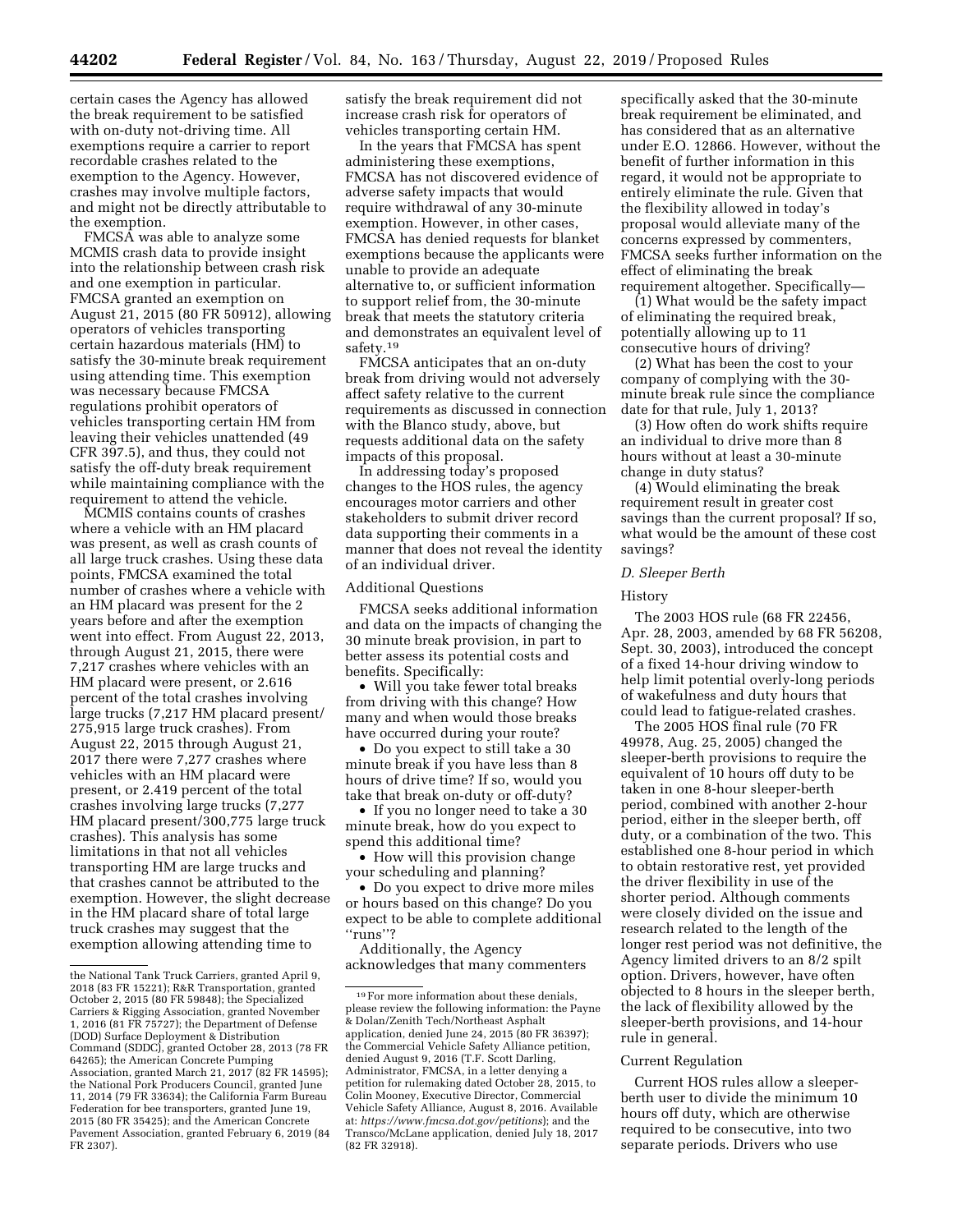sleeper berths may take at least 8 consecutive hours of the required 10 hour off-duty period in the sleeper berth. In addition, the driver using the sleeper-berth exception must take a separate (earlier or later) period of at least 2 hours off duty, which may be in the sleeper berth if desired. It does not matter which rest period is taken first.

# Comments to the ANPRM

Many commenters to the ANPRM requested increased flexibility in the sleeper-berth provisions. Some suggested reverting to the pre-2005 split sleeper-berth provisions, which allowed qualifying hourly splits of 7/3, 6/4, or 5/ 5.20 Some drivers suggested that the longer period be not less than 7 hours, because they suspected that motor carriers might require them to take the shortest rest period, regardless of how the drivers felt. However, several commenters stated that team drivers should be allowed to take advantage of additional flexibility, such as a 5/5 split. Safety advocates did not believe the data supported any changes to the existing sleeper-berth provisions.

One of the most common concerns raised by CMV drivers has been that, under the current HOS rules, they do not have the flexibility to rest when they are tired. Some commenters suggested that sleeper-berth time splits be allowed to vary from day to day, so long as drivers accumulated a total of at least 8 hours a day in the berth. Other commenters suggested that at least 8 hours in the berth should be logged for every 24-hour period, and once 10 hours are accumulated, the on-duty clock should be restarted. One commenter recommended eliminating the split sleeper-berth provision and just allowing ''off-duty'' time to stop the 14 hour clock. Some drivers stated that increased flexibility in split options would allow carriers to coerce drivers to operate when they would prefer not to do so. The perception from these commenters was that the dispatcher would manipulate the hours to maximize productivity.

Commenters from multiple segments of the motor carrier industry stated that sleeper-berth options currently do not suit their specific needs, and that expanded options would assist their operations. Commenters stated that parking would be easier if drivers had more staggered sleeping times and used rest stops at different times. However, some commenters suggested retaining

the current standard, a sleeper-berth period of at least 8 hours.

### Safety Rationale

There is an extensive body of research suggesting that split-sleep schedules may improve safety and productivity as compared to consolidated daytime sleep. Mollicone, et al. (2007) 21 conducted a laboratory study of 93 healthy adult subjects to investigate physiological sleep obtained in a range of restricted sleep schedules. Eighteen different conditions with restricted nocturnal anchor sleep, with and without diurnal naps, were examined. The study found that ''split sleep schedules are feasible and can be used to enhance the flexibility of sleep/work schedules involving restricted nocturnal sleep due to scheduling.'' The researchers concluded that the results are generally applicable to any continuous industrial operation that involves sleep restriction, night operations, and shift work.

Belenky, et al. (2012) 22 conducted a laboratory study on 53 healthy participants, making a between-group comparison of nighttime, 5 hour/5 hour split, or daytime sleep across a 5-day simulated workweek. The effect of the three sleep conditions was measured by polysomnography, Psychomotor Vigilance Task, high fidelity driving simulator, Digit Symbol Substitution Test, and subjective state, as well as the long-term health-related biomedical measurements of blood glucose, IL–6, leptin, testosterone, and blood pressure. In comparison to consolidated nighttime sleep or split sleep, participants in the daytime sleep condition slept less and reported (on a subjective sleepiness scale) that they felt sleepier. With respect to total sleep time and sleepiness, the findings of this 2012 study suggest that split sleep is preferable to consolidated daytime sleep which is allowed under the current regulations.

Short, et al. (2015) 23 conducted a systematic review of the sleep,

sleepiness, and performance implications of limited wake shift work schedules. They identified 20 independent studies, including 5 laboratory and 17 field-based studies focused on maritime watch keepers, ship bridge officers, and long-haul train drivers. Findings indicate that limited wake shift work schedules were associated with better sleep and lower sleepiness in the case of (1) shorter time-at-work, (2) more frequent rest breaks, (3) shifts that start and end at the same clock time every 24 hours, and (4) work shifts commencing in the daytime (as opposed to night).

Soccolich, et al. (2015) 24 analyzed data that had been naturalistically collected during a separate study to compare driver usage of three separate restart methods under the 2005 HOS regulations: 10 consecutive hours off duty, 34 consecutive hours off duty, or the split sleeper berth provision, which requires a single sleeper berth period of at least 8 hours. The study also examined the relationship between the driver's choice of restart method and that driver's safety performance. The drivers chose which restart method worked best for their schedule and their preference, and they were free to use any restart period at any time, as long as they complied with the current HOS regulations. Safety performance was determined by comparing safety critical events with baseline data for each driver during the shift following their chosen restart method. After controlling for individual driver differences, Soccolich, et al. found that safety performance was comparable (*i.e.,* not significantly different) between drivers who used the sleeper berth provision and drivers who chose either the 10- or 34-hour restart method.

The above research highlights the value of split-sleep scenarios in combating driver fatigue, but does not directly speak to the changes proposed in this rule—allowing a 7/3 ''split'' option, and not counting either rest period in the calculation of the 14-hour ''driving window.'' Under the 2003 HOS rule, which initially established the concept of the 14-hour driving window, drivers were permitted to accumulate the minimum off-duty period of 10 consecutive hours in four separate ways: (1) A minimum of 10 consecutive hours off duty; (2) a minimum of 10

<sup>20</sup>Before the August 25, 2005 revisions of § 395.1(g), drivers of property-carrying CMVs were allowed to split sleeper-berth time into any two periods, as long as neither one was less than 2 hours, subject to certain restrictions.

<sup>&</sup>lt;sup>21</sup> Mollicone, D.J., Van Dongen, H.P.A., Dinges, D.F. (2007) "Optimizing Sleep/Wake Schedules in D.F. (2007) ''Optimizing Sleep/Wake Schedules in Space: Sleep During Chronic Nocturnal Sleep Restriction With and Without Diurnal Naps,'' *Acta Astronautica,* 60 (2007) 354–361. Available in this rulemaking docket.

<sup>22</sup>Belenky, G., Jackson, M.L., Tompkins, L., Satterfield, B., & Bender, A. (2012) ''Investigation of the Effects of Split Sleep Schedules on Commercial Vehicle Driver Safety and Health,'' Washington, DC: FMCSA. Available in the docket for this rulemaking.

<sup>23</sup>Short, M.A., Agostini, A., Lushington, K., & Dorrian, J. (2015) ''A Systematic Review of the Sleep, Sleepiness, and Performance Implications of Limited Wake Shift Work Schedules,'' *Scandinavian Journal of Work, Environment and Health,* 41(5):425440. Available at: *https://*

*www.ncbi.nlm.nih.gov/pubmed/26103467.*  (Accessed January 4, 2019).

<sup>24</sup>Soccolich, S., Hanowski, R., & Blanco M. (2015). Evaluating the Sleeper Berth Provision: Investigating Usage Characteristics and Safety-Critical Event Involvement. (Report No. 17–UI– 046). Available at: *https://vtechworks.lib.vt.edu/ handle/10919/73954* (accessed June 20, 2019).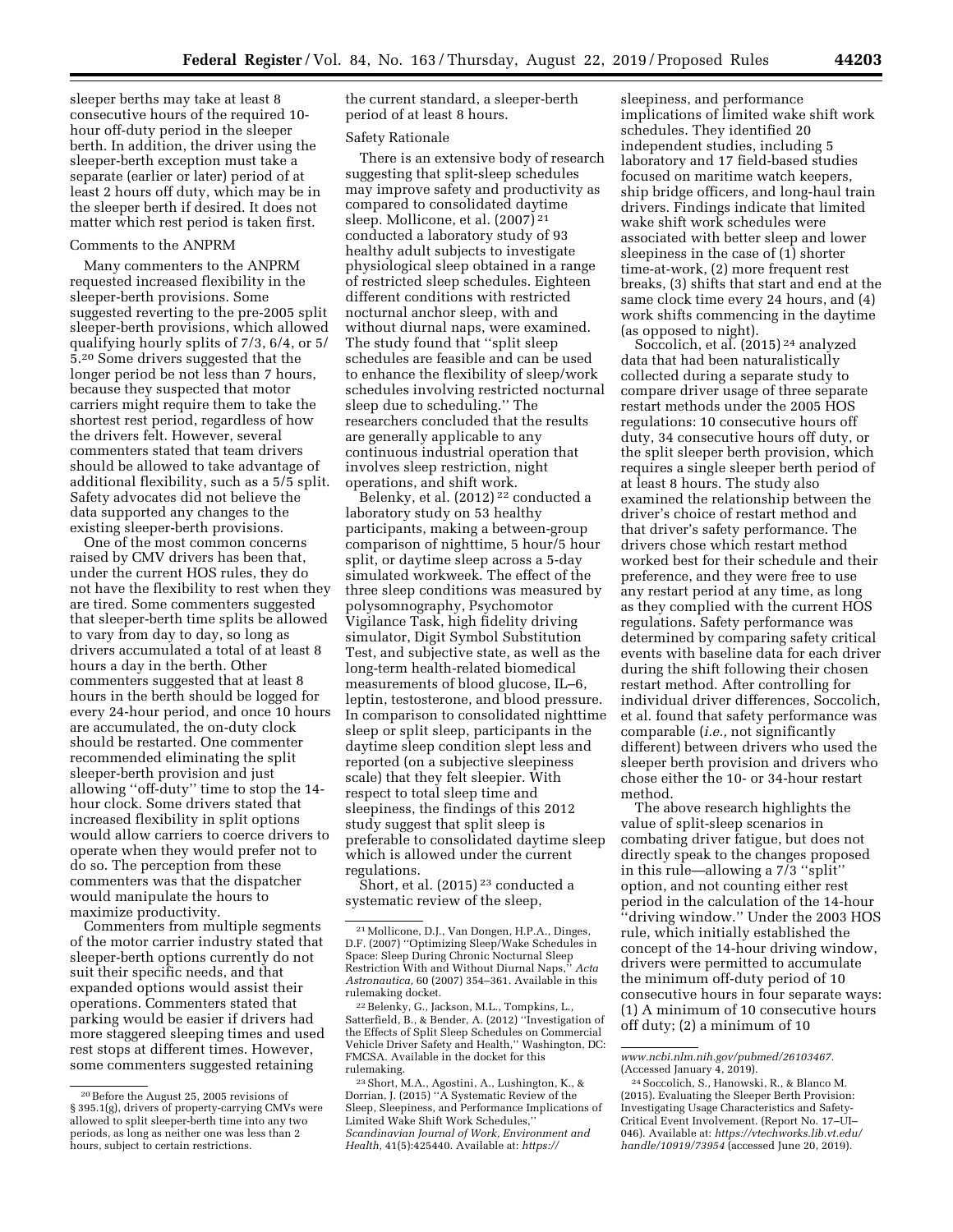consecutive hours in a sleeper berth; (3) by combining consecutive hours in the sleeper berth and off-duty time that total 10 hours; and (4) by combining two separate sleeper-berth rest periods totaling at least 10 hours, provided that neither period is less than 2 hours. The fourth option was the split sleeper-berth option at the time, which allowed drivers to split their sleeper berth time in any combination (such as 4/6; 5/5) as long as each period was at least 2 hours, and totaling a minimum of 10 hours. The rule allowed these periods to be excluded from the calculation of allowable on-duty and driving time. This approach resulted in concerns that the 2005 HOS rule intended to alleviate. The primary issue was the ability of drivers to split their rest periods into segments that did not provide for an adequate rest period, such as the 5/5 split. The 2005 rule resulted in more clarity by relying on the fixed 14-hour ''driving window'' under which only a rest period of at least 8 hours in the sleeper berth would not count against the 14-hour driving window. Although comments were closely divided on the issue and research related to the length of the longer rest period was not definitive, the Agency limited drivers to an 8/2 spilt option. In developing today's proposal, the Agency reviewed available research regarding the sleeper berth exception that has been in place since 2005 to determine if the intention of the regulation—an adequate longer rest period—can be achieved while providing additional flexibility.

Research conducted prior to 2003 found that commercial drivers were getting 5.18 hours of sleep per night, on average (Mitler, et al. (1997)).25 In 2003, FMCSA revised the HOS regulations to provide drivers with more opportunities for sleep. Research completed after 2003 found an increase in sleep for drivers following the implementation of the 2003 HOS regulations. Hanowski, et al. (2007),26 conducted a naturalistic driving study with 73 drivers, collecting and analyzing sleep actigraphy data to determine overall sleep quantity. The study found that commercial drivers were getting more sleep under the revised HOS regulations, with an average of 6.15 hours of sleep per 24 hour period (compared to the average of 5.18 hours per night reported by Mitler, et al. in 1997).

Van Dongen and Mollicone (2013) 27 conducted a naturalistic driving study of 106 CMV drivers whose schedules included the HOS restart provision. The study found that drivers obtained between 6.0 and 6.2 hours of sleep (on average) per 24 hours during duty cycles, as measured by wrist-worn actigraphy devices.

Dinges, et al. (2017),<sup>28</sup> conducted a naturalistic driving study to evaluate the operational, safety, fatigue, and health impacts of the HOS restart provisions. A total of 235 CMV drivers, representative of the industry, contributed data while working their normal schedules, with 181 drivers completing all 5 months of the study. Drivers' sleep times were monitored with wrist-worn actigraphy devices. The study found that drivers obtained, on average, approximately 6.5 hours of sleep per day during duty periods.

Finally, Sieber, et al. (2014),29 conducted a survey of 1,670 long-haul truck drivers at 32 truck stops across the 48 contiguous United States. The research team used the responses to compute prevalence estimates for selfreported health conditions and risk factors. Drivers were asked to report how many hours they slept per night, on average; researchers compared drivers' self-reported sleep durations to those reported by sampled working adults in the 2010 National Health Interview Survey (NHIS).30 The National Institute of Occupational Safety and Health study found that:

• 26.5 percent of long-haul truck drivers reported that they slept 6 hours or less per night, compared to 30.0 percent of the general working population;

• 51.4 percent of long-haul truck drivers reported that they slept 6–8 hours per night, compared to 63.9

28 Dinges, D.F., Maislin, G., Hanowski, R.J., Mollicone, D.J., Hickman, J.S., Maislin, D., Kan, K., Hammond, R.L., Soccolich, S.A., Moeller, D.D., & Trentalange, M. (2017) ''Commercial Motor Vehicle (CMV) Driver Restart Study: Final Report,'' (FMCSA–RRR–15–011). Washington, DC: FMCSA. Available in the docket for this rulemaking.

29Sieber, K.W., Robinson, C.F., Birdsey, J., Chen, G.X., Hitchcock, E.M., Lincoln, J.E., Akinori, N., & Sweeney, M.H. (2014) ''Obesity and Other Risk Factors: The National Survey of U.S. Long-Haul Truck Driver Health and Injury,'' *American Journal of Industrial Medicine,* 57, 615–626. Available at: *https://www.ncbi.nlm.nih.gov/pubmed/24390804.*  (Accessed January 4, 2019).

30Available at: *https://www.ncbi.nlm.nih.gov/ pubmed/22624451* (accessed May 6, 2019).

percent of the general working population; and

• 22.1 percent of long-haul truck drivers reported that they slept more than 8 hours per night, compared to 5.0 percent of the general working population.

These studies show that long-haul truck drivers are, on average, getting more sleep than they did prior to the HOS rule change in 2003. Further, it shows that drivers are likely getting more sleep than other working adults in the United States.

Maislin, et al. (2001),<sup>31</sup> showed that it is possible for a person to avoid physiological sleepiness or performance deficits on less than 7 hours of sleep; the subjects in this study were supplementing their sleep with longer naps later in the day. Maislin found that a shorter restricted anchor sleep combined with longer naps can reduce sleepiness and performance deficits similar to longer duration anchor sleep alone. This study confirmed that total sleep time per 24-hour period is an important factor in reducing fatigue and improving performance. Rest breaks, and especially naps, are an important tool in combating fatigue, and FMCSA encourages their use. As noted in Wylie  $(1998)$ ,<sup>32</sup> "[n]aps in trips with judged drowsiness appeared to result in recovery effect, compared to the relatively high levels of drowsiness seen in the hour prior to napping.'' Research on napping indicates it does refresh a driver and improves performance in the near term. Caldwell, et al. (1997), 33 found that their subjects performed better after napping compared to after only resting without sleep. Garbarino (2004) 34 found that, in addition to working as a short-term countermeasure to fatigue experienced during normal working hours, napping ''before night work can be an effective countermeasure to alertness and performance deterioration.'' Naps do not have to be long to improve performance.

33Caldwell, J.S., et al. (1997) ''The Efficacy of Hypnotic-Induced Prophylactic Naps for the Maintenance of Alertness and Performance in Sustained Operations,''—Report. Available in the docket for this rulemaking.

<sup>25</sup>Mitler, M.M., Miller, J.C., Lipsitz, J.J., Walsh, J.K., Wylie, C.D. (1997) ''The Sleep of Long-Haul Truck Drivers,'' *New England Journal of Medicine,*  337, 755–761. Available in the docket for this

<sup>&</sup>lt;sup>26</sup> Hanowski, R.J., Hickman, J., Fumero, M.C., Olson, R.L., Dingus, T.A. (2007) ''The Sleep of Commercial Vehicle Drivers Under the 2003 Hoursof-Service Regulations,'' *Accident; Analysis and Prevention,* 39(6), 1140–5. Available in the docket for this rulemaking.

<sup>27</sup> Van Dongen, H.P.A. & Mollicone, D.J. (2013) ''Field Study on the Efficacy of the New Restart Provision for Hours of Service,'' (FMCSA–RRR–13– 058). Washington, DC: FMCSA. Available in the docket for this rulemaking.

<sup>31</sup>Maislin, G., Rogers, N.L., Price, N.J., Mullington, J.M., Szuba, M.P., Van Dongen, H.P.A., and Dinges, D., (2001) ''Response Surface Modeling of the Effects of Chronic Sleep Restriction With and Without Diurnal Naps,''—Report. Available in the docket for this rulemaking.

<sup>32</sup>Wylie, D. (1998) ''Commercial Motor Vehicle Driver Drowsiness, Length of Prior Principal Sleep Periods, and Naps,''—Report. Available in the docket for this rulemaking.

<sup>34</sup> Garbarino, S., et al. (2004) ''Professional Shift-Work Drivers Who Adopt Prophylactic Naps Can Reduce the Risk of Car Accidents During Night Work,''—Report Abstract. Available in the docket for this rulemaking.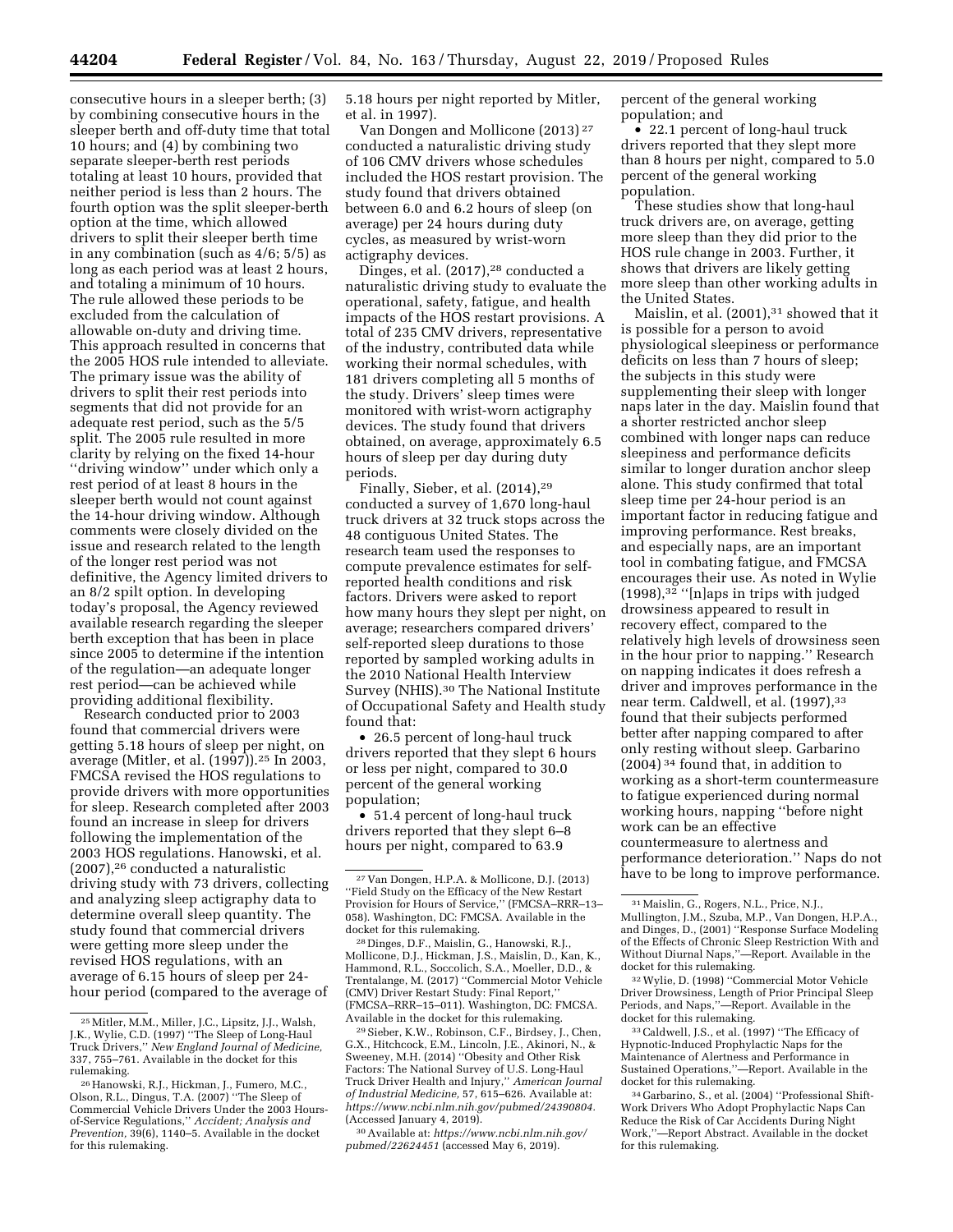Sallinen, et al. (1997),<sup>35</sup> found that naps of less than 1 hour most influenced performance, and a survey of train engineers found that 20-minute napping was effective for enhancing alertness (Moore-Ede, et al. (1996)).36

The research discussed above demonstrates that drivers are getting adequate sleep, and that allowing a 7/ 3 split option would continue to provide the opportunity for a a longer sleep period commensurate with current levels of sleep for truck drivers. Further, by excluding the shorter rest period from the calculation of the 14-hour driving window, a driver has the ability to obtain needed rest without using available work time.

The Agency had planned to conduct a pilot program to collect data on the safety of drivers who split their sleeperberth time in a variety of ways. However, as a result of a literature review, and subsequent comments to the ANPRM and listening sessions, FMCSA concluded that there was sufficient basis to support limited changes to the sleeper-berth provision without conducting a pilot program. Today's proposal would allow drivers additional flexibility in the use of the sleeper-berth provision.

### Today's Proposal

Over the years FMCSA has received comments from motor carriers and industry associations that the current sleeper-berth provisions are too rigid and that drivers do not have enough opportunities to stop driving and take breaks when they are fatigued. The Agency recognizes that approximately 26 percent of drivers sleep less than 6 consecutive hours per night and about 51 percent sleep between 6 and 8 consecutive hours per night based on the NHIS study cited above; some may actually find it difficult to sleep more than 7 consecutive hours.37 However, the current sleeper-berth provision requires them to be in the berth for 8 consecutive hours thus confining them to the berth for more time than many of them need for sleeping.

Today, FMCSA proposes a modification of the sleeper berth exception to allow drivers to satisfy the required 10 hours off duty by taking two off-duty periods, provided that neither period is less than 2 consecutive hours

and one period consists of at least 7 consecutive hours in the berth. This sleeper-berth exception would provide drivers greater operational flexibility, while affording the opportunity for the driver to obtain the necessary amount of restorative sleep. Drivers using this option would be required to obtain one single rest period of at least 7 consecutive hours, paired with another period of at least 2 hours, provided that a total of 10 hours of off-duty time is achieved. When paired, neither qualifying period would count against the 14-hour driving window.

This proposal would ensure that drivers using the sleeper berth to obtain the minimum off-duty time have at least one rest period of a sufficient length to have restorative benefits to counter fatigue. This proposal would also provide for a second rest period that would allow a driver to have time for a nap or rest break, or provide an opportunity to attend to personal matters or other activities. A break later in the day, in which a driver could take a nap, could have a positive impact on driver performance, especially considering that drivers could be on an irregular or rotating schedule, getting out of phase with their natural circadian rhythm. Consistent with the current HOS rules, the order of the qualifying rest periods does not matter.

Each time an individual takes one of these two rest breaks, he or she would need to recalculate the on-duty period and driving hours available. Drivers must be in compliance with the 11-hour driving time and 14-hour driving window requirements on both sides of the qualifying rest period. Driving time in the period immediately before and after each rest period, when added together, must not exceed 11 hours under § 395.3(a)(3) and must not violate the 14-hour driving window under § 395.3(a)(2). The time in the period immediately before and after each rest period, when added together, establish the 14-hour window within which all driving must be completed. Thus, a CMV driver's activities between the qualifying split breaks, count towards the driver's next available 11-hour and 14-hour limits.

An example showing the 11-hour and 14-hour limitations in which the driver uses the sleeper berth provision might prove helpful. Assume the driver starts work on day 1 at 7:30 a.m., spends half an hour on duty (not driving), and then starts driving at 8:00 a.m. She drives for a continuous 7 hours but then takes a 3-hour off duty break, beginning at 3:00 p.m. She then starts driving again at 6:00 p.m. and drives for 4 hours. At 10:00 p.m., the driver enters the sleeper

berth for 7 hours when she exhausted her 11 hours of driving time clock. She remains in the sleeper berth until 5:00 a.m. on day 2. (Alternatively, she could have limited her 3:00 p.m. break to as little as 2 hours and then restarted driving, but her second break in the sleeper berth would need to be longer so that combined time equals at least 10 hours.) Under either scenario, combining the two break periods under the sleeper berth provision, would allow her to avoid the required 10 consecutive hours off-duty, which would apply had she relied on the proposed split duty day provision rather than the sleeper berth exception. She can now drive again until noon that second day, at which point she runs up against the 11 hour clock governing driving time (her available hours are calculated from the end of the initial break period). Suppose instead of beginning to drive at 5:00 a.m., the driver spent 4 hours on duty (not driving) and then resumed driving at 9:00 a.m. She would then need to stop driving at 3:00 p.m. because she exhausted her 14-hour driving window, even though she drove for only 10 hours. However, note that a driver could not claim use of both the split duty day provision and the sleeper berth exception in a single duty day, without violating the 10 consecutive hour rule.

In addressing today's proposed changes to the HOS rules, the agency encourages motor carriers and other stakeholders to submit driver record data supporting their comments in a manner that does not reveal the identity of an individual driver.

#### Additional Questions

In today's NPRM, the Agency requests comments on the split rest periods under the sleeper berth proposal, including not counting either period toward the 14-hour driving window.

Given the previous discussion of the research showing many drivers typically sleep a little more than 6 consecutive hours, FMCSA also requests comments and any supporting data on the possibility of a 6- and 4-hour split break. Drivers using this option would be required to obtain one rest period of at least 6 consecutive hours in the sleeper berth, paired with another period off duty or in the sleeper berth, for a total of 10 hours of off-duty time.

Specifically FMCSA requests comments on:

• How often do you use the sleeper berth provision under the current regulations? Will you use the sleeper berth provision more or less if the proposed changes are finalized? How much more or less?

<sup>&</sup>lt;sup>35</sup> Sallinen, Harma, M., Åkerstedt, T., Rosa, R., Lillqvist, O. (1997) ''Can a Short Napbreak Improve Alertness in a Night Shift?''—Report. Available in the docket for this rulemaking.

<sup>37</sup>Moore-Ede, M., Mitchell, R.E., Heitmann, A., Trutschel, U., Aguirre, A., Hajamavis, H. (1996) ''Canalert '95—Alertness Assurance in the Canadian Railways,''—Report. Available in the docket for this rulemaking.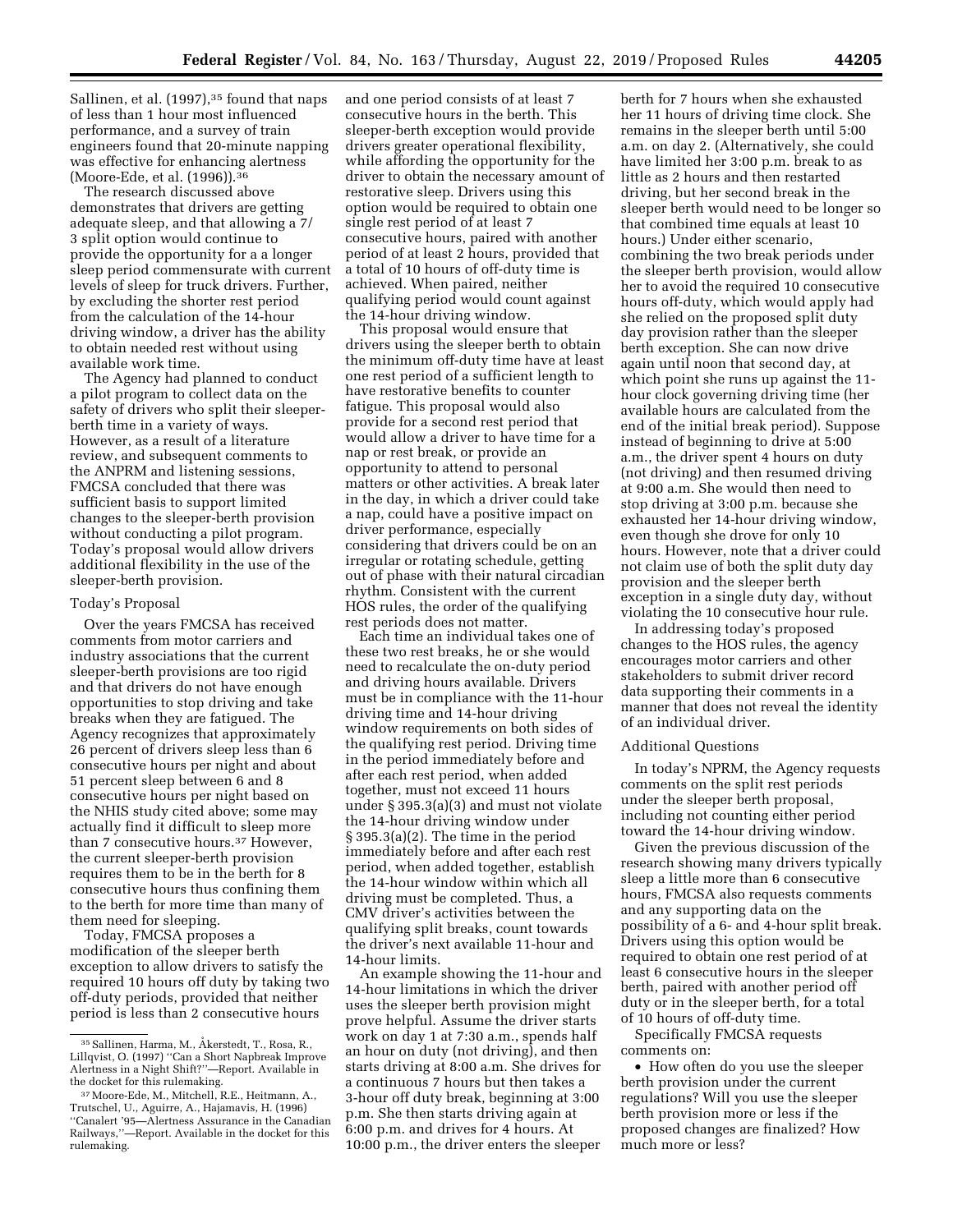• How will this provision change your scheduling and planning?

• How often would you utilize the 7– 3 hour split during an average week?

• Would you expect to get the same amount of sleep in the 7 hour period as in the current 8 hour period?

• Do you expect to drive more miles or hours based on this change? Do you expect to be able to complete additional ''runs''?

# *E. Split-Duty Period*

# Current Rule

After being off duty for 10 or more consecutive hours, a driver of a property-carrying CMV is allowed a period of 14 consecutive hours in which to drive up to 11 hours. The 14 consecutive-hour driving window begins when an individual starts any kind of work. The individual may not drive again after the end of the 14-hour window until he or she has been off duty for another 10 consecutive hours, or the equivalent of at least 10 consecutive hours using the sleeper berth option. This 14-hour window currently may not be extended by offduty breaks that may occur during the duty period.

# Request

OOIDA petitioned FMCSA to allow property-carrying CMV drivers to take a single off-duty rest break for up to 3 consecutive hours once per 14-hour driving window. That rest break would pause the 14-hour clock for the duration of the break. However, drivers would still be limited to 11 hours of driving time and required to have at least 10 consecutive hours off duty before starting a new duty period. OOIDA also requested that the Agency eliminate the 30-minute break.

#### Comments Related to the Petition

Consistent with the OOIDA petition, a number of commenters addressed the 14-hour rule, saying that it should be extended by a break period of up to 3 hours. Many commenters to the ANPRM have stated that the 14-hour driving window does not comport with the inconsistent and sometimes unpredictable working conditions encountered during a duty period. Thus, the current rule leads to unintended consequences of added stress and potential speeding that result from the need to finish a run prior to the end of the 14-hour window.

### Relevant Research

The Blanco study showed that the SCE rate increased modestly with increasing work and driving hours. Blanco also found that

''. . . breaks can be used to counteract the negative effects of time-on-task. The results from the break analyses indicated that significant safety benefits can be afforded when drivers take breaks from driving. This was a key finding in the current study and clearly shows that breaks can ameliorate the negative impacts associated with time-ontask. The benefits from breaks from driving ranged from a 30- to 50-percent reduction in the rate of SCE in the hour following a break, depending on the type of break from driving, with the most benefit occurring for off-duty (non-working) breaks.''

### Today's Proposal

Today's proposal would allow a single break of off-duty time, ranging from 30 minutes to no more than 3 consecutive hours, to be excluded from the 14-hour driving window, provided the driver has at least 10 consecutive hours off duty before the start of his or her next duty period. A single pause up to 3 hours to the 14-hour clock would provide significantly more flexibility than allowed under the current rules. It would allow drivers to take an off-duty break without fear of exhausting their available hours under the 14-hour clock, which would also allow them to take additional rest or to avoid traffic congestion.38

An example under which a driver uses the split duty period might prove helpful. Assume a driver starts a new workday on duty at 7:30 a.m. and begins driving at 8:00 a.m. At 9:00 a.m., she arrives at a warehouse and experiences a 3-hour wait. The driver elects to use the split duty period, recording this time as ''off-duty,'' given she isn't performing any type of work. At noon, the driver begins to load, a process that takes 1 hour which she records as on duty, not-driving time. At 1:00 p.m., the driver starts driving for a consecutive 8 hours (1:00 p.m.–9:00 p.m.), at which point she must take a 30-minute break under today's proposal. At 9:30 p.m., however, she may still drive an additional 2 hours under today's split duty day proposal. She would need to stop driving at 11:30 p.m. because she would run up against her maximum driving time—11 hours (even though she would have another hour available on her maximum driving window). At 11:30 p.m., she starts a 10-consecutive hour off-duty period. She may then resume driving at 9:30 a.m. the following day. Absent the split duty pause, the driver would have had to stop driving at 9:30 p.m. when she exhausted her 14-hour driving window.

At 9:30 a.m., assume the driver spends 30 minutes on duty (not driving), then drives from 10:00 a.m. to 2:00 p.m. She then spends 21⁄2 hours at a receiver, unloading part of her load. From 4:30 p.m. to 6:30 p.m., she drives to her next stop where she spends an additional 2 hours unloading (until 8:30 p.m.). She then drives for an hour to a rest area (9:30 p.m.) where she rests for 3 hours under the proposed split duty period. At 12:30 a.m. she starts driving. However, at 2:30 a.m. she has exhausted the 14-hour window (adjusted for her 3 hour pause) and must now take 10 hours off duty before driving, even though she never exhausted her 11-hour driving limit.

### Safety Rationale

Except under the sleeper berth option, current regulations do not allow drivers to pause the 14-hour clock to take a prolonged break regardless of how they feel. By not providing credit for a break taken during a duty period, the existing rules may disincentivize drivers from voluntarily taking any additional rest breaks beyond those required by regulation. For drivers who voluntarily take additional rest breaks, the existing rules may incentivize these drivers to speed in order to complete their driving prior to the end of the 14-hour driving window, resulting in increasing crash risk. The split-duty provision would alleviate these unintended consequences by allowing drivers to take a break if they feel fatigued, or if their work day straddles a time period that doesn't provide for meaningful work to be accomplished (*e.g.,* long detention times). The intent is to give drivers the flexibility to shift their work and drive time commensurate with the length of a voluntary off-duty period. FMCSA is aware that this provision would allow driving up to 17 hours after the last longer rest period. Some research 39 has found a higher risk of an SCE when driving later in the driving window. However, that research did not examine a prolonged break within the driving window. Nor did that research consider how driver behavior might change to meet a delivery time. FMCSA is proposing to allow a voluntary break of up to 3 hours to mitigate the safety impacts that could result from unpredictable working conditions, and anticipates that due to the voluntary nature of the break, drivers would be able to obtain rest that would mitigate

<sup>38</sup>OOIDA also petitioned for elimination of the current 30-minute break requirement. The agency's analysis of this issue is discussed earlier in this document.

<sup>39</sup>Blanco, M., Hanowski, R., Olson, R., Morgan, J., Soccolich, S., Wu, S.C., & Guo, F. (2011) ''The Impact of Driving, Non-Driving Work, and Rest Breaks on Driving Performance in Commercial Motor Vehicle Operations.'' Available in this rulemaking docket.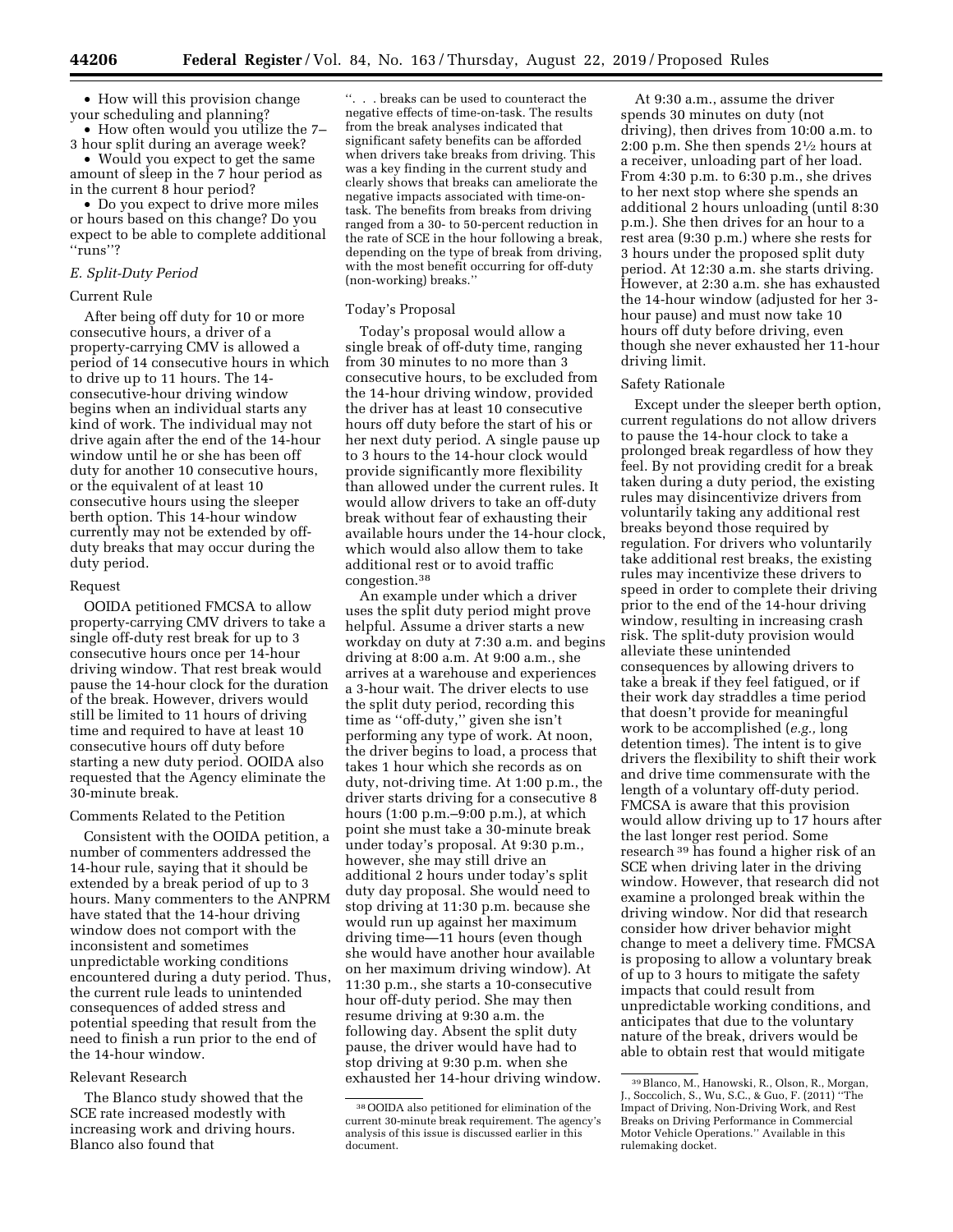the potential effect on fatigue of driving later in the work shift. FMCSA is not aware of research findings pointing to the optimal length of a pause, but considers 3 hours to be the right balance of flexibility and safety. FMCSA bases this proposal on the same logic which allows the 10-hour off-duty period to be split for drivers using sleeper berths. Research, as described in section VII. D., indicates benefits of mitigating time on task fatigue through a shorter rest period combined with a required sleeper berth period. Both provisions are based on a shorter break paired with a longer rest period. FMCSA requests comments, research, and data on the optimal length of a pause that would allow drivers reasonable flexibility to manage operational variables while ensuring that driving does not occur after too much time has elapsed since the last longer rest period.

It should be noted that the proposed off-duty break of up to 3 hours is not a unique exception to the 24-hour circadian cycle implicit in the current 14-hour driving window plus 10 consecutive hours off duty. Under current rules, drivers are not required to go off duty at the end of the 14-hour period. They must stop driving, but may remain on duty to perform other tasks. Post-driving work is most likely if the driver arrives at a terminal near the end of the 14-hour period and is required to perform additional work for the motor carrier at that location. Only when the driver goes off duty does the 10-hour rest period begin. The work day may thus be longer than 24 hours. On the other hand, drivers wishing to maximize their driving time may drive up to 11 hours, take a minimum of 10 hours off duty, and repeat the cycle. Based on FMCSA experience, this schedule is rare and mostly limited to drivers making rapid cross-country trips. The result is a 21-hour day, called a backward rotating cycle. That is a considerable improvement over the 18-hour day allowed by the FMCSRs until 2003, when a 10-hour driving limit could be combined with only 8 hours off duty. But in those two cases, drivers are likely to reach their 60- or 70-hour ''weekly'' on-duty limit more quickly, requiring them to stop driving, at least for a 34 hour restart. Neither of the current alternatives to a 24-hour cycle—postdriving work and compressed schedules—requires the driver to take compensatory off-duty time, yet that is precisely the added value provided by the proposed split duty day. The offduty time required by this provision would enable drivers to take restorative rest that would counteract, if not

eliminate, the effects of a longer duty day. The preamble to the 2003 final rule included the following: ''The FMCSA believes that the strict 24-hour work/rest cycle would be ideal from a scientific viewpoint, but it is simply not practical and too inflexible to require of the industry. A strict 24-hour work/rest cycle would cause unavoidable impacts to motor carrier operations that the agency cannot justify from a safety or economic standpoint'' (81 FR 22456, 22468, April 28, 2003). That conclusion remains true today.

When designating a qualifying offduty period during the course of a duty day, a driver is not required to document the provision she or he is employing. However, a driver could not extend the duty period by employing both the sleeper berth option and splitduty day provision within the course of a duty period. A driver relying on the split-duty day provision can extend a duty day up to 17 hours by taking a qualifying off-duty break (ranging between 30 minutes and 3 hours), but then must take 10 consecutive hours offduty before resuming driving. However, a driver could decide after taking a 3 hour break (or any off-duty or sleeper berth break of at least 2 consecutive hours) to instead pair it with a sleeper berth break of 7 hours, (thus totaling 10 hours off duty) and neither break period would count against the 14-hour clock. By using the sleeper berth approach, the driver could avoid the 10 consecutive hours off-duty under the split-duty day provision, provided that she or he satisfies the provisions of the sleeper berth rule. While the driver would have the option of using either the split-duty day provision or the sleeper berth option (provided the vehicle has a sleeper berth), a driver could not take more than a single 3-hour break, claiming time under both the sleeper berth provision and split-duty day provision without running afoul of the required 10 consecutive hours off duty under the split-duty day provision. Additionally, the split-duty day provision would be available to drivers who cannot rely on the sleeper berth exception because they are driving vehicles lacking a sleeper berth.

In addressing today's proposed changes to the HOS rules, the agency encourages motor carriers and other stakeholders to submit driver record data supporting their comments in a manner that does not reveal the identity of an individual driver.

# Additional Questions on the Proposal

FMCSA seeks additional information and data on the impacts of the split-duty period provision, in part to assess its

potential costs and benefits. Specifically:

• How will this provision impact the number of driving hours during a single driving window? How will this provision impact your total driving hours during a given week or year?

• How would this provision impact your regular schedule? How often would you expect to take advantage of this provision in a given work week? Why?

• What are the expected benefits from utilizing the 3 hour pause?

• Do you expect to use this provision to account for uncertainty such that trips could be finished on their scheduled completion day? How often do uncertain factors impact your schedule such that you are unable to complete a trip during the expected driving window and must delay delivery until after a 10 hour off-duty period?

• Do you expect to be able to complete more trips due to this provision (*i.e.,* schedule additional freight movement)? How many additional trips would you expect to plan during a given week or year?

• Would you expect to be able to utilize more of the 11 hours of drive time currently available due to the 3 hour pause?

• Do you expect this provision to impact drivers' sleep schedule? How so?

• Will this provision allow for drivers to shift off their circadian rhythm more easily than under current rules?

• In a full year, would this provision lead to additional driving miles and/or driving time?

• How often would you take advantage of the full 3 hour pause as compared to shorter amount of times? Why?

• How would you plan to utilize the off-duty time spent during the 3 hour pause? Would you utilize the time sleeping in a truck cab more often or other leisure activities more often?

• Do you anticipate any fatigue impacts on driving up to the 17th hour of a duty day? How would the up to 3 hour break impact that fatigue level?

Additional Questions on Allowing Multiple Pauses

FMCSA seeks additional information on whether the pause should be allowed to be divided and total up to 3 hours. Specifically:

• What operations would benefit from multiple off-duty periods totaling 3 hours?

• Are there data and research available to support breaking up the 3 hour pause into smaller increments?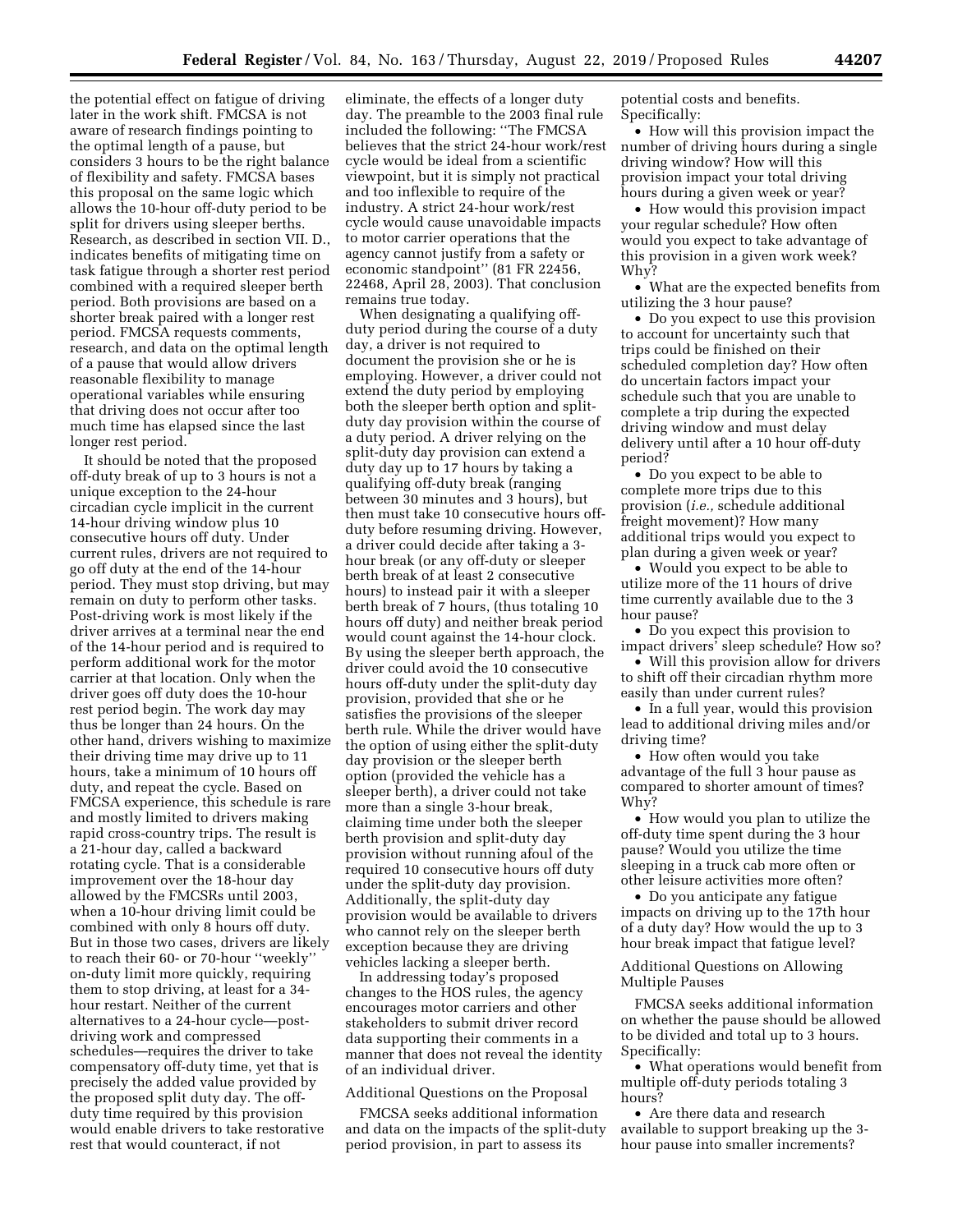• Would this flexibility cause drivers to alter their daily behavior or increase productivity? If so, how?

• What would be the impact on fatigue with several smaller breaks compared to a single period of up to 3 hours?

• If the 3-hour break were divided up into smaller increments, what would be the impact on enforcement when determining compliance?

• Would the added complexity of multiple pauses substantially add to the time needed for ELD vendors to reprogram ELD software? If so, how much additional time would be needed?

### *F. TruckerNation Petition*

TruckerNation petitioned the Agency to prohibit driving after the driver has accumulated 14 hours of on-duty time, rather than 14 hours after the beginning of the work shift. In addition, it petitioned the Agency to allow drivers to use multiple off-duty periods of 3 hours or longer in lieu of having 10 consecutive hours off duty. TruckerNation also requested elimination of the 30-minute break requirement.

# Comments Related to the Petition

Commenters voiced both agreement with and opposition to the petition. Some stated that other changes to HOS rules might yield better results. Others objected to it on the grounds of safety concerns.

#### FMCSA Response

FMCSA has reviewed the TruckerNation petition and notes that it did not include data or research that would support the request. The TruckerNation petition would allow use of multiple off-duty periods of 3 hours or longer in lieu of having 10 consecutive hours off-duty or a splitsleeper rest period of at least 7 hours. This petition has the potential to allow drivers to operate for long periods of time without a sufficient longer sleep period. FMCSA believes it is important that CMV drivers have an opportunity for a longer sleep period. For these reasons, the Agency is not adopting the TruckerNation petition as proposed; however, aspects of the TruckerNation petition may be addressed in alternate ways.

# *G. Other Petitions*

Similar to TruckerNation, the USTA petition provides an alternate means for splitting up the 10 hours of off-duty time into three separate periods, some as short as 2 hours, including, *e.g.,* a 2/ 3/5 split of the 10-hour period. The UDA petition provides for splitting the

10-hour period into two 5-hour periods. In both proposals, the 34-hour restart is shortened to 24 hours.

### FMCSA Response

FMCSA has reviewed both the USTA and UDA petitions. As discussed above, no data was provided by the petitioners or available from other sources to support a proposal to eliminate the opportunity for a CMV driver to have a longer sleep period. Both petitions would result in the potential of drivers operating for long periods of time without a sufficient sleep period. For example, both petitions would allow a driver to operate for an entire week without a rest period longer than 5 hours. For these reasons, the Agency is not adopting the USTA or UDA petitions as proposed; however, aspects of both petitions may be addressed in alternate ways.

#### *H. Compliance Date for the Rulemaking*

To determine an appropriate compliance date for any final HOS rule, FMCSA asks for comments on the time needed for vendors to reprogram ELDs to conform to the proposed changes as well as time required by other areas of the motor carrier industry. While today's proposed changes, if adopted, should not require reprogramming of the basic requirements of an ELD, the Agency recognizes that many ELDs are set up to provide information and warnings to the driver or carrier relating to HOS compliance beyond what the technical specifications governing ELDs require, thus necessitating modifications in ELD software. Several ELD manufacturers requested time to implement HOS changes into their technology and the Agency requests additional information on how long this might take. Specifically, the Agency seeks comment on whether a 6- month or 12-month timeframe would provide sufficient time for ELD manufacturers and the motor carrier industry to conform to the proposed changes.

#### **VIII. International Impacts**

The FMCSRs, and any exceptions to the FMCSRs, apply only within the United States (and, in some cases, United States Territories). Motor carriers and drivers are subject to the laws and regulations of the countries in which they operate, unless an international agreement states otherwise. Drivers and carriers should be aware of the regulatory differences among nations in which they operate.

# **IX. Section-by-Section Analysis**

This section includes a summary of the proposed regulatory changes in 49 CFR part 395, organized by section number and paragraph number.

*A. Section 395.1 Scope of Rules in This Part* 

§ 395.1(b)(1): Adverse Driving Conditions

Today's NPRM proposes to modify the exception for drivers of propertyand passenger-carrying CMVs encountering adverse driving conditions. Specifically, it would allow drivers of property- or passengercarrying CMVs to extend their respective driving windows by up to an additional 2 hours, consistent with the current rules governing an extension of driving time.

In proposed  $\S 395.1(b)(1)$ , the reference to paragraph (h)(2) would be corrected to "paragraph (h)(3)," to reflect the provision addressing adverse driving conditions in the State of Alaska. The phrase ''or duty time during which driving is permitted" would be added to reflect the expanded coverage of the adverse driving condition exception.

Other proposed changes to § 395.1 are editorial in nature to improve the clarity of the rule.

# § 395.1(e)(1): Short-Haul Operations

Today's NPRM proposes to modify the HOS short-haul exception under which an eligible driver of a CMV is not required to maintain RODS, and thus does not require an ELD for that day, and is not required to maintain supporting documents. Specifically, today's proposal would extend the current ''100 air-mile radius'' under § 395.1(e)(1)(i) to a ''150 air-mile radius'' and extend the work day period during which driving and work is allowed under  $\S 395.1$  (e)(1)(iii)(A) to a maximum of 14 hours. The driving time limits and off-duty periods required before restarting driving would remain unchanged.

References throughout paragraph (e)(1) under which drivers of ''readymixed concrete delivery vehicle[s]'' have a 14-hour driving window would be removed because the proposed change would allow a 14-hour driving window for all drivers operating under this exception.

Existing paragraph (e)(1)(iii)(C) (proposed paragraph (e)(1)(iii)(B)) would be modified to extend the 12 hour driving window applicable to drivers of passenger-carrying CMVs using the short-haul exception to a 14 hour driving window for consistency with the rule governing other drivers operating under this exception.

Existing paragraphs  $(e)(1)(iv)(A)$ ,  $(B)$ , and (C) would be removed as these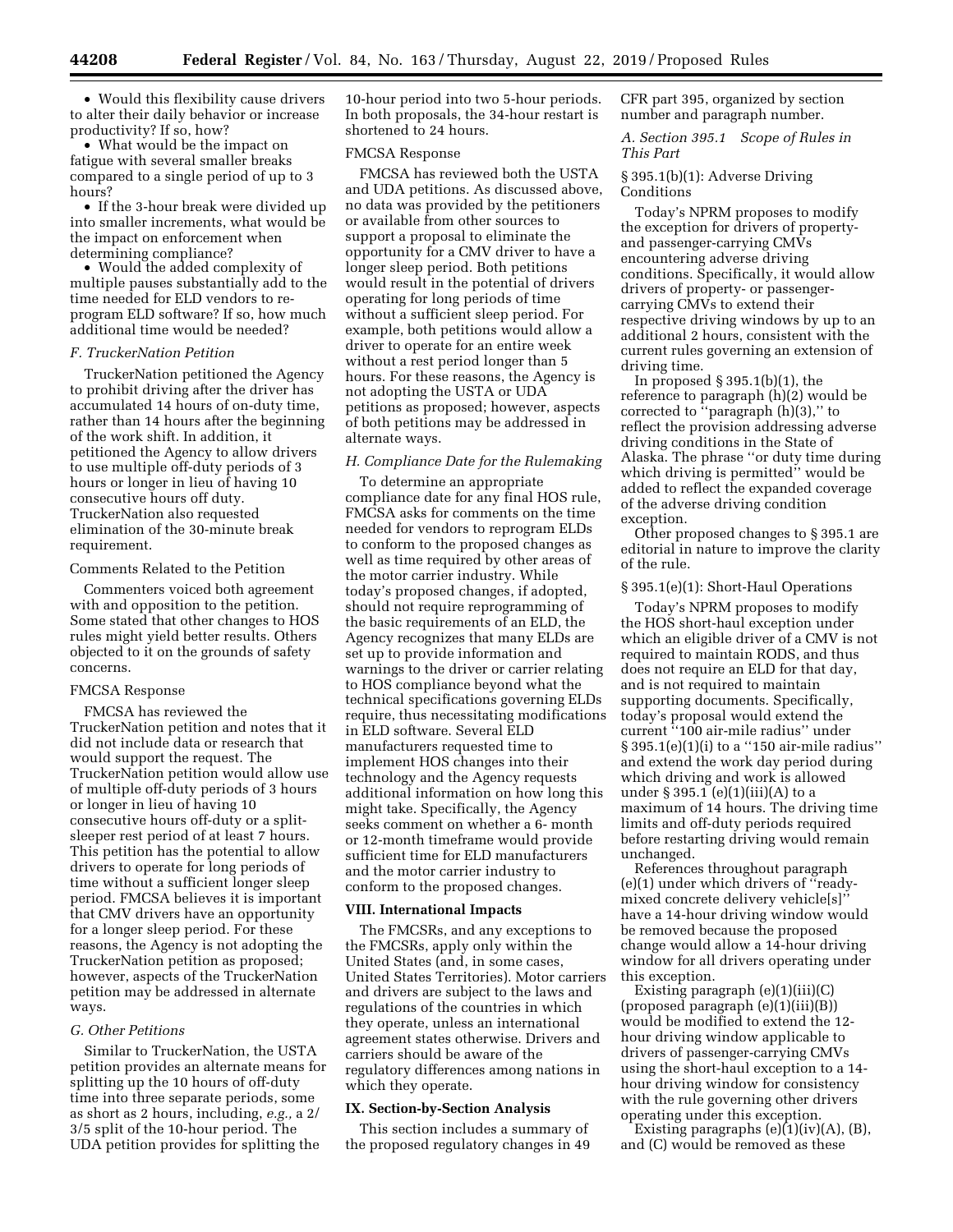provisions are duplicative of provisions under §§ 395.3 and 395.5. Existing  $(e)(1)(v)$  would be redesignated as  $(e)(1)(iv).$ 

The proposed changes would not alter the current exception referenced in  $§ 395.1(e)(1)(ii)(A)$  to a "driversalesperson'' or affect drivers of property-carrying CMVs not requiring a commercial driver's license who operate under § 395.1(e)(2).

Other proposed changes are stylistic.

# § 395.1(g)(1): Sleeper Berths

Today's NPRM proposes to modify the sleeper berth rule applicable to drivers of property-carrying CMVs who elect to use this exception, provided that the CMV is equipped with a sleeper berth as defined in § 393.76. Generally, rather than the current 8- and 2-hour sleeper berth provision, today's proposal would allow a driver to satisfy the required 10 hours off duty by taking two off-duty periods, provided that neither period is less than 2 consecutive hours and one period consists of at least 7 consecutive hours in the sleeper berth. The two breaks would need to total 10 hours. Furthermore, under today's proposal, neither period of time would count against the driver's 14-hour driving window.

Paragraph (g)(1)(i) would be modified to clarify that this provision reflects the options available to a driver to satisfy the 10-hour hour off-duty period required under

Proposed new paragraph (g)(1)(i)(D) would describe an option for a team driver to take a combination of sleeperberth time and time in the passenger seat—an option currently addressed in  $§ 395.1(g)(1)(ii)(C)$ . However, the current provision would be modified to require at least 7 hours in the sleeper berth rather than the current 8 hours, and would allow up to 3 hours, rather than the current 2 hours, spent riding in the passenger seat of a CMV.

Proposed paragraph (g)(1)(iii), captioned ''*Calculation,*'' would exclude both qualifying rest periods in applying the 14-hour rule.

Existing paragraphs (g)(1)(i)(B) through (g)(1)(i)(C) would be removed because these requirements are covered elsewhere in part 395. Specific requirements that pertain to the State of Alaska would be moved to § 395.1(h).

Proposed paragraphs (g)(1)(ii)(A) and (B) would require that a rest period consist of no less than 2 hours and that one rest period consist of at least 7 consecutive hours in the sleeper berth. As stated in proposed new paragraph  $(g)(1)(ii)(C)$ , the two breaks would need to total 10 hours.

Existing paragraph (g)(1)(ii)(C), as it relates to the calculation point for compliance with the ''equivalent . . . 10 consecutive hours off duty,'' is deleted as unnecessary in light of the proposed language making clear that driving time in the period ''immediately before and after each rest period, when added together'' not violate either the 11- or 14-hour rules. This deletion does not modify how compliance with the sleeper berth provision is calculated. Other proposed changes are stylistic.

### § 395.1(h): State of Alaska

Today's NPRM would revise the HOS exception applicable to drivers of property-carrying CMVs in the State of Alaska to clarify the provision. Specifically, existing paragraph (h)(1) would be redesignated as new paragraph (h)(1)(i) and proposed paragraphs (h)(1)(ii)–(iv) would be added to address the required off-duty periods and use of the proposed sleeperberth option. These proposed additions are derived from existing provisions applicable to Alaska under § 395.1(g) and are moved to paragraph (h) for clarity and based upon the provisions implicit under existing paragraph (h)(1). For example, the maximum 20-hour duty period under paragraph (h)(1)(ii) need not be consecutive hours and may be interrupted by any off-duty or sleeper-berth period. The reference to a 30-minute break under existing § 395.1(g)(1)(i)(B) was inadvertently added as part of a technical amendment rule (78 FR 58470, Sept. 24, 2015). That change was intended to address the hour limitations applicable in Alaska, but erroneously included the reference to a 30-minute break provision—a provision that was never intended to apply to drivers operating in Alaska, given the specific rules applicable to such drivers. Today's proposal would eliminate that reference.

Other proposed changes are editorial in nature to improve the clarity of the rule.

# *B. Section 395.3 Maximum Driving Time for Property-Carrying Vehicles*

Today's NPRM would allow drivers to pause their 14-hour driving window and would modify the 30-minute break requirement applicable to drivers of property-carrying CMVs.

Specifically, proposed § 395.3(a)(3)(ii) (Interruption of driving time) would modify the requirement that a driver (other than a driver operating under the short-haul exceptions) may not drive if more than 8 hours have passed since the last period in which the driver took a minimum 30-minute off-duty or sleeperberth break. Instead, the proposal would

provide that a driver may not drive more than 8 hours without at least a 30 minute interruption in time behind the wheel whether on duty, off duty, or a combination of both.

Proposed paragraph (a)(3)(iii) (*Splitduty period*) would be added to allow drivers the option to break up their 14 hour driving window by taking a single off-duty break of at least 30 consecutive minutes, but not more than 3 consecutive hours, extending the driver's 14-hour limit by the length of the off-duty break. This proposal would make clear that a break under this provision would not impact the requirement for a driver to take 10 consecutive hours off under § 395.3(a)(1).

Other proposed changes are editorial in nature and intended to improve the clarity of the rule.

### **X. Regulatory Analyses**

*A. E.O. 12866 (Regulatory Planning and Review and DOT Regulatory Policies and Procedures as Supplemented by E.O. 13563), and DOT Regulatory Policies and Procedures* 

FMCSA has determined that this rulemaking is an economically significant regulatory action under E.O. 12866 40 Regulatory Planning and Review, as supplemented by E.O. 13563.41 It also is significant under Department of Transportation regulatory policies and procedures because the economic costs and benefits of the rule exceed the \$100 million annual threshold and because of the substantial Congressional and public interest concerning the HOS requirements (DOT Order 2100.6 dated December 20, 2018).

An RIA is available in the docket. That document:

• Identifies the problem targeted by this rulemaking, including a statement of the need for the action.

• Defines the scope and parameters of the analysis.

• Defines the baseline.

• Defines and evaluates the costs and benefits of the action.

The RIA is the synthesis of research conducted specific to current HOS practices, stakeholder comments, and analysis of the impacts resulting from changes to the HOS provisions proposed by this NPRM.

# Affected Entities

The changes proposed in this NPRM would affect CMV drivers, motor

<sup>40</sup>Executive Order 12866 of September 30, 1993. Regulatory Planning and Review. (58 FR 51735, October 4, 1993).

<sup>41</sup>Executive Order 13563 of January 18, 2011. Improving Regulation and Regulatory Review. (76 FR 3821, January 21, 2011).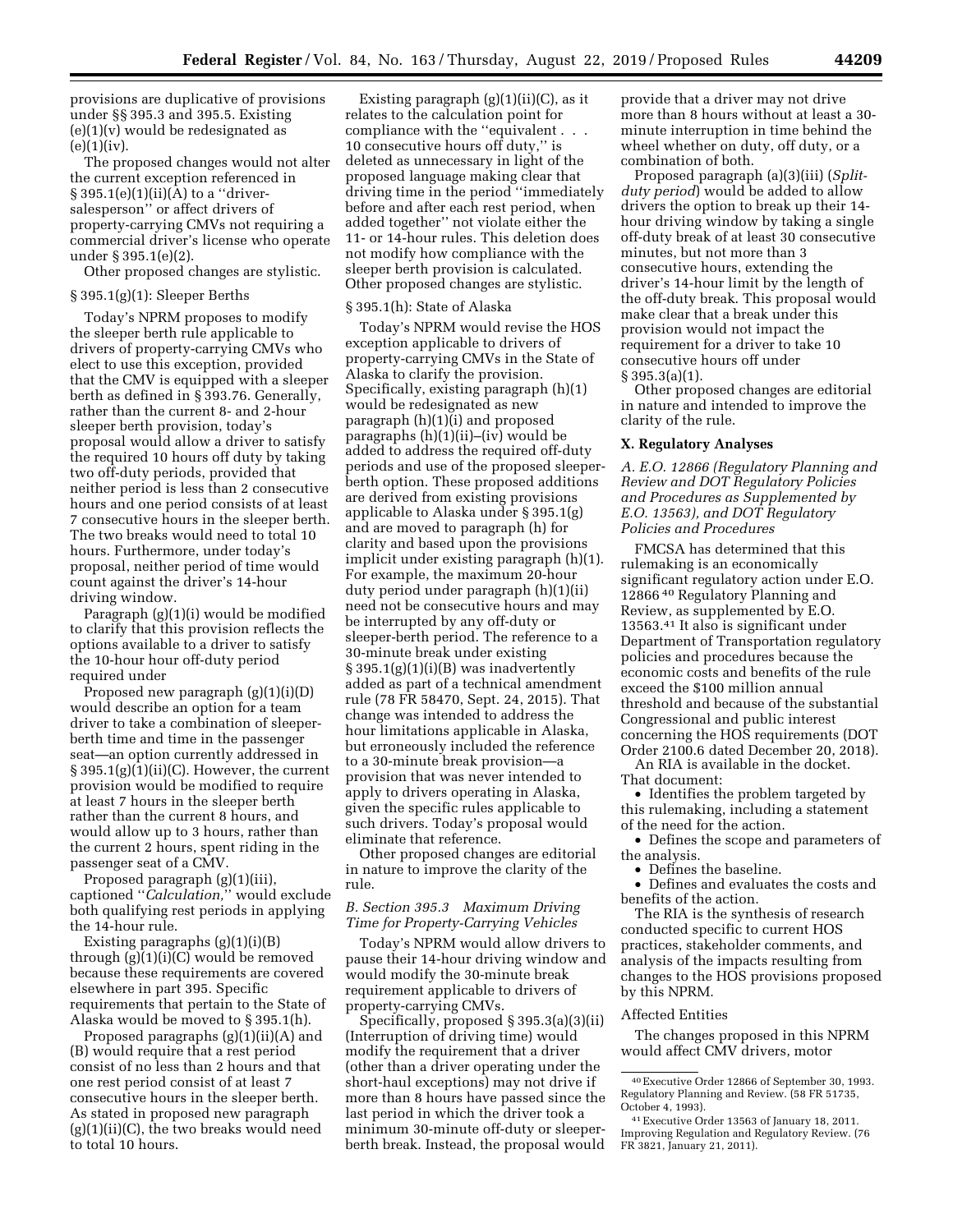carriers, and, except as otherwise exempt under 49 CFR 390.3T(f)(2), the Federal government. The HOS regulations apply to CMV drivers. FMCSA obtained driver count information, by carrier operation, from the Motor Carrier Management Information System (MCMIS), which includes information submitted to FMCSA by motor carriers the first time the carrier applies for a DOT number, and then biennially thereafter. Table 2 below displays the 2017 estimate of CMV drivers from MCMIS. With the current baseline annual number of 6,317,068 CMV drivers (473,617 passenger carrier CMV drivers and 5,843,451 property carrier CMV drivers), FMCSA then estimated the future baseline number of CMV drivers who would be affected by the proposed rule annually during the analysis period of 2020 to 2029. These future baseline

projections were developed by increasing the current baseline 2017 values consistent with occupationspecific employment growth projections obtained from the BLS Employment Projections program. As explained in the RIA, FMCSA computed a weighted average annual compound growth rate of 0.613 percent for passenger vehicle driver employees and 0.588 percent for truck driver employees. The table below provides the total annual population of CMV drivers. More detail on these driver counts can be found in the RIA.

Due to exceptions and exemptions from the HOS regulations, the total CMV driver population must be broken down based on specific criteria in order to isolate the population that would be affected by each provision of today's proposal. With the exception of the adverse driving condition provision and maximum driving window under the

## TABLE 2—CMV TRUCK DRIVER POPULATION

short-haul exception, the changes proposed in this NPRM would affect only property-carrying CMV operations. Further, the quantified cost savings anticipated from the rule are largely a function of the estimated number of drivers who are affected by the 30 minute break requirement. In general, those CMV drivers subject to the 30 minute break requirement exclude the 474,000 passenger carrier drivers, the 3.0 million drivers estimated to operate under the short-haul exception, and the 19,000 drivers from Alaska (who are not subject to the 30-minute break requirement). This analysis will refer to drivers affected by the 30-minute break requirement as CMV truck drivers. The table below provides estimates of all CMV drivers, and the CMV truck drivers that are currently subject to the 30 minute break requirement.

| Year         | Passenger<br>carrier CMV<br>drivers | Property<br>carrier CMV<br>drivers | Total CMV<br>drivers   | <b>CMV Drivers</b><br>subject to the<br>30-minute break<br>requirement |
|--------------|-------------------------------------|------------------------------------|------------------------|------------------------------------------------------------------------|
| (A)          | (B)                                 | (C)                                | $(D) = (B) + (C)$      | (E)                                                                    |
| 2017         | 473.617                             | 5,843,451                          | 6,317,068              | 2,866,472                                                              |
| 2018<br>2019 | 476,522<br>479,444                  | 5,877,791<br>5,912,332             | 6.354.312<br>6.391.776 | 2,883,317<br>2,900,261                                                 |
| 2020<br>2021 | 482.385<br>485.343                  | 5.947.077<br>5.982.025             | 6.429.461<br>6.467.368 | 2,917,305<br>2,934,449                                                 |
| 2022         | 488.320                             | 6,017,179                          | 6,505,499              | 2,951,693                                                              |
| 2023<br>2024 | 491.314<br>494.328                  | 6,052,540<br>6,088,108             | 6,543,854<br>6,582,436 | 2,969,039<br>2,986,487                                                 |
| 2025         | 497.359                             | 6,123,886                          | 6.621.245              | 3,004,038                                                              |
| 2026<br>2027 | 500,409<br>503,478                  | 6,159,874<br>6,196,073             | 6,660,283<br>6.699.551 | 3,021,691<br>3,039,449                                                 |
| 2028<br>2029 | 506.566<br>509.673                  | 6,232,485<br>6.269.111             | 6,739,051<br>6.778.784 | 3,057,310<br>3.075.277                                                 |
|              |                                     |                                    |                        |                                                                        |

# Summary of Costs

FMCSA evaluated the impacts expected to result from the changes proposed in the NPRM and anticipates that there would be no new regulatory costs or increases in existing regulatory costs for the regulated entities. The NPRM would, however, improve efficiency by allowing drivers to shift their drive and work time to mitigate the effect of uncertain variables, resulting in a reduction in costs, or cost savings, to drivers and motor carriers. The Agency anticipates that the change to each provision would result in cost savings, quantitatively estimates the motor carrier cost savings attributable to the 30-minute break proposal, and qualitatively assesses cost savings of the remaining impacts resulting from today's NPRM.

## 30-Minute Break

Today's NPRM proposes to allow onduty, non-driving time to fulfill the 30 minute break requirement, as opposed to the current off-duty requirement. Also, the break would be required after 8 hours of driving rather than 8 hours of on-duty time. The NPRM would thus reduce the number of drivers required to take a break (*i.e.,* those drivers whose schedules include on-duty breaks from driving would not be required to also take an off-duty break) and it also allows for flexibility in how drivers spend their time as long as they are not driving. The proposed rule would result in cost savings to carriers in the form of avoided losses in driver productivity.

FMCSA values the reduction in driver time spent in nonproductive activity as the opportunity cost to the motor carrier, which is represented by the now

attainable profit, using three variables: Driver hours available for labor (*i.e.,*  those hours that are currently required to be off duty, but could be on-duty but not-driving under the NPRM), an estimate of a typical average motor carrier profit margin, and the marginal cost of operating a CMV. The estimation of driver hours stems from the populations of drivers who either (1) drive more than 8 hours in an average shift, (2) work more than 8 hours in an average shift but do not drive more than 8 hours, or (3) work less than 8 hours in an average shift. Drivers who fall into category (3) would be unaffected by the proposed changes. Drivers who fall into category (2) would receive regulatory relief from the proposal, estimated as regaining a full half hour per shift. Additionally, drivers who drive more than 8 hours (category 1), would also receive regulatory relief by the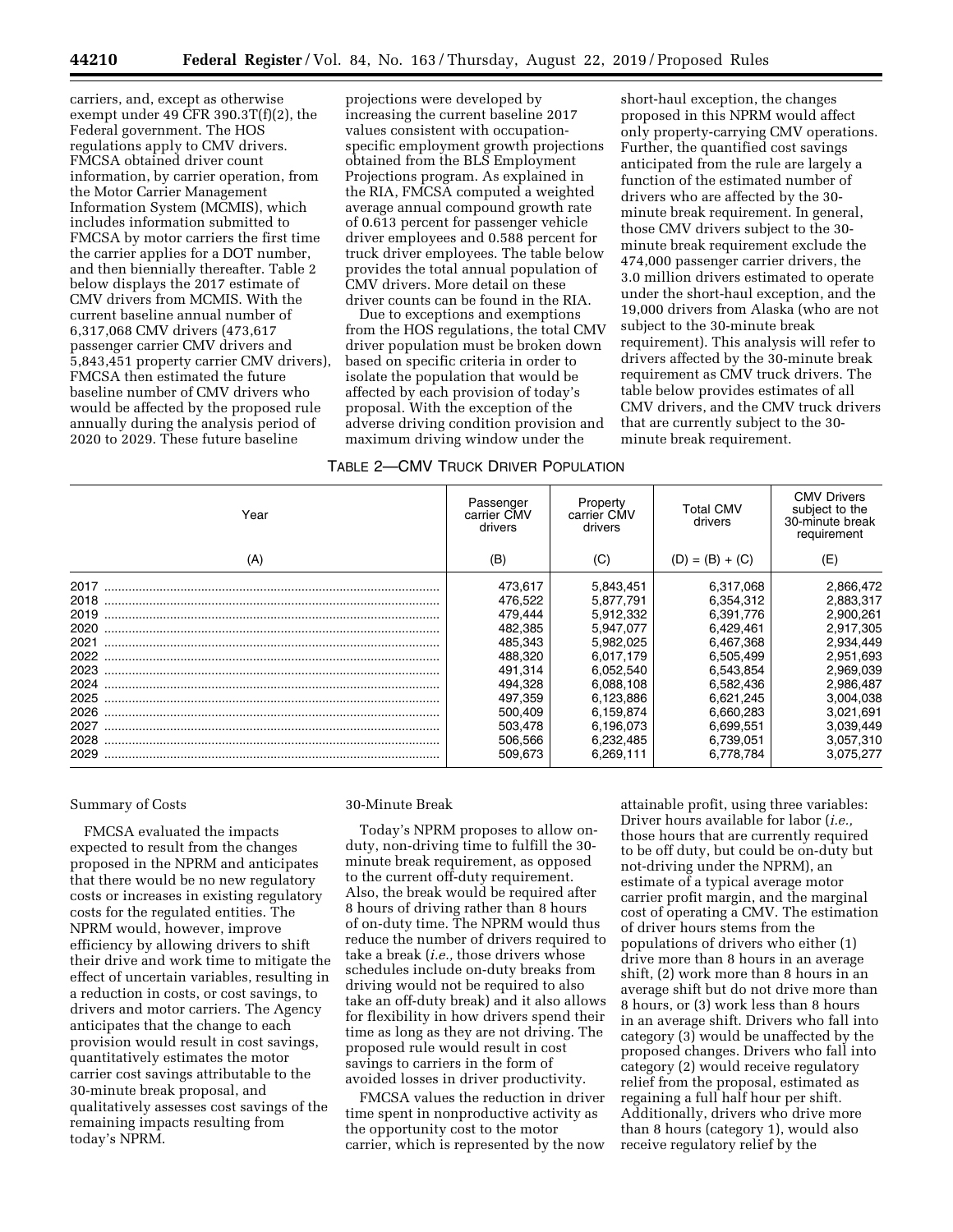allowance of on-duty, non-driving time to meet the 30-minute break requirement, estimated as regaining half of the half hour break time (15 minutes) per shift. The Agency multiplied the time estimated to be regained by drivers per affected shift, the number of affected shifts, and the estimated driver population in each driver group to produce column (A) in Table 3.

As shown in Table 3, the estimate of cost savings is the product of the total hours saved by drivers (column A), and the estimated hourly profit for motor carriers (column B). FMCSA estimates

the cost savings resulting from the changes to the 30-minute break provision to be \$275.4 million on an annualized basis at a 3 percent discount rate, and \$274.9 million on an annualized basis at a 7 percent discount rate.

# TABLE 3—TOTAL AND ANNUALIZED MOTOR CARRIER COST SAVINGS DUE TO CHANGES IN BREAK PROVISION

| Year                             | <b>CMV Drivers</b><br>currently<br>subject to<br>the 30-minute<br>break<br>requirement | Total hours<br>saved | Profit per<br>hour<br>$(2017\$ | Total cost<br>savings-<br>undiscounted<br>(millions of 2017\$) | Total cost<br>savings-<br>3% discount rate<br>$(millions of 2017\$ | Total cost<br>savings-<br>7% discount rate<br>$(millions of 2017\$ |
|----------------------------------|----------------------------------------------------------------------------------------|----------------------|--------------------------------|----------------------------------------------------------------|--------------------------------------------------------------------|--------------------------------------------------------------------|
|                                  |                                                                                        | (A)                  | (B)                            | $(C = A \times B)$                                             |                                                                    |                                                                    |
| 2020                             | 2,917,305                                                                              | 80,582,382           | \$3.33                         | (\$268.5)                                                      | (\$260.7)                                                          | (\$251.0)                                                          |
| 2021<br>                         | 2,934,449                                                                              | 81,055,933           | 3.33                           | (270.1)                                                        | (254.6)                                                            | (235.9)                                                            |
| 2022                             | 2,951,693                                                                              | 81,532,267           | 3.33                           | (271.7)                                                        | (248.6)                                                            | (221.8)                                                            |
| 2023                             | 2,969,039                                                                              | 82,011,401           | 3.33                           | (273.3)                                                        | (242.8)                                                            | (208.5)                                                            |
| 2024                             | 2,986,487                                                                              | 82,493,350           | 3.33                           | (274.9)                                                        | (237.1)                                                            | (196.0)                                                            |
| 2025<br>                         | 3,004,038                                                                              | 82,978,132           | 3.33                           | (276.5)                                                        | (231.6)                                                            | (184.3)                                                            |
| 2026<br>                         | 3,021,691                                                                              | 83,465,762           | 3.33                           | (278.1)                                                        | (226.2)                                                            | (173.2)                                                            |
| 2027<br>                         | 3,039,449                                                                              | 83,956,258           | 3.33                           | (279.8)                                                        | (220.9)                                                            | (162.8)                                                            |
| 2028                             | 3,057,310                                                                              | 84,449,636           | 3.33                           | (281.4)                                                        | (215.7)                                                            | (153.1)                                                            |
| 2029                             | 3.075.277                                                                              | 84.945.914           | 3.33                           | (283.1)                                                        | (210.6)                                                            | (143.9)                                                            |
| Total 10-Year                    |                                                                                        |                      |                                |                                                                |                                                                    |                                                                    |
| Cost Savings                     |                                                                                        |                      |                                |                                                                | (2,348.9)                                                          | (1,930.5)                                                          |
| Total<br>Annualized<br>Cost Sav- |                                                                                        |                      |                                |                                                                |                                                                    |                                                                    |
| $nqs$                            |                                                                                        |                      |                                |                                                                | (275.4)                                                            | (274.9)                                                            |

# **Notes:**

(a) Total cost values may not equal the sum of the components due to rounding. (The totals shown in this column are the rounded sum of unrounded components.)

(b) Values shown in parentheses are negative values (*i.e.,* less than zero) and represent a decrease in cost or a cost savings.

Time is a scarce resource, and FMCSA recognizes that forced off-duty time is not always the drivers' best alternative. Some commenters claimed that the rigid off-duty requirement forces drivers to rest when they are not tired and penalizes them for resting. Though the Agency does not necessarily agree with these commenters' characterization of the off-duty requirement, it is reasonable to assume that the current HOS regulations are imposing an opportunity cost on drivers that could be alleviated by providing drivers greater flexibility. In recent RIAs for non-HOS regulations, FMCSA has valued the opportunity cost of drivers' time using their wage rate. In other words, the increased flexibility provided by the proposal would result in a reduction in costs, or a cost savings, to drivers equal to the number of hours saved multiplied by the driver wage rate. The Agency did not account for the opportunity cost of the driver's time in the 2011 RIA, and thus hesitates to estimate cost savings resulting from today's proposed changes. The Agency

requests comments on any additional impacts that have not been discussed above.

FMCSA considered eliminating the break requirement entirely. Drivers would still use off-duty time when needed or break-up the driving task using on-duty/non-driving time. Drivers in group 1 would likely regain 15 minutes of on-duty time, and drivers in group 2 would likely regain 30 minutes of on-duty time. As in the preferred alternative, FMCSA assumes that drivers in group 1 would only regain 15 minutes because they need personal time to eat, drink, etc. That time would continue to be off-duty regardless of eliminating the requirement. Elimination of the break requirement would seem to provide additional flexibility beyond the preferred alternative; however, it would not impact driver behavior relative to the preferred alternative, and thus would result in an equivalent motor carrier cost savings.

## Split-Duty Period

Currently, after being off duty for 10 or more consecutive hours, a driver of a property-carrying CMV is allowed a period of 14 consecutive hours in which to drive up to 11 hours. The 14 consecutive hour driving window begins when an individual starts any kind of work. Subject to an exception involving use of a sleeper berth, the individual cannot drive again after the end of the 14-consecutive hour period until he or she has been off duty for another 10 consecutive hours, or the equivalent of at least 10 consecutive hours. This 14-hour window currently cannot be extended by off-duty breaks that may occur during the duty period. In effect, taking a break penalizes drivers because their available work hours were spent resting. The 14-hour window was intended to prohibit drivers from extending their work day by continuing to drive after taking repeated breaks. However, many commenters to the ANPRM have stated that the 14-hour driving window does not comport with the inconsistent and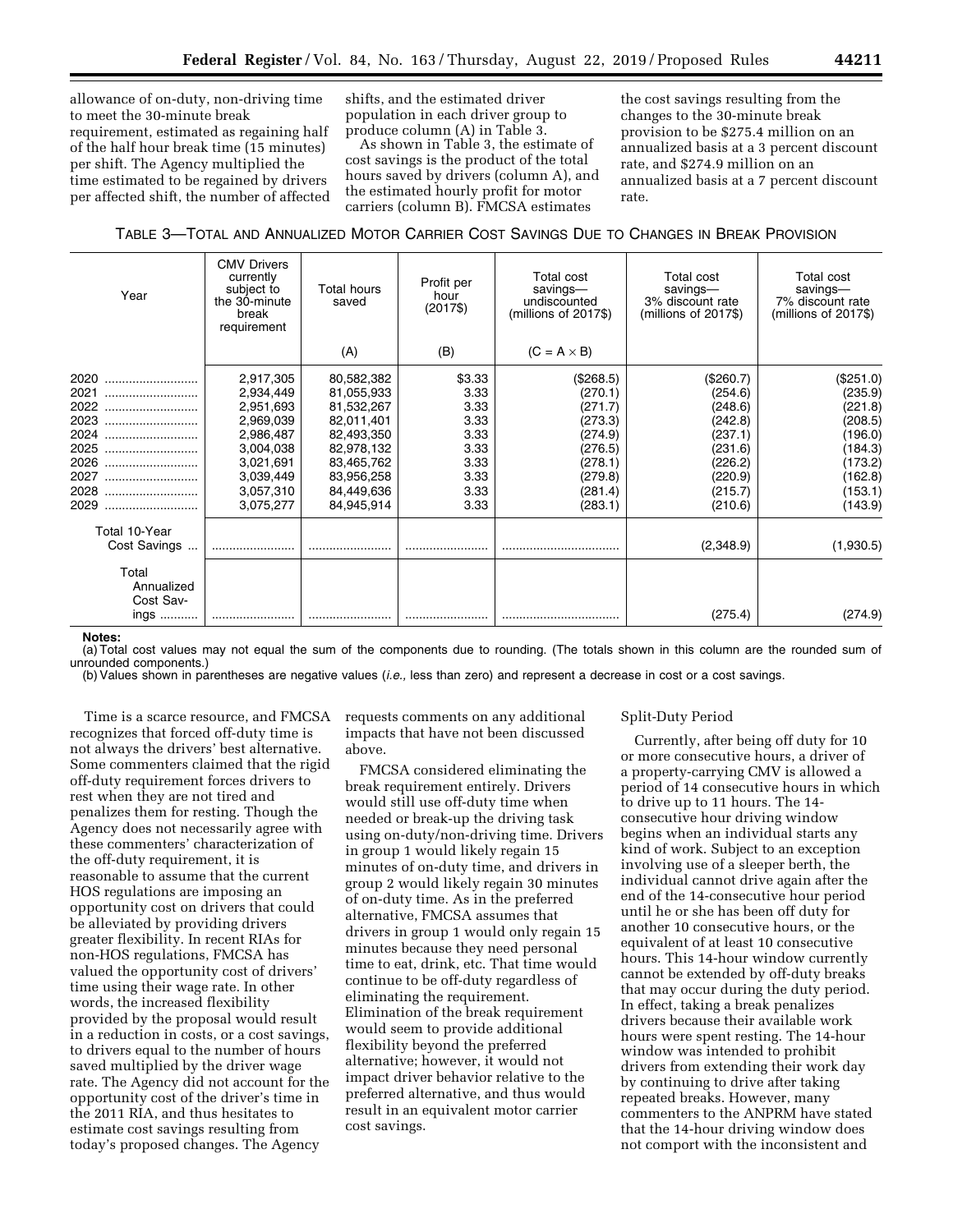sometimes unpredictable working conditions encountered during a duty period. Thus, the current rule leads to unintended consequences of added stress and potential speeding that result from the need to finish a run prior to the end of the 14-hour window.

In an effort to provide more flexibility, but still maintain the safety achieved by the 14-hour window, today's proposal would allow a single break of off-duty time, ranging from a minimum of 30 consecutive minutes, up to 3 consecutive hours, to be excluded from the 14-hour window, provided that the driver has 10 consecutive hours offduty before the start of his or her next duty period. A single pause would allow drivers desiring to rest to take an off-duty break without fear of exhausting their available hours under the 14-hour driving window.

This proposal would not result in new requirements or costs but would allow for additional flexibility by giving drivers the ability to make informed decisions about their work and driving time. The ATRI estimated time and cost savings of a scenario similar to the proposal.42 For reasons discussed in the RIA, FMCSA cannot extrapolate the time savings to any particular driver or trip. However, the analysis is informative and insightful. In light of the ATRI analysis, FMCSA believes that allowing drivers to rest when they are tired or during peak rush-hour or detention times would result in cost savings to drivers. The Agency requests comments on any additional impacts that have not been discussed above.

### Sleeper Berth

Drivers qualifying for the HOS sleeper-berth provision in 49 CFR  $395.1(g)(1)(i)(A)$  and  $(ii)(A)$  must, before driving, accumulate the equivalent of at least 10 consecutive hours off duty. The equivalent refers to two periods that need not be consecutive: At least 8 but fewer than 10 consecutive hours in a sleeper berth, and a separate period of at least 2 hours either in the sleeper berth or off duty, or any combination thereof. Today's NPRM would continue to allow drivers using the sleeper berth to obtain their required off-duty time by taking fewer hours in the sleeper berth. However, drivers using this option would be required to obtain one rest period of at least 7 consecutive hours in the sleeper berth, paired with another period of at least 2 hours, such that 10

hours of off-duty time is achieved. Neither period would count against the 14-hour driving window.

The sleeper berth provision proposed in today's rule allows for additional flexibility in a driver's duty day by (1) providing for an optional 1-hour reduction in the amount of time that drivers are required to spend in the sleeper berth, and (2) excluding both rest periods when calculating the 14 hour driving window. The Agency expects that carriers and drivers could realize efficiency gains by the proposed reduction in time required to be in the sleeper berth and the exclusion of the shorter off-duty period in the calculation of the 14-hour driving window. A driver that uses the sleeper berth provision today must include the shorter rest period in the calculation of the 14-hour window, resulting in an available 12 hours to complete up to 11 hours of driving. Under the proposed rule, drivers would be provided the ability to choose between split-rest options that would not reduce their available work time because the shorter rest period would be excluded from the calculation of the 14-hour driving window. The Agency, however, lacks data on the use of the sleeper berth provision today, and the number of drivers that would use it under the proposed rule. FMCSA thus requests comment on the potential frequency of the use of the sleeper berth provision today, the change in the use of the provision that would result from the proposal, and the gains in efficiency that drivers would experience due to this change.

FMCSA also considered retaining the current split option of 8/2 but excluding the shorter rest period from the calculation of the 14-hour driving window. Excluding the shorter rest period from the calculation of the 14 hour driving window would result in the same per-trip cost savings estimated for the preferred alternative but would limit the driver's flexibility. The preferred alternative would allow drivers to use a 7/3 split option, which is consistent with the split-duty period proposal in this NPRM and provides flexibility for drivers to shift an additional hour of their off-duty time in the most optimal way for their current situation.

FMCSA also considered expanding the sleeper berth options to allow a 7/ 3 split, while continuing to count the shorter rest period in the calculation of the 14-hour driving window. Drivers making use of this alternative would then have an 11-hour window within which to drive 11 hours. This alternative provides a false sense of

flexibility due to the impractically, and would limit the use of the option to those drivers that don't anticipate reaching the maximum driving or work time. Additionally, it would eliminate the cost savings resulting from increased productivity discussed in the preferred alternative. This alternative does not meet the Agency objective of providing drivers the ability to take needed rest breaks while ensuring opportunity for an adequate rest period.

### Short-Haul Operations

Currently, under 49 CFR 395.1(e)(1), drivers do not have to prepare RODS or use an ELD if they meet certain conditions, including a return to their work reporting location and release from work within 12 consecutive hours. Drivers operating under this provision are permitted a 12-hour work day in which to drive up to 11 hours (for passenger carriers, up to 10 hours) and the motor carrier must maintain time records reflecting certain information. Specifically, the motor carrier that employs the driver and utilizes this exception must maintain and retain for a period of 6 months accurate and true time records showing: The time the driver reports for duty each day; the total number of hours the driver is on duty each day; the time the driver is released from duty each day; and the total time for the preceding 7 days in accordance with 49 CFR 395.8(j)(2) for drivers used for the first time or intermittently.

Under 49 CFR 395.3(a)(2)–(3), other property-carrying CMV drivers not utilizing the short-haul exception have a 14-hour driving window in which to drive up to 11 total hours. Under 49 CFR 395.5(a)(1)–(2), CMV drivers operating passenger-carrying CMVs can operate for up to 15 hours after coming on duty. However, unless otherwise excepted, these drivers must maintain RODs, generally through the use of an ELD. The drivers qualifying for the 49 CFR 395.1(e)(1) exception currently have the option to use the 14- or 15 hour duty day in §§ 395.3 or 395.5, but may choose not to use the option to avoid keeping RODS.

Additionally, drivers currently qualifying for this HOS short-haul exception must stay within 100 airmiles of their work reporting location. In today's NPRM, FMCSA proposes to extend the air-mile radius from 100 air miles to 150 air miles, consistent with the radius requirement for the other short-haul exceptions in § 395.1(e)(2).

In the ELD rule, FMCSA anticipated that all drivers employed by passenger and private non-passenger (*i.e.,*  property) carriers qualifying for the

<sup>42</sup>American Transportation Research Institute, ''Technical Memorandum: Hours-of-Service Flexibility''. August 2018. Available at: *http://atrionline.org/2018/08/28/atri-hours-of-serviceflexibility-technical-memo/* (Accessed on December 31, 2018).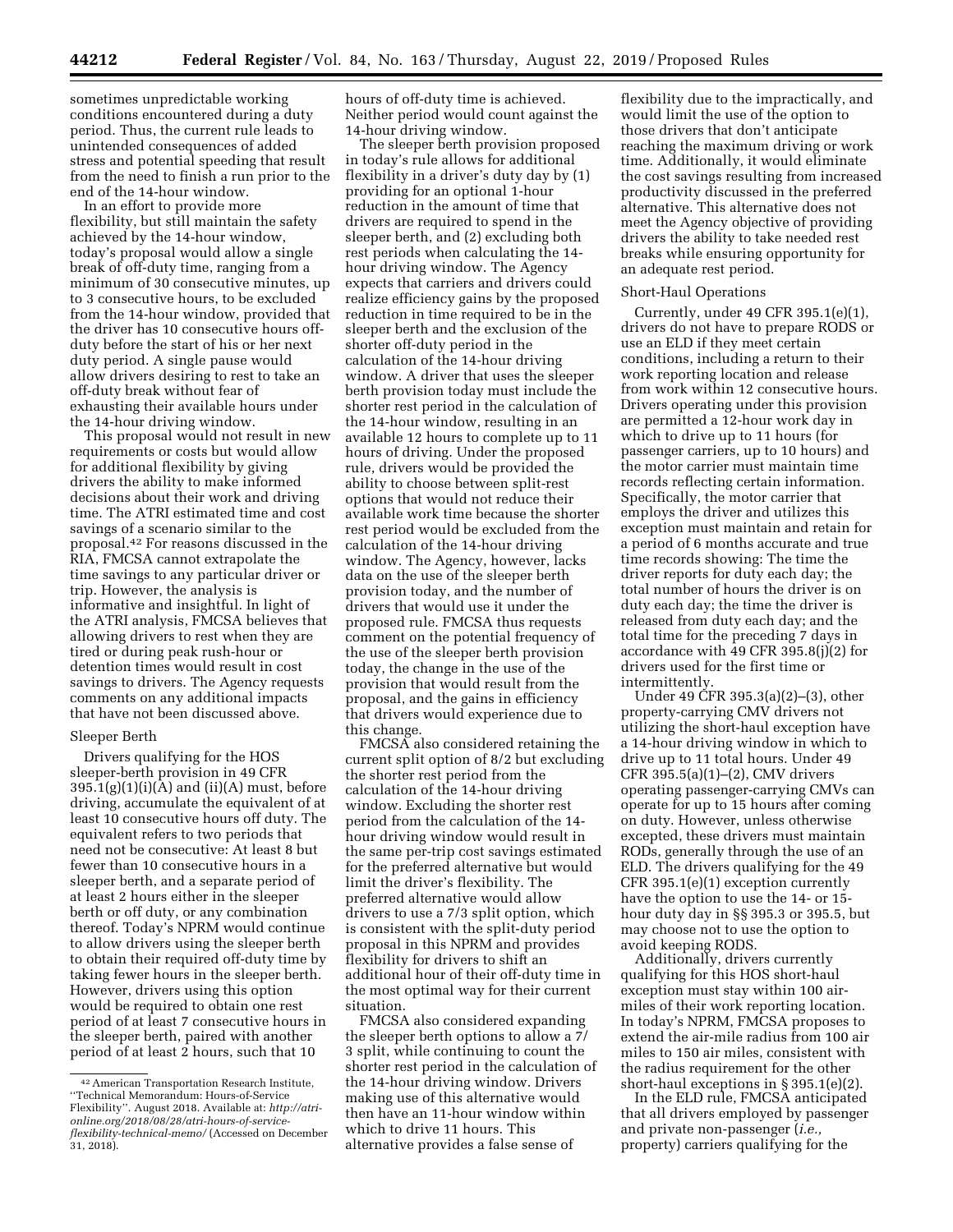short-haul exception would be able to take advantage of the exception. However, FMCSA received comments on the HOS ANPRM from carriers discussing their business practices and normal operating conditions, and how the lack of flexibility in the 12-hour workday limits their ability to take advantage of the short-haul exception. On many shifts, drivers return to their work reporting location within 12 hours, but there are some occasions when drivers need an additional 2 hours in their workday. This extra time beyond 12 hours could result from detention time, longer-than-expected customer service stops, traffic, or other unforeseen events. When this occurs more than 8 days in a 30-day period, the driver must prepare daily RODS using an ELD as required by 49 CFR 395.8 (a)(1)(iii)(A)(*1*). Due to the uncertainty surrounding the driver's eligibility at the beginning of the workday, the carrier may choose to have their driver operate as though he or she is not eligible for the short-haul exception. This results in unnecessary ELD expenses. One commenter estimated that the proposal would reduce the required ELDs for its heavy-duty service vehicles by 84 percent, resulting in annual cost savings of \$1.5 million. While this comment is informative and suggests that the proposed rule would result in cost savings, FMCSA cannot extrapolate from one carrier's cost savings to determine the cost savings to all carriers. Thus, while FMCSA expects the proposal to result in cost savings for the affected entities, those impacts are not quantified.

The extension of the air-mile radius by 50 air miles would afford drivers additional flexibility and allow carriers to reach customers farther from the work reporting location while maintaining eligibility for the short-haul exception. Extending the air-mile radius would not extend the driving time. FMCSA does not anticipate that extending the air-mile radius would increase market demand or result in more VMT. Rather, more carriers might use the short-haul exception. Carriers would have the flexibility to meet market demands more efficiently while maintaining eligibility for the short-haul exception. One commenter explained that the increased flexibility in the airmile radius would reduce the number of vehicles necessary for their operation, and thus would result in cost savings of approximately \$1.7 million per year. Again, motor carriers are very diverse in their operating structures, and FMCSA cannot extrapolate from one carrier's cost savings to determine the cost

savings to all carriers. While FMCSA expects the proposal to result in cost savings for the affected entities, those impacts are not quantified. The Agency requests comments on the impact of extending the air-mile radius and any additional impacts that have not been discussed above.

FMCSA also considered limiting the proposal to an extension of the time required for drivers to return to their work reporting location from 12 to 14 hours, without changing the air-mile radius requirements. This alternative would decrease the population eligible for the short-haul exception relative to the preferred alternative by removing eligibility for those drivers operating between 100 and 150 air miles. Decreasing the population affected by the NPRM would decrease any cost savings resulting from the proposal.

# Adverse Driving Conditions

Under the current regulations, drivers qualifying for the HOS adverse driving conditions provision in 49 CFR 395.1(b)(1) may drive for no more than 2 additional hours beyond the maximum driving time allowed under 49 CFR 395.3(a) or 395.5(a) if they encounter adverse driving conditions after dispatch. The current provision does not allow for the extension of the 14-hour driving window (or 15 hours on duty for drivers of passenger-carrying CMVs), and thus cannot be used if the adverse condition is encountered towards the end of that period. In today's rule, FMCSA proposes to allow a 2-hour extension of the 14-hour driving window (or 15 hours on duty for drivers of passenger-carrying CMVs). This proposal aligns the regulations with the intent of the adverse driving condition provision, which is to allow drivers flexibility when faced with unexpected conditions. This proposal would not increase the available driving time.

The adverse driving conditions provision is intended to provide flexibility for drivers who encounter adverse conditions which were not apparent at the time of dispatch. However, it does not currently extend the driving window, limiting its use. Today's proposal would increase flexibility by allowing drivers encountering adverse conditions to extend their driving window by the same 2 hours that currently apply to driving time. The proposed changes would provide drivers with additional options to determine the best solution based on their situation.

The Agency anticipates that the increased options and flexibility would result in cost savings to drivers, but is

unable to quantify them due to a lack of data regarding the use of the adverse driving exception. The Agency requests information on current usage of the adverse driving conditions exception as well as anticipated use under the proposed rule. The Agency also welcomes comments on possible cost savings, as well as any additional impacts that have not been discussed above.

# Federal Government eRODS Cost

FMCSA would incur costs to update the existing eRODS software. The eRODS software is used by safety officials (Federal, State, and local safety partners) to locate, open, and review output files transferred from a compliant ELD. The eRODS software consists of two components: a database containing the HOS requirements and the software component that compares the compliant ELD output files to the HOS requirements. The proposed changes to the 30-minute break requirement, sleeper-berth requirements, and the split duty period would necessitate updates to the eRODS database that stores the HOS requirements and some minor programming changes to the compliance algorithm aspects of the software.

The Department's Volpe National Transportation Systems Center developed the eRODS software and continues to maintain and update it when needed. Volpe estimates that the proposed rule would result in one-time eRODS software update costs of \$20,000. This would include updating the HOS requirements database and minor programing changes to the software component which consist of five steps: developing a requirements analysis, design, coding, testing, and deployment of the updates.

# Non-Quantified Costs

There are a number of other potential cost savings of this proposed rule that FMCSA considered that, due to uncertainty around driver behavior, could not quantify on an industry level.

FMCSA has granted 5-year exemptions from the requirement to return to the driver's normal work reporting location within 12 hours of coming on duty (examples include: (1) Waste Management Holdings, Inc.; (2) American Concrete Pumping Association; and (3) National Asphalt Paving Association).43 During the

<sup>43</sup>Available at: *https://www.regulations.gov/ docket?D=FMCSA-2017-0197. https:// www.regulations.gov/document?D=FMCSA-2018- 0181-0057,* and *https://www.regulations.gov/ docket?D=FMCSA-2018-0175,* respectively.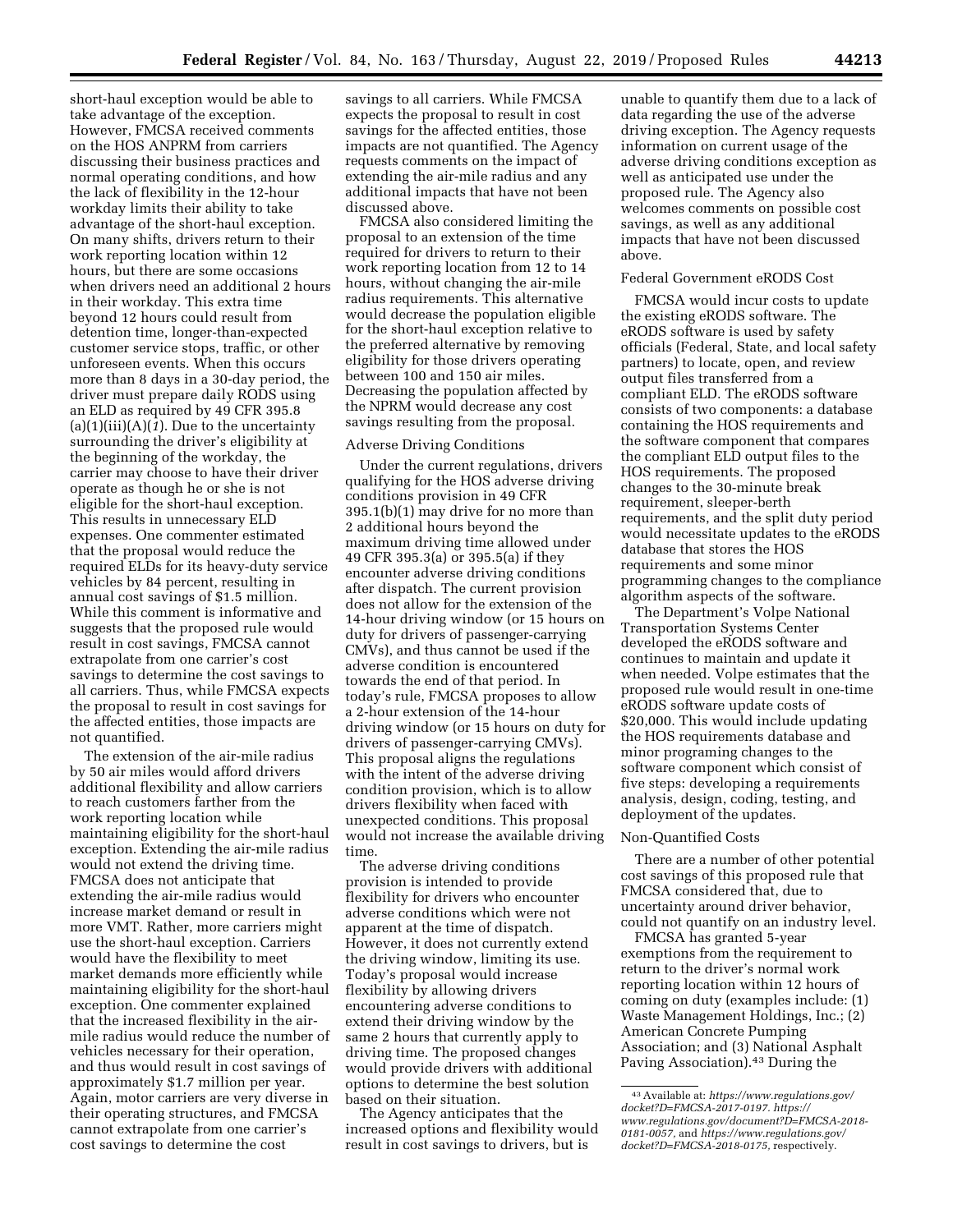exemption period, all drivers operating under the exemption must carry a copy of the exemption; after that period, those entities seeking to maintain the exemption must reapply. This proposal, if adopted, would result in cost savings to these entities by alleviating the need to pursue the exemption process and eliminating compliance with exemption conditions such as carrying a copy of the exemption applicable to 49 CFR 395.1(e)(1), as well as reallocating the time and resources that would have been spent on the exemption reapplication. The Federal government would experience a cost savings equal to the reduction in time and resources necessary to review, comment on, and make final determinations on the exemptions. Additional non-quantified cost savings include increased efficiency afforded to drivers through the changes to the various HOS provisions, such as, efficiency gains due to the short-haul exception; the ability of drivers to make informed decisions due to the changes to the adverse driving conditions and sleeper berth provisions; and the reduction in opportunity cost to drivers from the changes to the 30-minute break provision. The Agency requests comment on how drivers would use the changes in these provisions to inform their decision-making process. This information could assist the Agency in quantifying additional cost savings that are anticipated to result from today's rule.

The Agency did not include the cost for ELD manufacturers to update ELD equipment. A compliant ELD would not need to be updated as a result of this proposed rule. FMCSA is aware that some ELD manufacturers have chosen to go beyond the ELD requirements and provide additional features such as alerts when a driver may be close to an HOS violation. Those additional features would need to be updated as a result of the rule, or risk being inaccurate. Because the additional features are not required by FMCSA, but were developed as a selling point for individual ELD products, updating the additional features would not be a cost to this rule and FMCSA is not estimating the cost of updating the additional ELD features.

The Agency did not quantify impacts resulting from any potential decreases in congestion that may result from the proposed rule. Allowing drivers to take breaks at their convenience, such as during times of heavy traffic congestion, could allow the driver to operate at a consistent speed without the starting and stopping that occurs in heavy traffic. The ATRI technical

memorandum demonstrated that avoiding congestion could result in moving freight the same number of miles in fewer work hours. This could reduce fuel and vehicle costs for the motor carriers, congestion for the public by removing large vehicles from the road during peak travel times, and the incidence of crashes related to congestion. While these impacts could result from any individual trip, FMCSA cannot estimate the magnitude or likelihood of these potential impacts for many reasons. Most notably, these impacts hinge on the availability of CMV parking. FMCSA is aware that parking is not always available, especially in urban areas or heavily travelled truck routes.

Additional non-quantified cost savings include increased flexibility resulting from the extension of the duty day and the air-mile radius for those operating under the short-haul exception; the increased options for drivers to respond to adverse driving conditions during the course of their duty period; and increased flexibility afforded to drivers, such as increased options with regard to on-duty and offduty time resulting from changes to the 30-minute break requirement, the sleeper-berth provisions, and the new split duty period provision. The Agency requests comment on how drivers would utilize the changes in these provisions to inform their decisionmaking process. This information could assist the Agency in quantifying additional cost savings that are anticipated to result from today's rule.

# Summary of Benefits

The Agency does not anticipate that this proposed rule would result in any new regulatory benefits. Additionally, the Agency does not believe that the proposed changes would result in any reductions in safety benefits or other regulatory benefits.

# 30-Minute Break

The proposed changes to the 30 minute break provision are estimated to be safety-neutral because both the current rule and the proposed rule would prevent CMV operators from driving for more than 8 hours without at least a 30-minute change in duty status. The distinction is that the proposal would focus on actual driving time rather than on-duty time, some of which may not be spent behind the wheel. The Agency discussed the value of off-duty breaks as compared to onduty breaks in previous rulemakings, but did not quantify the safety benefits attributable to the off-duty break when the break provision was added to the

HOS rules in 2011 (76 FR 81134, Dec. 27, 2011). Further, FMCSA has determined that the value of off-duty breaks relative to on-duty breaks should be reconsidered.

As discussed above and in the RIA, The Agency has carefully considered the views of numerous commenters requesting exemptions or removal of the 30-minute break requirement. As a result of the feedback, and after reviewing available research, FMCSA anticipates that an on-duty break, which would maintain a break from driving, would not adversely affect safety relative to the current requirements. Based on comments received, the Agency has taken another look at the Blanco, et al. (2011), study to determine the applicability of the study findings to the 30-minute break requirement. Today's NPRM focuses on achieving a break from driving as opposed to a break after a certain amount of time on duty. For these reasons, the Agency believes that these changes would not have an impact on the safety benefits of the HOS rules and did not quantify changes in regulatory benefits for this proposed rule.

Alternative 1, which would eliminate the 30-minute break requirement, seems to be more flexible than the preferred alternative. However, eliminating the requirement would allow drivers the opportunity to operate a vehicle for 11 hours without stopping. In general, FMCSA does not anticipate that drivers would alter their schedules to such an extent, but would likely take breaks to eat, rest, etc. However rare of an occurrence 11 continuous hours of driving may be, FMCSA considers it to be detrimental to safety. As such, alternative 1 may be more flexible and would result in an equivalent level of motor carrier cost savings, but would lead to a reduction in safety benefits relative to the preferred alternative. Therefore, FMCSA is not proposing alternative 1, but requests comment on this determination.

### Split-Duty Period

Today's 14-hour continuous driving window has been perceived as regulatory discouragement against taking long breaks. Drivers may feel compelled to operate while fatigued to avoid losing available driving time, or speed to make up time from traffic congestion. FMCSA anticipates that the NPRM would increase flexibility by allowing drivers to rest when they are tired or to avoid traffic congestion, without losing available work time, and would not reduce safety relative to the current HOS requirements. Additionally, drivers would still be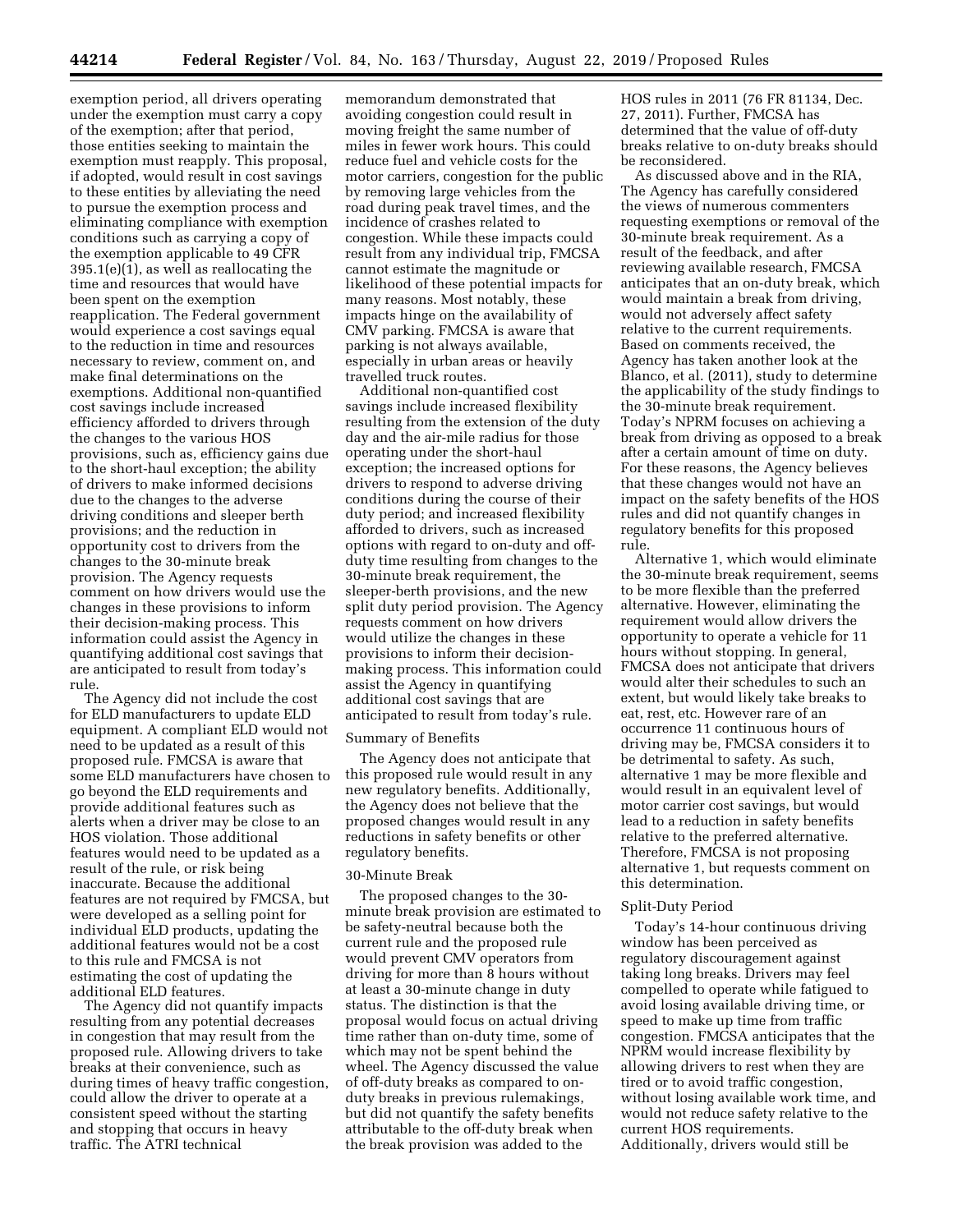constrained by the 11-hour driving limit in place today.

# Sleeper Berth

As discussed in the RIA and elsewhere in this preamble, there is an extensive body of research suggesting that split-sleep schedules may be a good alternative to consolidated daytime sleep, as they may improve safety and productivity as compared to consolidated daytime sleep.

This proposal would ensure that drivers using the sleeper berth to obtain the minimum off-duty time have at least one rest period of a sufficient length to have restorative benefits to counter fatigue. Today's proposal intends to provide drivers with the flexibility to make decisions regarding their rest that best fits their individual needs, while continuing to prohibit potential overlylong periods of wakefulness and duty hours that could lead to fatigue-related crashes.

The proposed sleeper-berth exception would provide drivers greater operational flexibility, while affording the opportunity for the driver to obtain the necessary amount of restorative sleep. As such, the Agency anticipates that the increased flexibility proposed in today's NPRM would not affect the safety outcomes achieved by the current sleeper berth provision. FMCSA requests comments on the frequency of use of the proposed split-rest periods provision and the impacts of the provision on safety. Additionally, the Agency invites stakeholders to identify any additional safety impacts resulting from the changes to the split-rest periods provision in today's NPRM they believe have not been adequately considered.

Alternative 1, which would maintain an 8/2 split option but exclude the shorter rest period from the calculation of the 14-hour driving window, is more restrictive than the preferred alternative by allowing fewer options for a driver to split their 10 hours of off-duty time. Based on the research discussed above, a 7/3 split option would allow for an adequate rest period such that it would not impact safety relative to an 8/2 split option. As such, alternative 1 would be more restrictive, would reduce cost savings associated with the proposal, and would not provide any additional safety benefits relative to the preferred alternative. Therefore, FMCSA is not proposing alternative 1 but requests comment on this determination.

Alternative 2, which would allow a 7/ 3 split option but include the shorter rest period from the calculation of the 14-hour driving window, is more restrictive than the preferred alternative

by continuing to count the shorter rest period in the calculation of the 14-hour driving window. Under this alternative, a driver would be required to stop driving 14 hours after coming on-duty, regardless of how much of that 14-hour period was spent resting. Based on results in the Blanco study (2011), FMCSA believes that excluding the shorter rest period from the calculation of the 14-hour driving window would not reduce safety relative to the preferred alternative. The Blanco study showed that the SCE rate increased modestly with increasing work and driving hours. Blanco also found that breaks can be used to counteract the negative effects of time-on-task. The results from the break analyses indicated that significant safety benefits can be afforded when drivers take breaks from driving. This was a key finding in the Blanco study and clearly shows that breaks can ameliorate the negative impacts associated with fatigue and time-on-task. As such, alternative 2 would be more restrictive, reduce cost savings associated with the proposal and would not provide any additional safety benefits relative to the preferred alternative. Therefore, FMCSA is not proposing alternative 2, but requests comment on this determination.

### Short-Haul Operations

The IIHS conducted a study in North Carolina in 2017 and found that interstate truck drivers operating under the short-haul exception had a crash risk 383 percent higher than those not using the exception. They recommended that, due to this finding, the Agency should not propose an extension of the short-haul exception from 12 to 14 hours. FMCSA reviewed the study and noted that while the finding was statistically significant, it was based on a very small sample size, which prevented the author from estimating a matched-pair odds ratio restricted to drivers operating under a short-haul exception, and was not nationally representative. Further, the authors noted that other related factors unobserved in the study may have led to this result. For example, it is possible that older or more poorly maintained trucks are used in local operations. Regardless, because FMCSA's number one priority is safety, the Agency investigated the safety implications of the proposal using available data.

Congress passed the FAST Act on December 4, 2015, which, among other things, requires drivers of ready-mixed concrete delivery trucks be exempted from the requirement to return to their normal work-reporting location after 12 hours of coming on duty. Beginning on

December 5, 2015, operators of concrete mixer trucks met the requirements for the short-haul exception if they returned to their normal work reporting location within 14 hours after coming on duty. MCMIS contains data on crashes based on vehicle type, allowing the Agency to isolate crashes involving concrete mixer trucks both before and after the congressionally mandated changes to the short-haul exception that mirror today's proposal to extend the 12-hour limit for all short-haul operators.

The Agency first focused on the time of day when crashes occurred. Assuming the majority of concrete mixer trucks are operated on a schedule with a workday that begins in the morning hours and ends in the evening hours, those crashes that occur in the later part of the day would occur towards the end of the 12- or 14-hour workday for the concrete mixer driver. FMCSA found that the percentage of concrete mixers in crashes at later hours of the day (5:00 p.m. to 11:59 p.m. when drivers are more likely to be close to their maximum hours for the day) has been declining in recent years, falling from 7.6 percent in 2013 to 5.8 percent in 2017.

FMCSA also examined the total number of crashes that involved concrete mixer trucks for the 2 years before and after the congressionally mandated change went into effect. From December 4, 2013, through December 3, 2015, there were 2,723 concrete mixers involved in crashes, or 0.907 percent of the total large trucks involved in crashes (2,723 concrete mixers involved in crashes/300,324 large trucks, including concrete mixers, involved in crashes). From December 4, 2015, through December 2, 2017, there were 2,955 concrete mixers involved in crashes, or 0.919 percent of the total large trucks involved in crashes (2,955 concrete mixers involved in crashes/321,471 large trucks, including concrete mixers, involved in crashes). A Chi-square test suggests that this very minor increase in the concrete mixer share of the total is not statistically significant at the p < 0.05 level. Both analyses suggest that the implementation of the FAST Act on December 4, 2015, did not increase the share of concrete mixers involved in crashes when extending the short-haul exception requirement from 12 to 14 hours.

FMCSA does not anticipate that extending the air-mile radius would increase market demand for services, and thus would not result in increased VMT. While more drivers or more trips would now be eligible for the short-haul exception, and thus excluded from the requirement to take a 30-minute break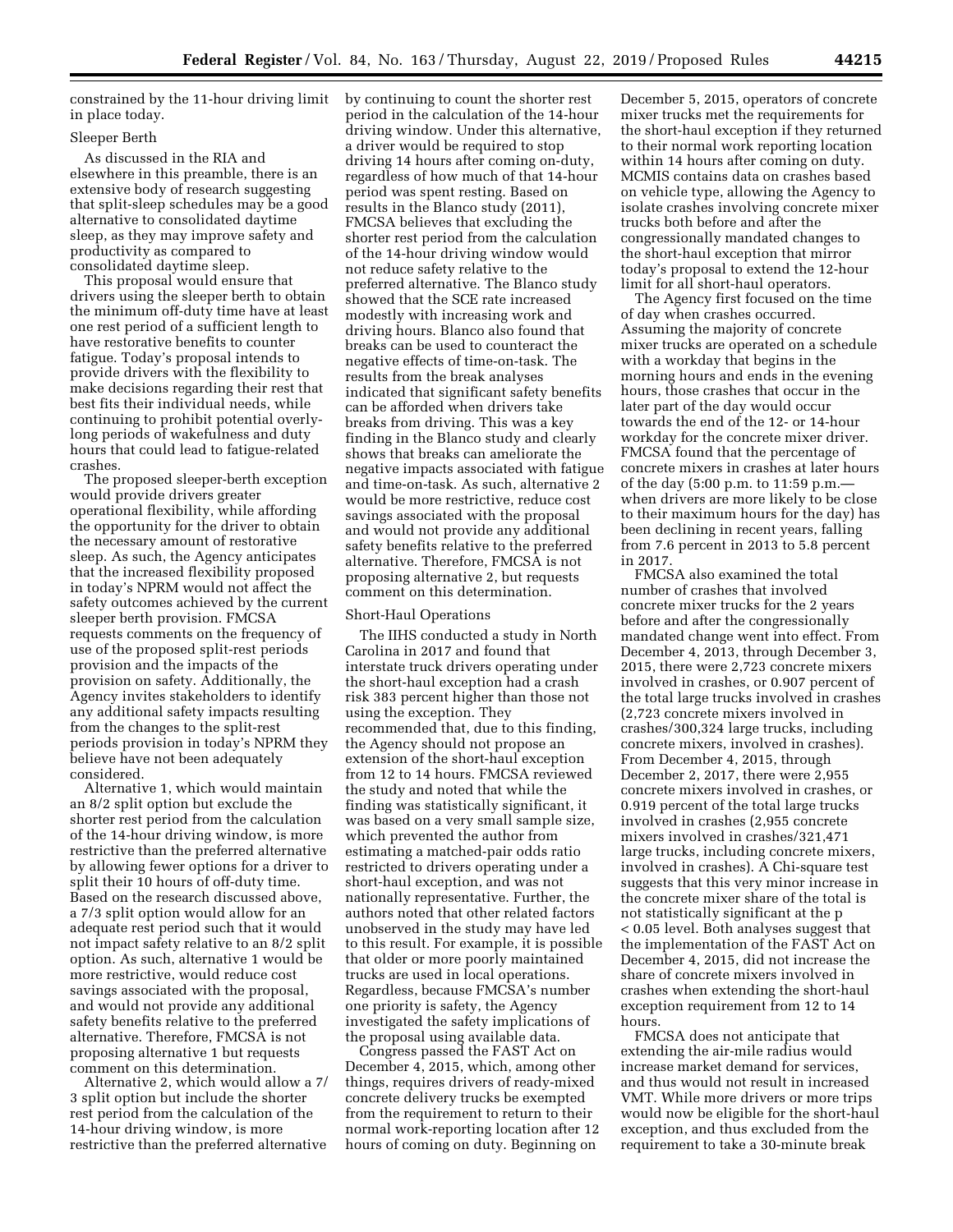or prepare daily RODS, the total costs of freight transportation would likely not change to such an extent that the quantity demanded of trucking services would increase. Because total VMT is not expected to increase, the Agency does not anticipate changes in exposure or crash risk. FMCSA requests comments on the operational changes, or changes to VMT, that might result from today's proposal to extend the airmile radius. Additionally, the Agency emphasizes the changes to the shorthaul exception proposed today would not allow any additional drive time, or allow driving after the 14th hour from the beginning of the duty day. Drivers also would still be subject to the ''weekly'' limits of 60 and 70 hours, and the employer must maintain accurate time records concerning the time the driver reports for work each day and the time the driver is released from duty each day. FMCSA therefore anticipates that this proposal would not affect the crash risk of drivers operating under the short-haul exception.

Alternative 1, which would extend the time required for drivers to return to their work reporting location from 12 to 14 hours but continue to maintain a 100 air-mile radius requirement, would be more restrictive than the preferred alternative by reducing the population of drivers eligible for the short-haul exception. As discussed above, FMCSA does not anticipate that changing the air-mile radius from 100 to 150 air-miles would impact safety. As such, alternative 1 would be more restrictive, reduce any cost savings associated with the proposal, and would not provide any additional safety benefits relative to the preferred alternative. As a result, FMCSA is not proposing alternative 1, but requests comment on this determination.

## Adverse Driving Conditions

The Agency defines ''adverse driving conditions'' in 49 CFR 395.2 as ''snow, sleet, fog, other adverse weather conditions, a highway covered with snow or ice, or unusual road and traffic conditions, none of which were apparent on the basis of information known to the person dispatching the run at the time it was begun.'' The adverse driving condition provision was intended to provide drivers flexibility to avoid rushing to either stay ahead of adverse conditions, make up for lost time due to poor conditions, or allow drivers time to locate a safe place to stop and wait out the adverse conditions. The Agency anticipates that today's proposed rule would enhance this goal by allowing drivers to avail themselves of this flexibility when the adverse

conditions occur later in the driving window. While the Agency is not aware of any research that is specific to the impact of adverse conditions on crash risk, the flexibility provided in the proposal would allow drivers to make decisions based on current conditions without penalizing them by ''shortening'' their driving window. Further, the Agency stresses that this proposal would not increase maximum available driving time beyond that allowed by the current rule, but may increase driving hours by allowing some drivers to use more of their available driving time.

The Agency is unable to quantitatively assess the impacts on safety from today's proposal due to a lack of data regarding the use of the adverse driving provision. The Agency also lacks data on the relationship between crash risk and adverse driving conditions, and potential reductions in crash risk that result from the avoidance of these conditions. FMCSA thus requests comment on the frequency of use of the adverse driving conditions provision and the impacts of the provision on safety. Additionally, the Agency invites stakeholders to identify any additional safety impacts resulting from the changes to the adverse driving conditions provision in today's proposed rule that have not been discussed above.

#### Health Impacts

The RIA for the 2011 HOS final rule estimated health benefits in the form of decreased mortality risk based on decreases in daily driving time, and possible increases in sleep. The changes were largely based on limiting the use of the 34-hour restart provision. That provision, however, was removed by operation of law when the study required by the 2015 DOT Appropriations Act failed to find statistically significant benefits of the 2011 limitations on the 34-hour restart.44 Today's proposed rule does

not affect the reinstated original 34-hour restart provision, and thus the health benefits estimated in the 2011 RIA would not be affected by today's rule.

As concerns this proposed rule, FMCSA anticipates that some drivers would experience a decrease in stress, which could lead to increases in health benefits. As discussed in the RIA, drivers have repeatedly provided comments relating to stress resulting from the 14-hour limit. Both the splitduty and sleeper berth proposal could alter drivers' schedules relative to the current requirements, by allowing drivers flexibility to rest, without penalty, when they are tired or in times of heavy traffic. However, these proposals would continue to allow for an adequate rest period. Today's proposal retains the current driving time and work time, but could allow for changes in the number of hours driven or worked on any given day. The flexibilities in this proposal are intended to allow drivers to shift their drive and work time under the HOS rules in an effort to mitigate the impacts of uncertain factors (*e.g.,* traffic, weather, and detention times). Total hours driven or worked could increase or decrease on a given day, but FMCSA does not anticipate that these time shifts would negatively impact drivers health. Instead, today's proposal would empower drivers to make informed decisions based on the current situation, and as a result the proposed rule could lead to a decrease in stress and subsequent health benefits. FMCSA requests comments on the health impacts of today's proposal.

Section 12.f of DOT Order 2100.6 dated December 20, 2018 provides additional requirements for retrospective reviews, specifically each economically significant rule or highimpact rule, the responsible OA or OST component shall publish a regulatory impact report in the **Federal Register**  every 5 years after the effective date of the rule while the rule remains in effect.

In accordance with the DOT order, FMCSA would assess the impact of the proposed changes to the HOS requirements within five years of the effective date of a final rule.

## *B. E.O. 13771 (Reducing Regulation and Controlling Regulatory Costs)*

E.O. 13771, Reducing Regulation and Controlling Regulatory Costs, was

<sup>44</sup>Sec. 133 of the 2015 DOT Appropriations Act (Pub. L. 113–235, Dec. 16, 2014, 128 Stat. 2130, 2711) suspended the 2011 restart provisions, temporarily reinstated the pre-2011 restart rule, and required a study of the effectiveness of the new rule. Sec. 133 of the 2016 DOT Appropriations Act (Pub. L. 114–113, Dec. 18, 2015, 129 Stat. 2242, 2850) made it clear that the 2011 restart provisions would have no effect unless the study required by the 2015 DOT Appropriations Act showed that those provisions had statistically significant benefits compared to the pre-2011 restart rule. Sec. 180 of the Further Continuing and Security Assistance Appropriations Act, 2017 (Pub. L. 114– 254, Dec. 10, 2016, 130 Stat. 1005, 1016) replaced Sec. 133 of the 2016 DOT Appropriations Act in its entirety to correct an error and ensure that the pre-2011 restart rule would be reinstated by operation of law unless the study required by the 2015 DOT

Appropriations Act showed that the 2011 restart rule had statistically significant improvements related to safety and operator fatigue compared to the pre-2011 restart rule. DOT concluded that the study failed to find these statistically significant improvements, and the Office of Inspector General confirmed that conclusion in a report to Congress.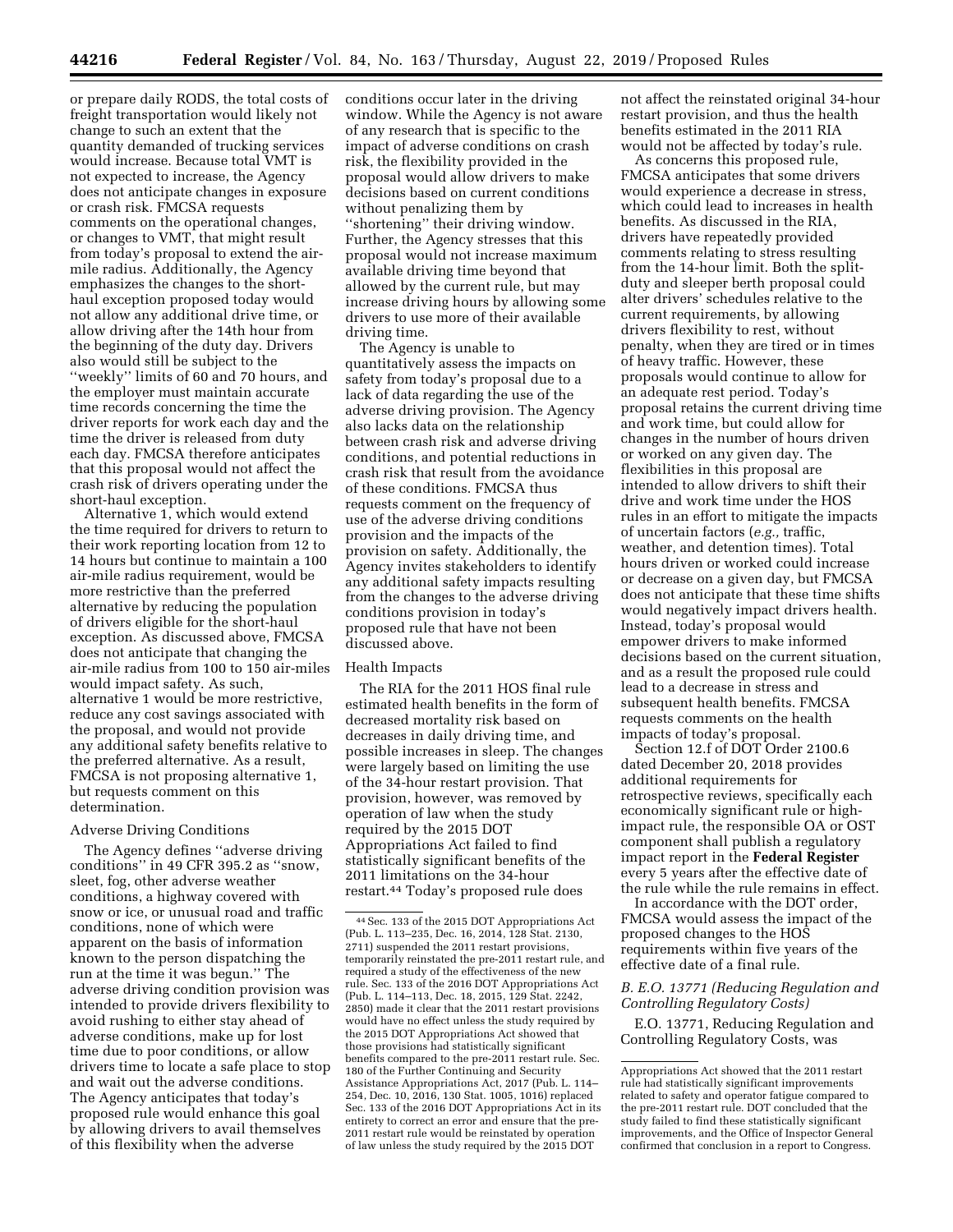issued on January 30, 2017 (82 FR 9339, Feb. 3, 2017). E.O. 13771 requires that, for every one new regulation issued by an Agency, at least two prior regulations be identified for elimination, and that the cost of planned regulations be prudently managed and controlled through a budgeting process. Final implementation guidance addressing the requirements of E.O. 13771 was issued by the OMB on April 5, 2017.45 The OMB guidance defines what constitutes an E.O. 13771 regulatory action and an E.O. 13771 deregulatory action, provides procedures for how agencies should account for the costs and cost savings of such actions, and outlines various other details regarding implementation of E.O. 13771.

This proposed rule is expected to have total costs less than zero, and, if finalized, would therefore qualify as an E.O. 13771 deregulatory action. The present value of the cost savings of this proposed rule, measured on an infinite time horizon at a 7 percent discount rate, expressed in 2016 dollars, and discounted to 2020 (the year the proposed rule would go into effect and cost savings would first be realized), is \$4,055 million. On an annualized basis, these cost savings are \$284 million.

For the purpose of E.O. 13771 accounting, the April 5, 2017, OMB guidance requires that agencies also calculate the costs and cost savings discounted to year 2016. In accordance with this requirement, the present value of the cost savings of this rule, measured on an infinite time horizon at a 7 percent discount rate, expressed in 2016 dollars, and discounted to 2016, is \$3,094 million. On an annualized basis, these cost savings are \$217 million.

# *C. Regulatory Flexibility Act*

The Regulatory Flexibility Act (RFA) of 1980, Public Law 96–354, 94 Stat. 1164 (5 U.S.C. 601–612), as amended by the Small Business Regulatory Enforcement Fairness Act of 1996 (SBREFA) (Pub. L. 104–121, 110 Stat. 857, Mar. 29, 1996) and the Small Business Jobs Act of 2010 (Pub. L. 111– 240, 124 Stat. 2504 Sept. 27, 2010), requires Federal agencies to consider the effects of the regulatory action on small business and other small entities and to minimize any significant economic impact. The term ''small entities'' comprises small businesses and not-for-profit organizations that are independently owned and operated and are not dominant in their fields, and

governmental jurisdictions with populations of less than 50,000. Additionally, DOT policy requires an analysis of the impact of all regulations on small entities, and mandates that agencies strive to lessen any adverse effects on these businesses. FMCSA has not determined whether this proposed rule would have a significant economic impact on a substantial number of small entities. Therefore, FMCSA is publishing this Initial Regulatory Flexibility Analysis (IRFA) to aid the public in commenting on the potential small business impacts of the proposals in this NPRM. We invite all interested parties to submit data and information regarding the potential economic impact that would result from adoption of the proposals in this NPRM. We will consider all comments received in the public comment process when making a determination or when completing a Final Regulatory Flexibility Assessment.

An IRFA must contain the following:

(1) A description of the reasons why the action by the agency is being considered;

(2) A succinct statement of the objective of, and legal basis for, the proposed rule;

(3) A description of and, where feasible, an estimate of the number of small entities to which the proposed rule will apply;

(4) A description of the projected reporting, recordkeeping, and other compliance requirements of the proposed rule, including an estimate of the classes of small entities which will be subject to the requirement and the type of professional skills necessary for preparation of the report or record;

(5) An identification, to the extent practicable, of all relevant Federal rules that may duplicate, overlap, or conflict with the proposed rule; and

(6) A description of any significant alternatives to the proposed rule which accomplish the stated objectives of applicable statutes and which minimize any significant economic impact of the proposed rule on small entities.

Why the Action by the Agency Is Being Considered

FMCSA has longstanding processes, which provide that regulations and other agency actions be periodically reviewed and, if appropriate, revised to ensure that they continue to meet the needs for which they were originally designed, and that they remain justified.46 Further, on October 2, 2017, DOT published a Notification of Regulatory Review and stated that it was reviewing its ''existing regulations and

other agency actions to evaluate their continued necessity, determine whether they are crafted effectively to solve current problems, and evaluate whether they potentially burden the development or use of domestically produced energy resources'' (82 FR 45750). As part of these reviews, DOT sought public comment on existing rules that are good candidates for repeal, replacement, suspension, or modification. The HOS regulations and ELDs were the most common substantive topics discussed in response to the DOT Notification of Regulatory Review. The HOS regulations were identified as an area for potential modifications in 2018, due to changes in tracking HOS brought about by the implementation of the ELD rulemaking (80 FR 78292, Dec. 16, 2015). Consistent with these processes and with the goal of improving regulatory efficiency, the Agency proposes to revise the HOS requirements applicable to CMV drivers.

The Objectives of and Legal Basis for the Proposed Rule

In response to public comments received on the ANPRM and to the listening sessions held by FMCSA, the proposed rule would (1) change the short-haul exception available to certain CMV drivers by lengthening the drivers' maximum on-duty period from 12 to 14 hours and extending from 100 air miles to 150 air miles within which the driver may operate; (2) modify the adverse driving conditions exception by extending by 2 hours the maximum window during which driving is permitted; (3) provide flexibility for the 30-minute break rule by tying the break requirement to 8 hours of driving time without an interruption of at least 30 minutes and allowing the break to be satisfied by a driver using on-duty, notdriving status, rather than off duty; (4) modify the sleeper-berth exception to allow drivers to split their required 10 hours off duty into two periods, one of at least 7 consecutive hours in the sleeper berth and the other of not less than 2 consecutive hours, either off duty or in the sleeper berth, with neither period counting against the driver's 14 hour driving window; and (5) allow one off-duty break of at least 30 minutes, but not more than 3 hours, that would pause a truck driver's 14-hour window, provided the driver takes 10 consecutive hours off-duty at the end of the work shift. This NPRM is based on authority derived from the Motor Carrier Act of 1935 and the Motor Carrier Safety Act of 1984. *See* heading IV, Legal Basis for Rulemaking, above.

<sup>45</sup>Executive Office of the President. Office of Management and Budget. *Memorandum M–17–21. Guidance Implementing Executive Order 13771.* 

<sup>&</sup>lt;sup>46</sup> See footnote 4, above.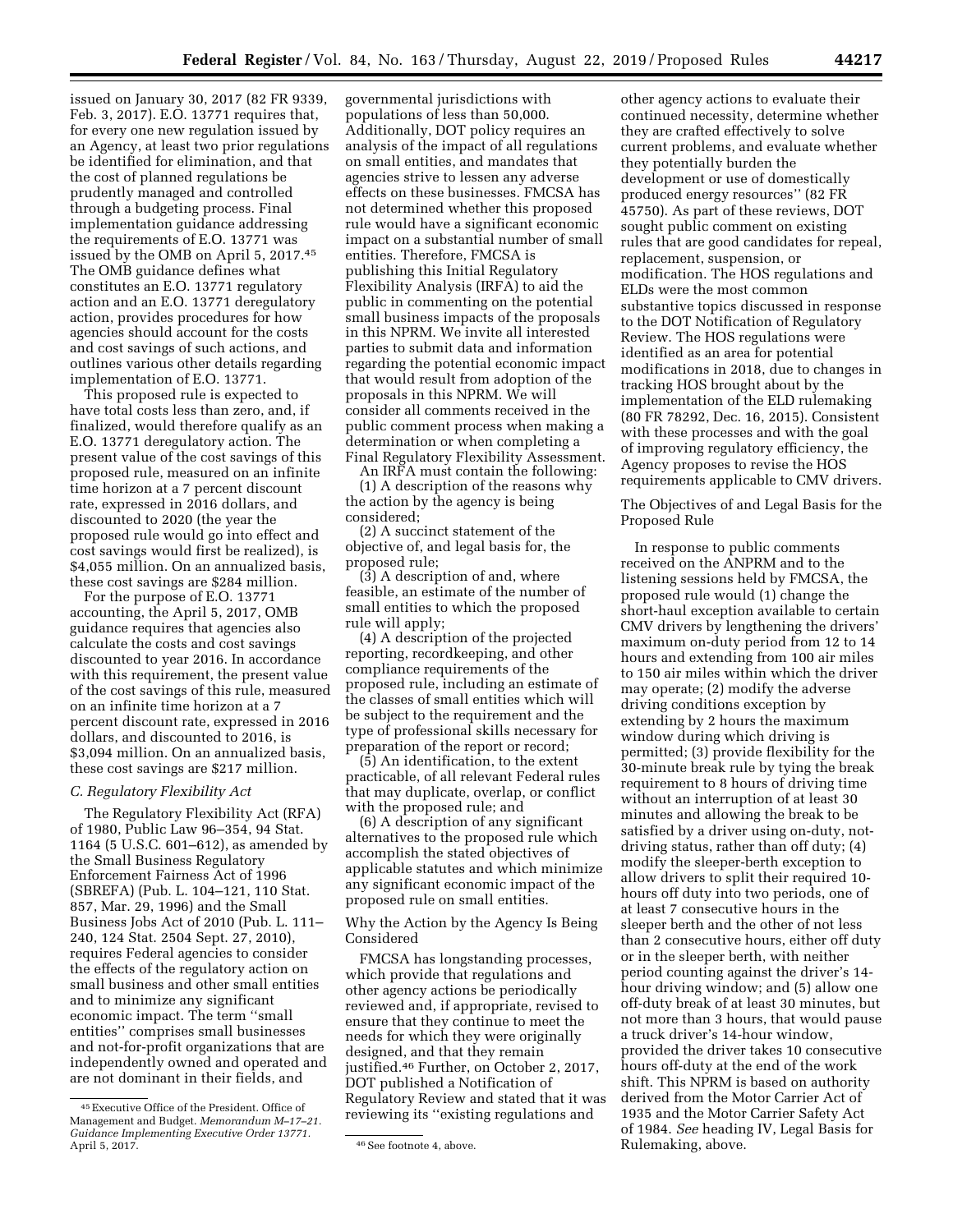A Description of, and Where Feasible an Estimate of, the Number of Small Entities To Which the Proposed Rule Will Apply

''Small entity'' is defined in 5 U.S.C. 601(3) as having the same meaning as ''small business concern'' under Section 3 of the Small Business Act (SBA). This includes any small business concern that is independently owned and operated, and is not dominant in its field of operation. Section 601(4), likewise, includes within the definition of ''small entities'' not-for-profit enterprises that are independently owned and operated, and are not dominant in their fields of operation. Additionally, Section 601(5) defines ''small entities'' as governments of cities, counties, towns, townships, villages, school districts, or special districts with populations less than 50,000. Small businesses are defined by the SBA Table of Size standards, which adopts the NAICS codes for industry sectors.

This proposed rule would affect drivers, motor carriers, and the Federal government. Drivers are not considered small entities because they do not meet the definition of a small entity in Section 601 of the RFA. Specifically, drivers are considered neither a small business under Section 601(3) of the RFA, nor are they considered a small organization under Section 601(4) of the RFA.

The SBA defines the size standards used to classify entities as small. SBA establishes separate standards for each industry, as defined by the North American Industry Classification System (NAICS). It is estimated that the motor carriers that would experience regulatory relief under the proposed rule would be in industries within Subsector 484 (Truck Transportation). These industries include General Freight Trucking (4841) and Specialized Freight Trucking (4842). Subsector 484 has an SBA size standard based on annual revenue of \$27.5 million.

FMCSA examined data from the Statistics of U.S. Businesses (SUSB) annual data tables by Enterprise Receipt size and the 2012 Economic Census, the most recent Census for which data were available, to determine the percentage of firms that have revenue at or below SBA's thresholds. Although boundaries for the revenue categories used in the Economic Census do not exactly coincide with the SBA thresholds, FMCSA was able to make reasonable estimates using these data.

Motor carrier operations in the Truck Transportation industry primarily earn their revenue via the movement of goods. According to the 2012 Economic Census, 98,312 Truck Transportation firms operated for the entire year. As shown in Table 4, according to the Economic Census, at least 98 percent of trucking firms with employment had annual revenue less than \$25 million; the Agency concluded that the percentage would be approximately the same using the SBA threshold of \$27.5 million as the boundary.

# TABLE 4—ESTIMATES OF NUMBERS OF SMALL ENTITIES WITH EMPLOYMENT

| NAICS code | Description                                                          | Total number<br>of firms | Number of<br>small entities | Percent of all<br>firms |
|------------|----------------------------------------------------------------------|--------------------------|-----------------------------|-------------------------|
|            |                                                                      | 98.312                   | 96.539                      | 98                      |
|            |                                                                      | 25.754                   | 25,270                      | 98                      |
|            | 484121   General Freight Trucking, Long-Distance, Truckload          | 25.933                   | 25.268                      | 97                      |
|            | 484122  General Freight Trucking, Long-Distance, Less Than Truckload | 3.525                    | 3.410                       | 97                      |
|            |                                                                      | 6.945                    | 6.860                       | 99                      |
|            | Specialized Freight (except Used Goods) Trucking, Local              | 29.048                   | 28.588                      | 98                      |
|            | Specialized Freight (except Used Goods) Trucking, Long-Distance      | 7.623                    | 7.285                       | 96                      |

Source: U.S. Census Bureau. 2012 SUSB Annual Data Tables by Establishment Industry. Available at: *https://www.census.gov/data/tables/ 2012/econ/susb/2012-susb-annual.html.* 

The SUSB data includes information from most U.S. business establishments but does not include data on soleproprietorship establishments, commonly referred to in the truck transportation industry as owner/ operators. The U.S. Census Bureau also provides the Nonemployer Statistics, which is an annual series that provides subnational economic data for businesses that have no paid employees and are subject to federal income tax. This series includes the number of establishments by the total receipts (*i.e.,*  revenue) by industry.47 An

establishment is a single physical location at which business is conducted. A firm, or business, may consist of multiple establishments. It is not clear if a sole-proprietorship would report a single or multiple establishments. The Nonemployer Statistics for 2016 reports a total or 587,038 establishments. This is slightly larger than expected because MCMIS contains information for a total of 493,730 active interstate freight motor carriers. The Nonemployer Statistics could include a large number of intrastate freight motor carriers that are not regulated by FMCSA. Regardless, FMCSA assumes that all owner/operator firms would be considered small under the SBA thresholds, and requests comment on the number of interstate

freight motor carriers that are considered owner/operators.

FMCSA does not have exact estimates on the per-motor carrier impact of this proposal. The RIA for the NPRM estimated cost savings associated with the proposed changes to the 30-minute break requirement. For illustrative purposes within this IRFA, FMCSA developed a per-driver annual cost savings estimate. As shown below, a firm with one driver could expect a cost savings of approximately \$127 in 2020, the first year of the analysis.

<sup>47</sup>U.S. Census Bureau. 2018 Nonemployer Statistics. Available at: *https://www.census.gov/ programs-surveys/nonemployer-statistics.html.*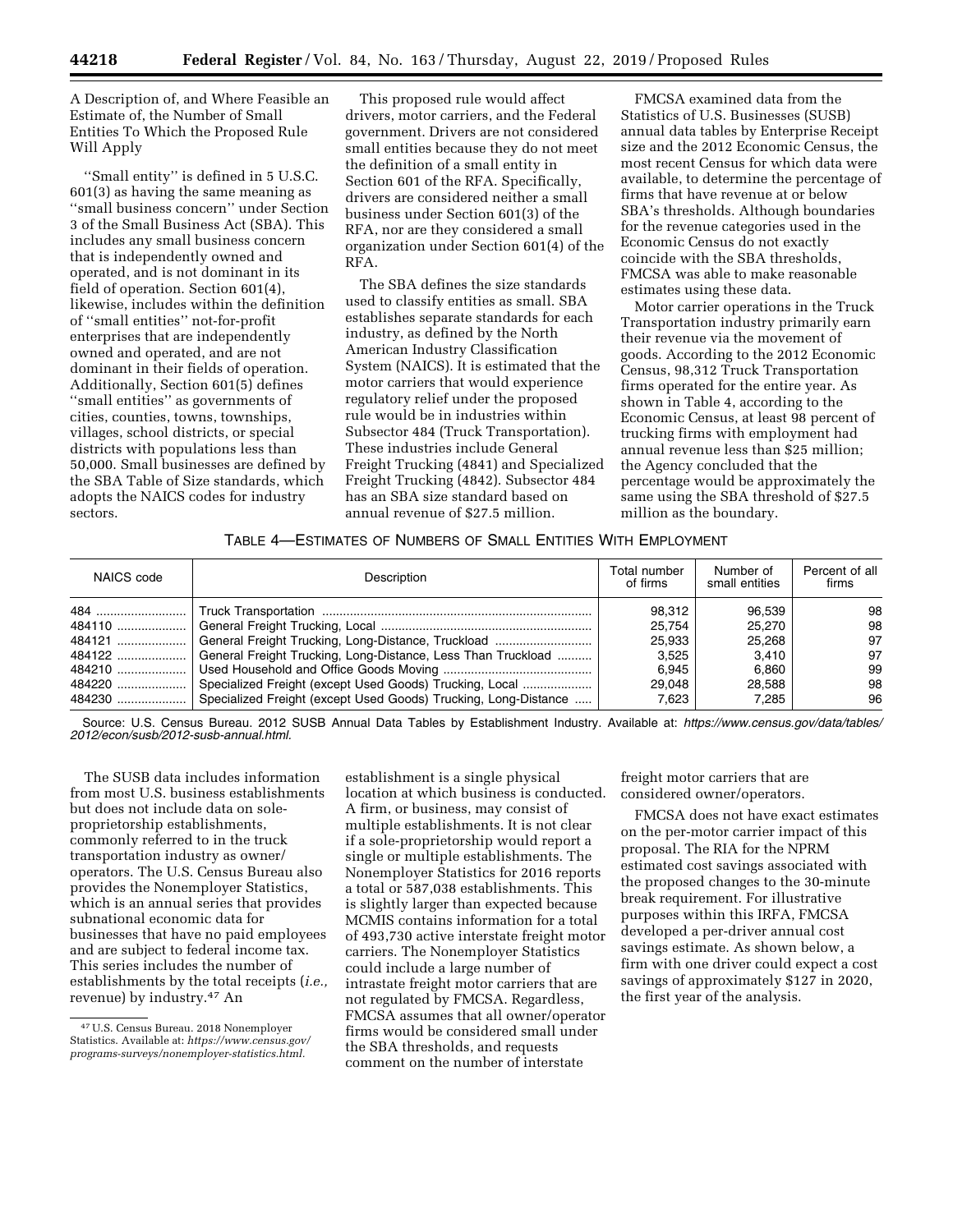TABLE 5—WEIGHTED ANNUAL PER-DRIVER COST SAVINGS OF THE PROPOSED CHANGES TO THE 30-MINUTE BREAK **REQUIREMENT** 

| Driver group                            | Hours saved<br>per shift <sup>a</sup> | Shifts per<br>vearb | Annual hours<br>saved per<br>driver <sup>c</sup> | Annual per-<br>driver cost<br>savings <sup>d</sup> | Percent of<br>total<br>hours <sup>e</sup> |
|-----------------------------------------|---------------------------------------|---------------------|--------------------------------------------------|----------------------------------------------------|-------------------------------------------|
| Group                                   | 0.25                                  | 120                 | 30                                               | \$99.98                                            | 19                                        |
| Group 2                                 | 0.50                                  | 80                  | 40                                               | 133.30                                             | 81                                        |
| Group 3                                 | 0.00                                  | 60                  |                                                  |                                                    |                                           |
| Weighted Annual Per-Driver Cost Savings |                                       |                     |                                                  |                                                    | \$127.04                                  |

a See Table 5 in the RIA.

**b See Table 6 in the RIA.**<br> **c Hours Saved per Shift x Annual Hours Saved per Driver.** 

d Annual Hours Saved per Driver × \$3.33 Motor Carrier Profit Margin.<br>© See Table 7 in the RIA, Total Hours Saved per Year, by Group ÷ Total Hours Saved per Year for All Groups.

A Description of the Proposed Reporting, Recordkeeping and Other Compliance Requirements of the Proposed Rule, Including an Estimate of the Classes of Small Entities Which Will Be Subject to the Requirement and Type of Professional Skills Necessary for Preparation of the Report or Record

This proposed rule would not change recordkeeping requirements as compared to what is currently required by the HOS rules.

An Identification, to the Extent Practicable, of All Relevant Federal Rules That May Duplicate, Overlap, or Conflict With the Proposed Rule

FMCSA is not aware of any relevant Federal rules that may duplicate, overlap, or conflict with the proposed rule. The current HOS rules would be replaced by those in the NPRM.

A Description of Any Significant Alternatives to the Proposed Rule Which Accomplish the Stated Objectives of Applicable Statutes and Which Minimize Any Significant Economic Impact of the Proposed Rule on Small Entities

In developing this proposal, FMCSA considered alternatives that would involve: (1) Requiring an off-duty 30 minute break following 8 hours of driving, (2) eliminating the 30-minute break requirement entirely; (3) continuing to allow and 8/2 sleeper berth option, but excluding the shorter rest period from the calculation of the 14-hour driving window; (4) allowing both an 8/2 and a 7/3 sleeper berth option, but continuing to include the shorter rest period in the calculation of the 14-hour driving window; (5) allowing drivers to maintain eligibility for the short-haul exception if they return to their work reporting location within 14 hours, but maintaining the current air-mile radius; and (6) a ''noaction'' alternative for both the splitduty period and adverse driving condition proposals. These alternatives

generally would be more restrictive, reduce or eliminate any cost savings associated with the proposal, and would not provide any additional safety benefits relative to the preferred alternative. FMCSA requests comments, with supporting data, on these and any other alternatives that would meet the intent of the statutes and prove cost beneficial for small entities.

# Requests for Comment To Assist Regulatory Flexibility Analysis

FMCSA requests comments on all aspects of this IRFA and on the cost and benefit impacts that small business may experience as a result of this rule.

FMCSA is not a covered agency as defined in Section 609(d)(2) of the Regulatory Flexibility Act, and has taken no steps to minimize the additional cost of credit for small entities.

## *D. Assistance for Small Entities*

In accordance with section 213(a) of the SBREFA, FMCSA wants to assist small entities in understanding this proposed rule so that they can better evaluate its effects on themselves and participate in the rulemaking initiative. If the proposed rule would affect your small business, organization, or governmental jurisdiction and you have questions concerning its provisions or options for compliance, please consult the FMCSA point of contact, Richard Clemente, listed in the **FOR FURTHER INFORMATION CONTACT** section of this proposed rule.

Small businesses may send comments on the actions of Federal employees who enforce or otherwise determine compliance with Federal regulations to the Small Business Administration's Small Business and Agriculture Regulatory Enforcement Ombudsman and the Regional Small Business Regulatory Fairness Boards. The Ombudsman evaluates these actions annually and rates each agency's responsiveness to small business. If you

wish to comment on actions by employees of FMCSA, call 1–888–REG– FAIR (1–888–734–3247). DOT has a policy regarding the rights of small entities to regulatory enforcement fairness and an explicit policy against retaliation for exercising these rights.

# *E. Unfunded Mandates Reform Act of 1995*

The Unfunded Mandates Reform Act of 1995 (2 U.S.C. 1531–1538) requires Federal agencies to assess the effects of their discretionary regulatory actions. In particular the Act addresses actions that may result in the expenditure by a State, local, or tribal government, in the aggregate, or by the private sector, of \$161 million (which is the value equivalent of \$100,000,000 in 1995, adjusted for inflation to 2017 levels) or more in any 1 year. Because this proposed rule would not result in such an expenditure, a written statement is not required. However, the Agency does discuss the costs and benefits of this proposed rule elsewhere in this preamble.

## *F. Paperwork Reduction Act*

This proposed rule would not call for a new collection of information under the Paperwork Reduction Act of 1995 (44 U.S.C. 3501–3520). This proposed rule would not modify the existing approved collection of information (OMB Control Number 2126–0001, HOS of Drivers Regulations, approved Jun. 13, 2016, through Jun. 30, 2019).

# *G. E.O. 13132 (Federalism)*

A rule has implications for federalism under section 1(a) of E.O. 13132 if it has ''substantial direct effects on the States, on the relationship between the national government and the States, or on the distribution of power and responsibilities among the various levels of government.'' FMCSA determined that this proposal would not have substantial direct costs on or for States, nor would it limit the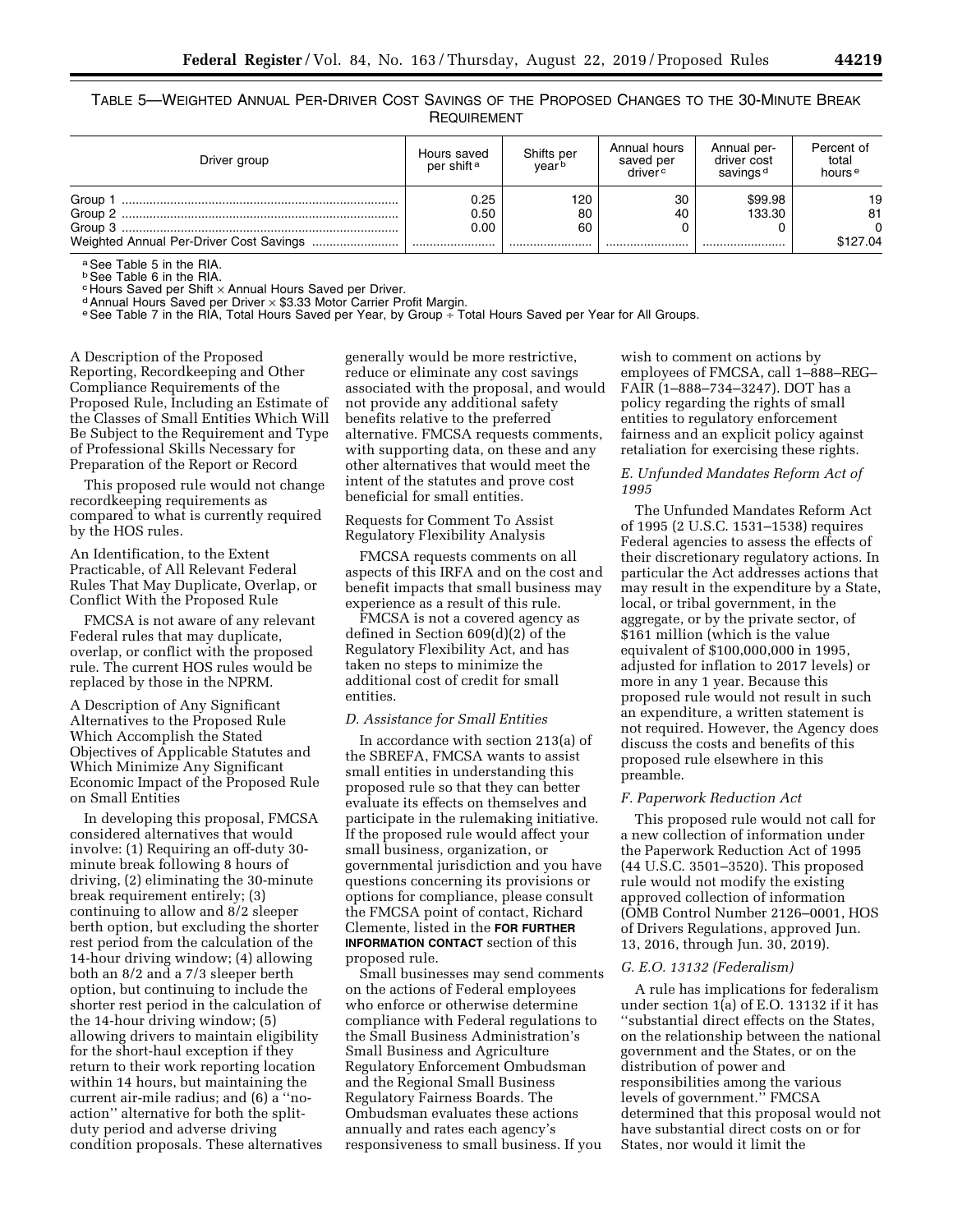policymaking discretion of States. Nothing in this document preempts any State law or regulation. Therefore, this rule does not have sufficient federalism implications to warrant the preparation of a Federalism Impact Statement.

#### *H. E.O. 12988 (Civil Justice Reform)*

This proposed rule meets applicable standards in sections 3(a) and 3(b)(2) of E.O. 12988, Civil Justice Reform, to minimize litigation, eliminate ambiguity, and reduce burden.

### *I. E.O. 13045 (Protection of Children)*

E.O. 13045, Protection of Children from Environmental Health Risks and Safety Risks (62 FR 19885, April 23, 1997), requires agencies issuing ''economically significant'' rules, if the regulation also concerns an environmental health or safety risk that an agency has reason to believe may disproportionately affect children, to include an evaluation of the regulation's environmental health and safety effects on children. The Agency determined this proposed rule is economically significant, however it does not anticipate that this regulatory action could in any respect present an environmental or safety risk that could disproportionately affect children.

# *J. E.O. 12630 (Taking of Private Property)*

FMCSA reviewed this proposed rule in accordance with E.O. 12630, Governmental Actions and Interference with Constitutionally Protected Property Rights, and has determined it would not effect a taking of private property or otherwise have taking implications.

#### *K. Privacy*

Section 522 of title I of division H of the Consolidated Appropriations Act, 2005, enacted December 8, 2004 (Pub. L. 108–447, 118 Stat. 2809, 3268, note following 5 U.S.C. 552a), requires the Agency to conduct a Privacy Impact Assessment of a regulation that will affect the privacy of individuals. The assessment considers impacts of the rule on the privacy of information in an identifiable form and related matters. The FMCSA Privacy Officer has evaluated the risks and effects the rulemaking might have on collecting, storing, and sharing personally identifiable information and has evaluated protections and alternative information handling processes in developing the rule to mitigate potential privacy risks. FMCSA determined that this rule does not require the collection of individual personally identifiable information.

Additionally, the Agency submitted a Privacy Threshold Assessment analyzing the rulemaking and the specific process for collection of personal information to the DOT, Office of the Secretary's Privacy Office. The DOT Privacy Office has determined that this rulemaking does not create privacy risk.

The E-Government Act of 2002, Public Law 107–347, sec. 208, 116 Stat. 2899, 2921 (Dec. 17, 2002), requires Federal agencies to conduct a Privacy Impact Assessment for new or substantially changed technology that collects, maintains, or disseminates information in an identifiable form. No new or substantially changed technology would collect, maintain, or disseminate information because of this proposed rule.

# *L. E.O. 12372 (Intergovernmental Review)*

The regulations implementing E.O. 12372 regarding intergovernmental consultation on Federal programs and activities do not apply to this rulemaking.

# *M. E.O. 13211 (Energy Supply, Distribution, or Use)*

FMCSA has analyzed this proposed rule under E.O. 13211, Actions Concerning Regulations That Significantly Affect Energy Supply, Distribution, or Use. The Agency has determined that it is not a ''significant energy action'' under that order because it is not a ''significant regulatory action'' likely to have a significant adverse effect on the supply, distribution, or use of energy. Therefore, it does not require a Statement of Energy Effects under E.O. 13211.

# *N. E.O. 13783 (Promoting Energy Independence and Economic Growth)*

E.O. 13783 directs executive departments and agencies to review existing regulations that potentially burden the development or use of domestically produced energy resources, and to appropriately suspend, revise, or rescind those that unduly burden the development of domestic energy resources. In accordance with E.O. 13783, DOT prepared and submitted a report to the Director of OMB that provides specific recommendations that, to the extent permitted by law, could alleviate or eliminate aspects of agency action that burden domestic energy production. This proposed rule has not been identified by DOT under E.O. 13783 as potentially alleviating unnecessary burdens on domestic energy production.

# *O. E.O. 13175 (Indian Tribal Governments)*

This proposed rule does not have tribal implications under E.O. 13175, Consultation and Coordination with Indian Tribal Governments, because it does not have a substantial direct effect on one or more Indian tribes, on the relationship between the Federal government and Indian tribes, or on the distribution of power and responsibilities between the Federal government and Indian tribes.

# *P. National Technology Transfer and Advancement Act (Technical Standards)*

The National Technology Transfer and Advancement Act (note following 15 U.S.C. 272) directs agencies to use voluntary consensus standards in their regulatory activities unless the agency provides Congress, through OMB, with an explanation of why using these standards would be inconsistent with applicable law or otherwise impractical. Voluntary consensus standards (*e.g.,*  specifications of materials, performance, design, or operation; test methods; sampling procedures; and related management systems practices) are standards that are developed or adopted by voluntary consensus standards bodies. This proposed rule does not use technical standards. Therefore, FMCSA did not consider the use of voluntary consensus standards.

# *Q. Environment (CAA, NEPA)*

FMCSA completed an environmental assessment (EA) pursuant to the National Environmental Policy Act of 1969 (NEPA) (42 U.S.C. 4321 *et seq.*), 40 CFR parts 1500–1508, Council on Environmental Quality Regulations for Implementing NEPA, as amended, FMCSA Order 5610.1, *National Environmental Policy Act Implementing Procedures and Policy for Considering Environmental Impacts,* March 1, 2004, and DOT Order 5610.1C, *Procedures for Considering Environmental Impacts,* as amended on July 13, 1982 and July 30, 1985. The EA is in the docket pertaining to this rulemaking. As discussed in the EA, FMCSA also analyzed this proposed rule under the Clean Air Act, as amended, section 176(c), (42 U.S.C. 7401 *et seq.*) and implementing regulations promulgated by the Environmental Protection Agency. FMCSA concludes that the issuance of the proposed rule would not significantly affect the quality of the human environment. Therefore, an environmental impact statement process is unnecessary. FMCSA requests comments on this analysis.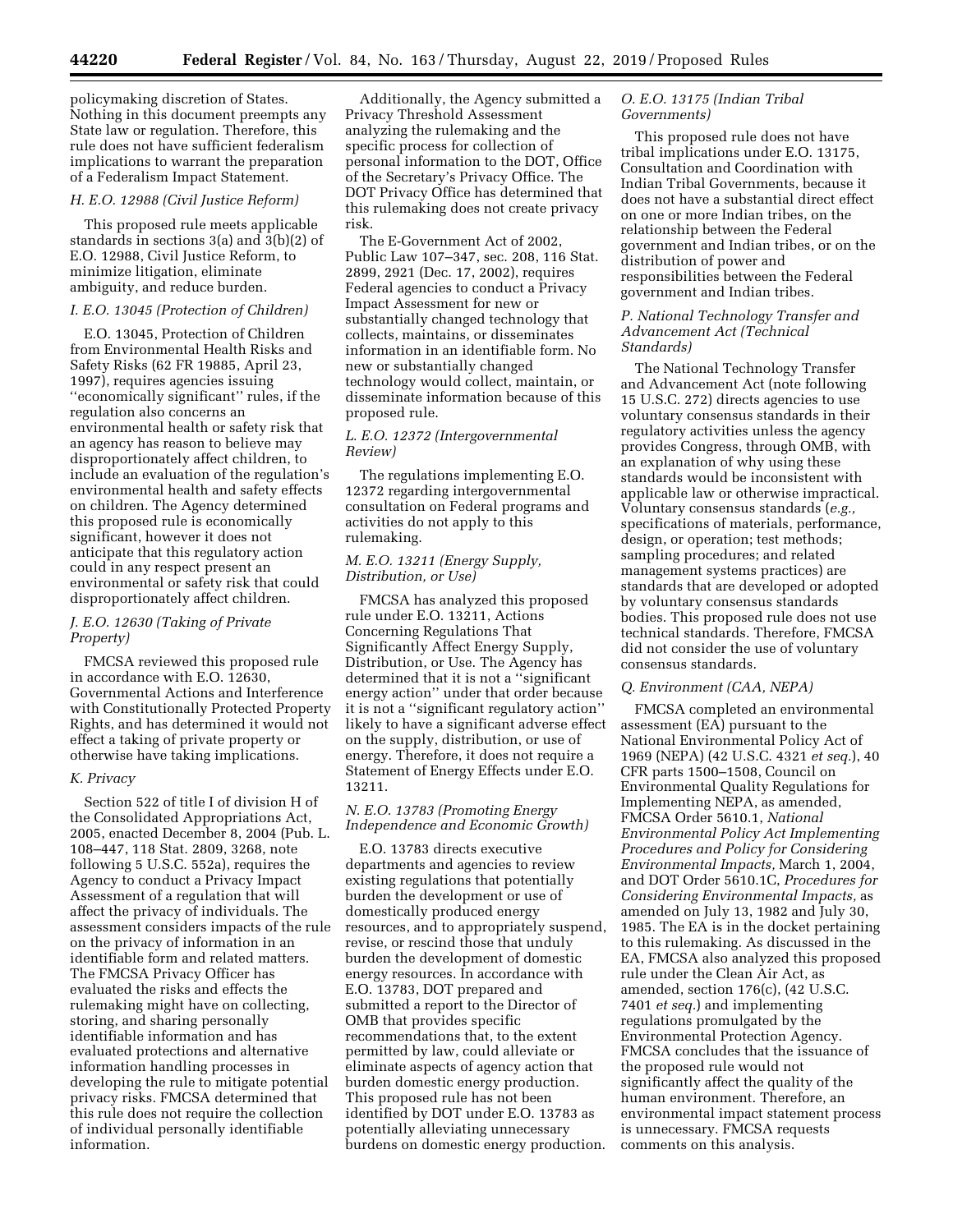## **List of Subjects in 49 CFR Part 395**

Highway safety, Motor carriers, Reporting and recordkeeping requirements.

In consideration of the foregoing, FMCSA proposes to amend 49 CFR part 395.

# **PART 395—HOURS OF SERVICE OF DRIVERS**

■ 1. The authority citation for part 395 continues to read as follows:

**Authority:** 49 U.S.C. 504, 31133, 31136, 31137, 31502; sec. 113, Pub. L. 103–311, 108 Stat. 1673, 1676; sec. 229, Pub. L. 106–159 (as added and transferred by sec. 4115 and amended by secs. 4130–4132, Pub. L. 109–59, 119 Stat. 1144, 1726, 1743, 1744); sec. 4133, Pub. L. 109–59, 119 Stat. 1144, 1744; sec. 108, Pub. L. 110–432, 122 Stat. 4860–4866; sec. 32934, Pub. L. 112–141, 126 Stat. 405, 830; sec. 5206(b), Pub. L. 114–94, 129 Stat. 1312, 1537; and 49 CFR 1.87.

■ 2. Amend § 395.1 by revising paragraphs  $(b)(1)$ ,  $(e)(1)$ ,  $(g)(1)$  and  $(h)$  to read as follows:

### **§ 395.1 Scope of rules in this part.**

\* \* \* \* \* (b) \* \* \* (1) *Adverse driving conditions.* Except as provided in paragraph (h)(3) of this section, a driver who encounters adverse driving conditions, as defined in § 395.2, and cannot, because of those conditions, safely complete the run within the maximum driving time or duty time during which driving is permitted under §§ 395.3(a) or 395.5(a) may drive and be permitted or required to drive a commercial motor vehicle for not more than 2 additional hours beyond the maximum allowable hours to complete that run or to reach a place offering safety for the occupants of the commercial motor vehicle and security for the commercial motor vehicle and its cargo.

\* \* \* \* \* (e) \* \* \* (1) *150 air-mile radius.* A driver is exempt from the requirements of §§ 395.8 and 395.11 if:

(i) The driver operates within a 150 air-mile radius (172.6 miles) of the normal work reporting location;

(ii) The driver, except a driversalesperson, returns to the work reporting location and is released from work within 14 consecutive hours;

(iii)(A) A property-carrying commercial motor vehicle driver has at least 10 consecutive hours off duty separating each 14 hours on duty;

(B) A passenger-carrying commercial motor vehicle driver has at least 8 consecutive hours off duty separating each 14 hours on duty; and

(iv) The motor carrier that employs the driver maintains and retains for a period of 6 months accurate and true time records showing:

(A) The time the driver reports for duty each day;

(B) The total number of hours the driver is on duty each day;

(C) The time the driver is released from duty each day; and

(D) The total time for the preceding 7 days in accordance with § 395.8(j)(2) for drivers used for the first time or intermittently.

\* \* \* \* \* (g) \* \* \* (1) *Property-carrying commercial motor vehicle—*(i) *General.*  A driver who operates a propertycarrying commercial motor vehicle equipped with a sleeper berth, as defined in § 395.2, and uses the sleeper berth to obtain the required off duty time must accumulate:

(A) At least 10 consecutive hours off duty;

(B) At least 10 consecutive hours of sleeper-berth time;

(C) A combination of consecutive sleeper-berth and off-duty time amounting to at least 10 hours;

(D) A combination of sleeper-berth time of at least 7 consecutive hours and up to 3 hours riding in the passenger seat of the vehicle while the vehicle is moving on the highway, either immediately before or after the sleeper berth time, amounting to at least 10 consecutive hours; or

(E) The equivalent of at least 10 consecutive hours off duty calculated under paragraphs (g)(1)(ii) and (iii) of this section.

(ii) *Sleeper berth.* A driver may accumulate the equivalent of at least 10 consecutive hours off duty by taking not more than two periods of either sleeperberth time or a combination of off-duty time and sleeper-berth time if:

(A) Neither rest period is shorter than 2 consecutive hours;

(B) One rest period is at least 7, but less than 10, consecutive hours in the sleeper berth;

(C) The total of the two periods is at least 10 hours; and

(D) Driving time in the period immediately before and after each rest period, when added together:

(*1*) Does not exceed 11 hours under § 395.3(a)(3); and

(*2*) Does not violate the 14-hour dutyperiod limit under § 395.3(a)(2).

(iii) *Calculation.* The 14-hour driving window for purposes of § 395.3(a)(2) does not include qualifying rest periods under paragraph (g)(1)(ii) of this section.

\* \* \* \* \* (h) *State of Alaska—*(1) *Propertycarrying commercial motor vehicle.* (i) *In general.* The provisions of § 395.3(a) and (b) do not apply to any driver who is driving a commercial motor vehicle in the State of Alaska. A driver who is driving a property-carrying commercial motor vehicle in the State of Alaska must not drive or be required or permitted to drive:

(A) More than 15 hours following 10 consecutive hours off duty;

(B) After being on duty for 20 hours or more following 10 consecutive hours off duty;

(C) After having been on duty for 70 hours in any period of 7 consecutive days, if the motor carrier for which the driver drives does not operate every day in the week; or

(D) After having been on duty for 80 hours in any period of 8 consecutive days, if the motor carrier for which the driver drives operates every day in the week.

(ii) *Off-duty periods.* Before driving, a driver who operates a property-carrying commercial motor vehicle equipped with a sleeper berth, as defined in § 395.2, and uses the sleeper berth to obtain the required off-duty time in the State of Alaska must accumulate:

(A) At least 10 consecutive hours off duty;

(B) At least 10 consecutive hours of sleeper-berth time;

(C) A combination of consecutive sleeper-berth and off-duty time amounting to at least 10 hours;

(D) A combination of consecutive sleeper-berth time and up to 3 hours riding in the passenger seat of the vehicle while the vehicle is moving on a highway, either immediately before or after a period of at least 7, but less than 10, consecutive hours in the sleeper berth; or

(E) The equivalent of at least 10 consecutive hours off duty calculated under paragraph (h)(1)(iii) of this section.

(iii) *Sleeper berth.* A driver who uses a sleeper berth to comply with the Hours of Service regulations may accumulate the equivalent of at least 10 consecutive hours off duty by taking not more than two periods of either sleeperberth time or a combination of off-duty time and sleeper-berth time if:

(A) Neither rest period is shorter than 2 consecutive hours;

(B) One rest period is at least 7 consecutive hours in the sleeper berth;

(C) The total of the two periods is at least 10 hours; and

(D) Driving time in the period immediately before and after each rest period, when added together:

(*1*) Does not exceed 15 hours; and (*2*) Does not violate the 20-hour duty period under paragraph (h)(1)(i)(B) of this section.